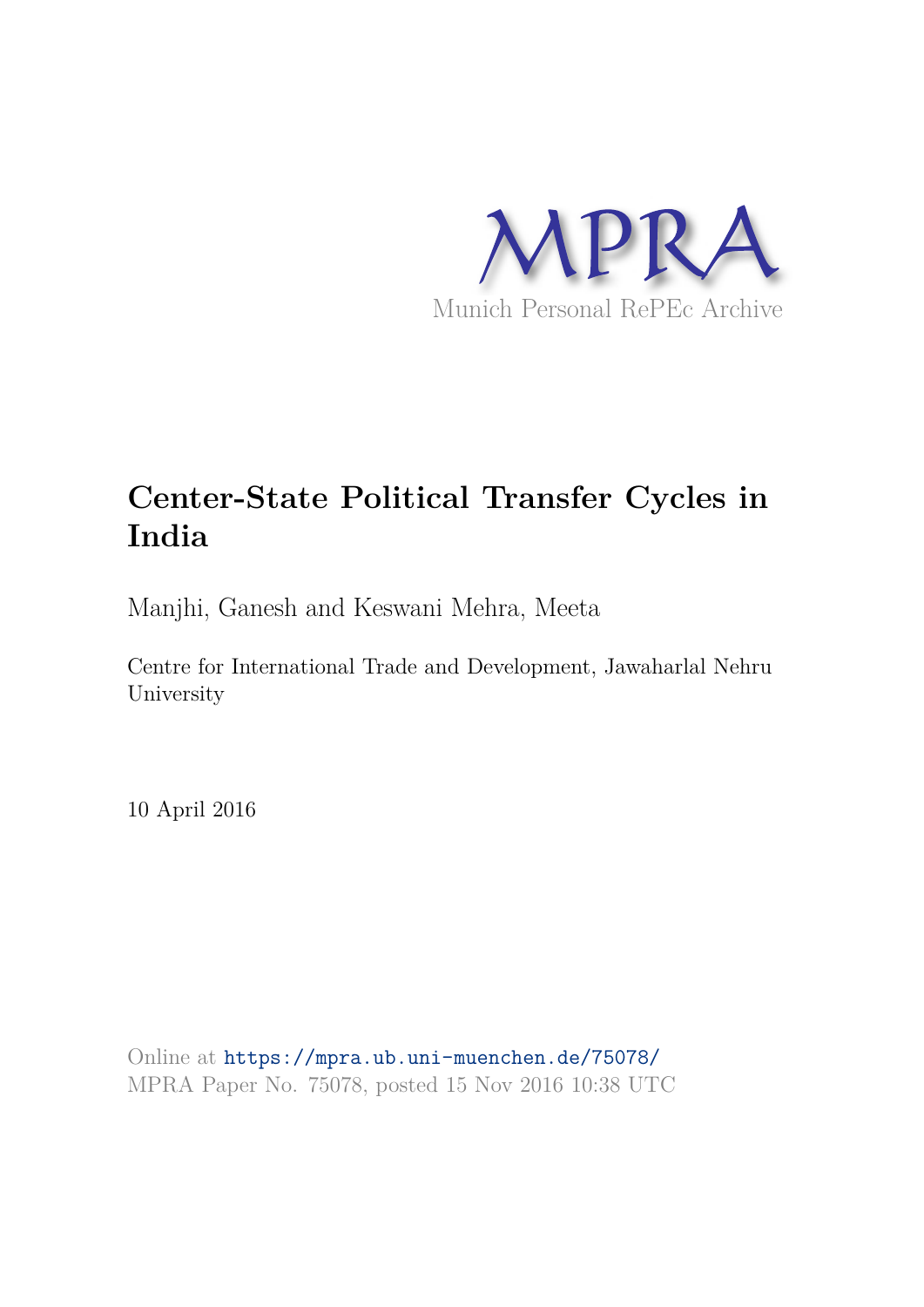# **The Centre-State Political Transfer Cycles**\*

Ganesh Manjhi†

l

Meeta Keswani Mehra‡

Date: November 08, 2016

<sup>\*</sup> *Acknowledgement*: We are thankful to the participants of the IIT Delhi"s "Summer Conference in Economics: Theory Meets Empirics-2016" for their invaluable comments. We would also like to thank Prof. Poonam Gupta and Mr. Honey Karun for providing the much-needed data and Prof. Pinaki Chakraborty for clarifying several doubts. We also express our gratitude to Dr. Abhijit Sen Gupta for his always ready-to-help approach toward us. Aishwarya Agarwal provided excellent research assistant.

<sup>†</sup> Assistant Professor, Gargi College, Delhi University and Research Scholar, Centre for International Trade and Development, School of International Studies, Jawaharlal Nehru University, New Delhi-110067. Email:

ganeshtrx@gmail.com<br>‡ Professor of Economics, Centre for International Trade and Development, Jawaharlal Nehru University, New Delhi-110067. Email[: meetakm@mail.jnu.ac.in](mailto:meetakm@mail.jnu.ac.in)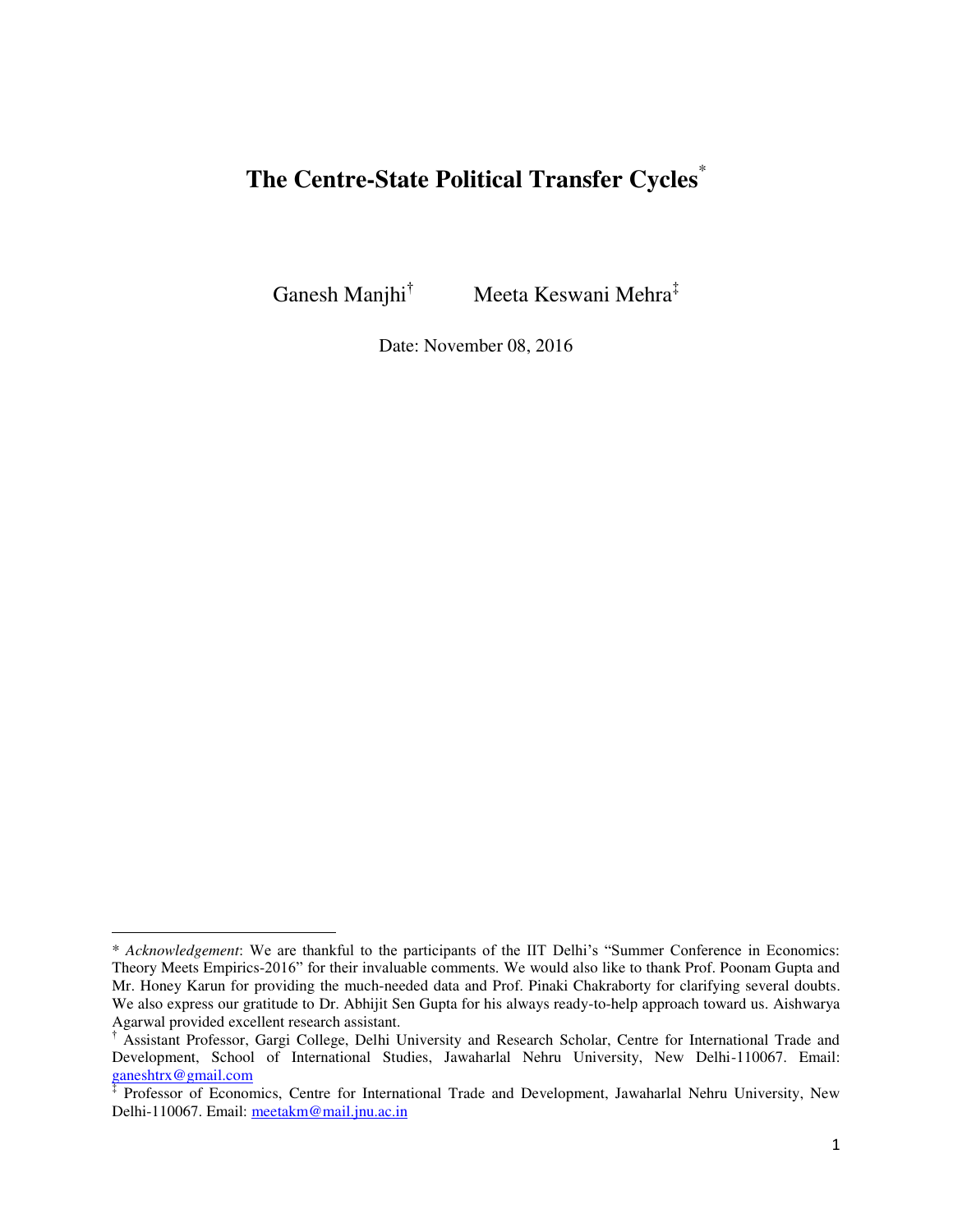#### Abstract

Using the Arellano-Bond dynamic panel-data estimation methods (GMM) for a balanced panel data from 1980-2010 for 14 Indian states, we try to find whether the election affects the individual components of transfers from the centre to the states, namely, grants from the centre, loan from the centre, and tax devolution. We also attempt to examine if different transfer variables and other politico-economic characteristics of the country are able to create the possibility of retaining the political power for the incumbent. We find that the right wing and coalition governments are less likely to transfer resources to the states. However, the state level ruling party, which is either the same party at the centre or an ally, tends to get higher transfers from the centre than a non-allied one. Similar to the pre-election political budget cycles found in the existing literature (Drazen and Eslava, 2010, Aidt, Veiga and Veiga, 2011, Klomp and Hahn, 2013, Chortareas, Logothetis and Papandreou, 2016), the political transfer cycle (PTC) is visible one year before the election in the case of grants from the centre and loan from the centre but not in the case of tax devolution. The paper is also extended to a binary Logit specification to test for the incumbent's probability of winning the election. We find that grants and loans are likely to have varied impacts on an election win depending on the timing. Opportunistic grants in the year before the election are likely to help win the election whereas a loan punishes the incumbent. Instead, opportunistic manipulations in grants and loan in the year of election help the incumbent retain political power. Further, it is found that a higher voters' turnout in the state is more likely to win the election, inflation reduces the possibility of the win, and a more experienced government has a higher probability of a win. Moreover, our results also show that the right wing government is more likely to win the election.

*JEL Classification*: C72, D72, E62, H72

*Keywords*: Opportunist Incumbent; Political Budget Cycle, Political Transfer Cycle, Indian Federation.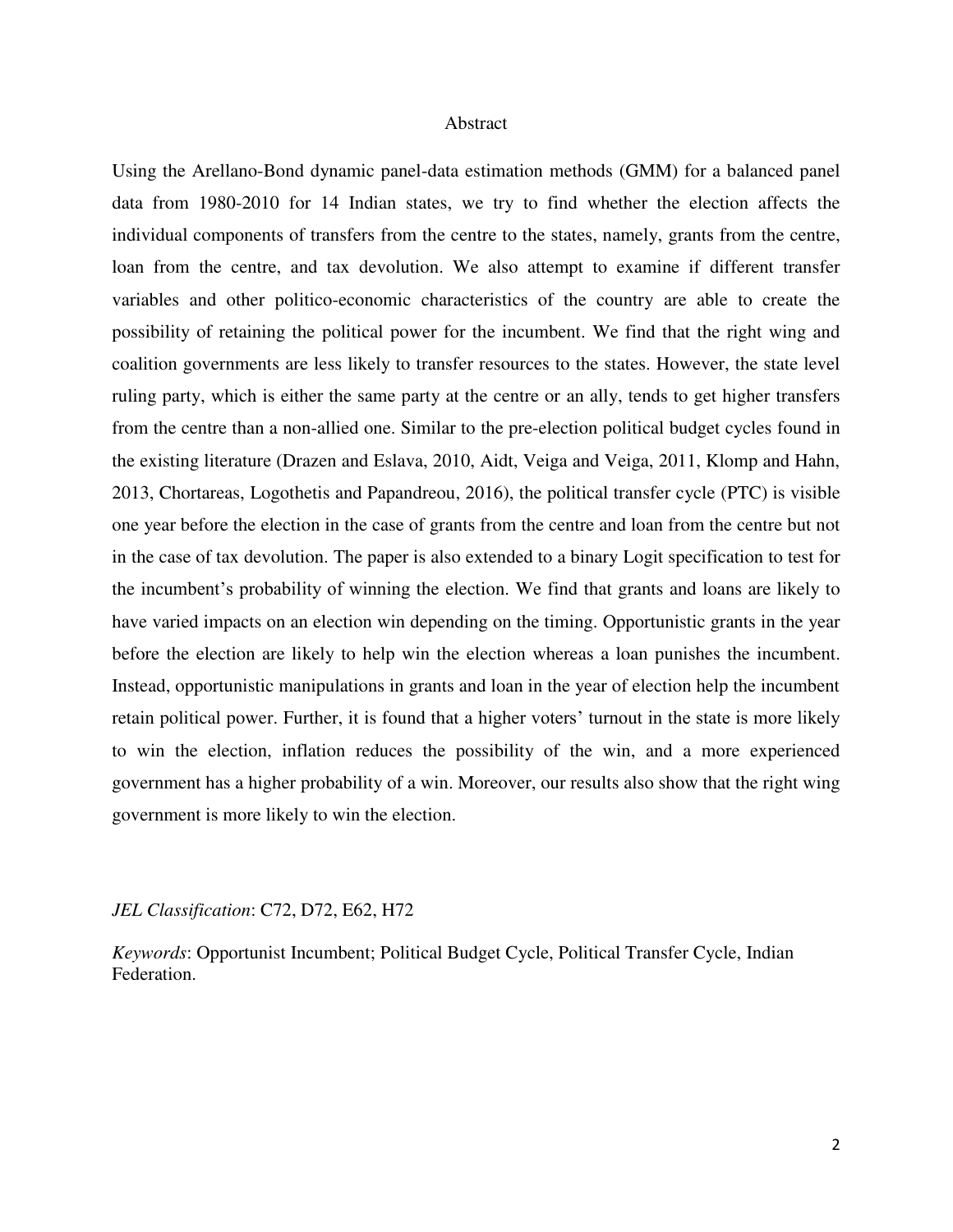#### **1. Background**

In a federal structure, the central government has the incentive, as also the capability, to manipulate the transfers given to the states (provinces/ sub national jurisdictions) so as to enhance the possibility of winning the national election. This very idea is based on the concept of a political budget cycle (PBC), which alleges that the incumbent can opportunistically manipulate the fiscal policy to increase the possibility of winning the election (see Manjhi and Mehra (2016) for a theoretical exposition of this issue). In the similar vein, one can posit the centre-state political transfer cycle (PTC) and pose the question -- can the national level incumbent government strategically transfer the resources to states? Also, whether by transferring the resources she/ he can increase the chances of winning the election and form the government? For instance opportunistic behavior help the incumbent to win the election in Columbian municipality (Drazen and Eslava, 2010) and spending more opportunistically close to election helps to win the election in the Portuguese municipality (Aidt, Veiga and Veiga, 2011) and Chortareas, Logothetis and Papandreou (2016) also confirm that opportunistic expenditure by the incumbent is electorally rewarded.

Most of the literatures on the political business cycle focus on the opportunism and partisan behavior of the government. The political business cycle within a partisan framework refers to the case when different political parties have a clear preference for specific macroeconomic objectives, and the fluctuations in the macro economic variables are a consequence of politicians having different policy objectives. In comparison, an opportunist politician does not have any policy objective, except the desire to win the elections. Since the advent of the seminal paper by Nordhaus (1975), the literature on political business cycles has been significantly enriched. He considered an opportunistic pre-electoral manipulation of economic policies (that is, generation of inflation-unemployment cycles) by the incumbent to raise the chances of getting re-elected, whereas, Hibbs (1977) explained the post-electoral cycles due to varied macroeconomic goals of the policy makers, popularly known as partisan cycles. Hibbs finds that the nations having low unemployment and high inflation configuration are regulated and led by the left-oriented government, whereas those with high unemployment and low inflation are typically governed by centre and right wing parties. These works (Nordhaus, 1975 and Hibbs, 1977) constitute the first generation models of political business cycle that utilize an exploitable inflation-unemployment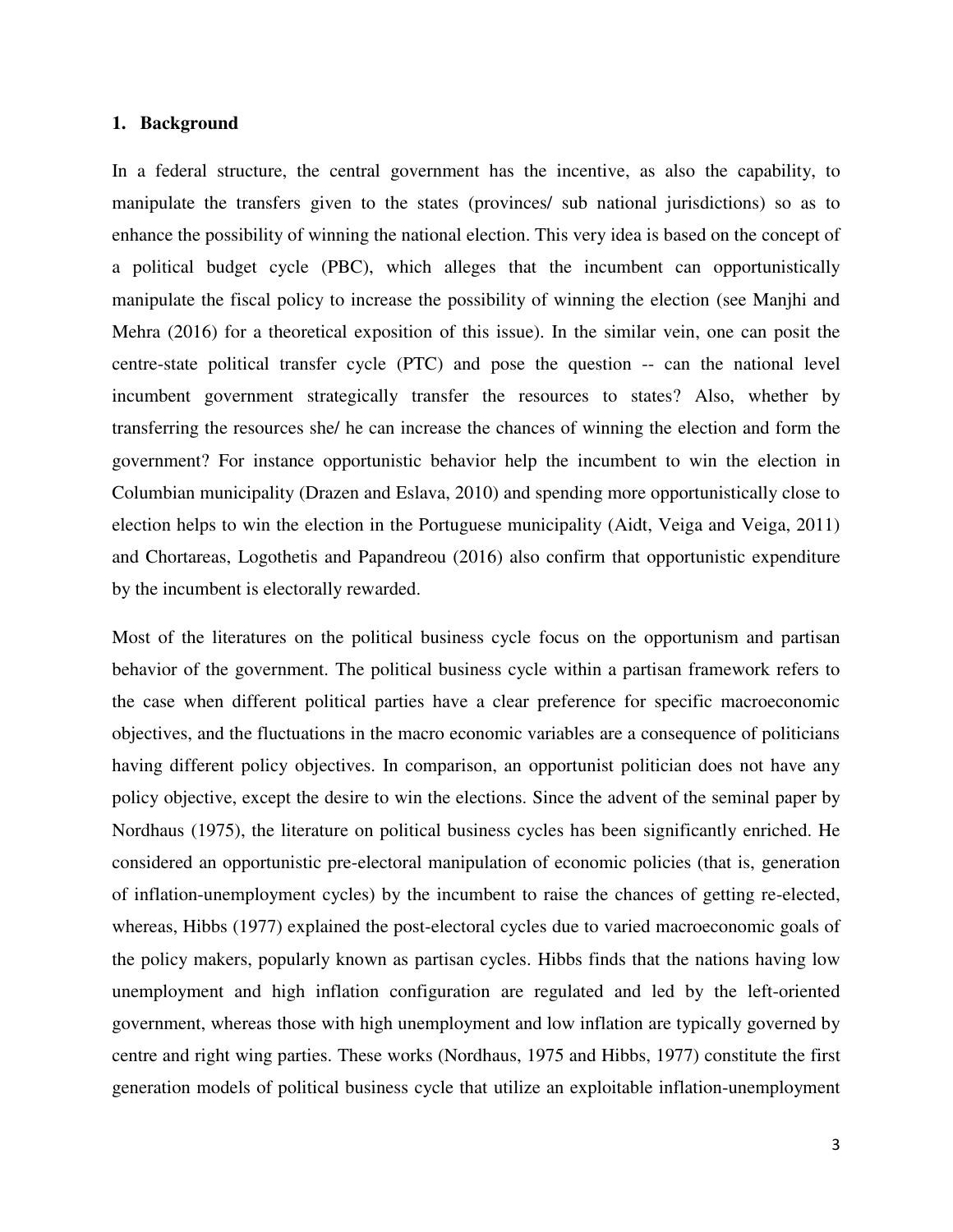trade-off and adaptive expectation hypothesis. In fact, most of the political business cycle literature analyzes the situation of an incumbent being either an opportunist or a partisan under two alternative situations of - adaptive and rational - expectation of citizen voters. The concept of PBC in a partisan framework states that different political parties have a clear preference for specific policies and the fluctuations in the associated economic variables are a consequence of politicians pursuing different goals. In comparison, an opportunist politician does not pursue any specific policy objective but instead has the desire to win the elections. It is also quite possible that an incumbent can act as an opportunist prior to election and behave in a partisan manner after winning the election (Frey and Schneider, 1978).

The second generation models led by Cukierman-Meltzer (1986), Rogoff & Sibert (1988), Rogoff (1990), Persson & Tabellini (1990) use the rational expectations concept and opportunist cycles, whereas Alesina (1987) analyzes partisan cycles. Cukierman-Meltzer (1986) state that, under asymmetry of information, the discretionary policy of the government increases the reelection prospects but with an imposed social cost. The social cost can be eliminated if both, the government and voters, have same set of information. From Nordhaus (1975), the brief forty years" history of political business cycle moved on to PBC propounded by Rogoff (1990) and further extended by Drazen (2000), where the latter two works cover the fiscal/ budget components in detail and not just the inflation-unemployment trade-off cycle based on the Phillips curve. The most recent strand of research incorporates the possibility of signaling and competency in a model of PBC, which can be attributed to Rogoff (1990), Rogoff and Sibert (1988), Persson and Tabellini (1990) and Aidt, Veiga and Veiga (2011) (henceforth AVV). Rogoff (1990) and Rogoff and Sibert (1988) show how the budget cycle can occur in the presence of rational voters, where voters are less informed about the complexities of the government budget. So, the government can signal its competency by focusing more on the expenditure on visible public good (consumption good) and assign lower priority to investment expenditure, and thus increase the chances of winning the election. The remaining papers obtain similar results, although Persson and Tabellini (1990) add the concept of competency in their analysis. AVV also analyze competency and find that the incumbent signals this by spending more on visible public goods a year before the election to gain voting support. AVV also derive that a lower victory margin in the last election makes the incumbent more opportunist in the current period. In addition, Shi and Svensson (2002a) postulate the PBC phenomenon as a moral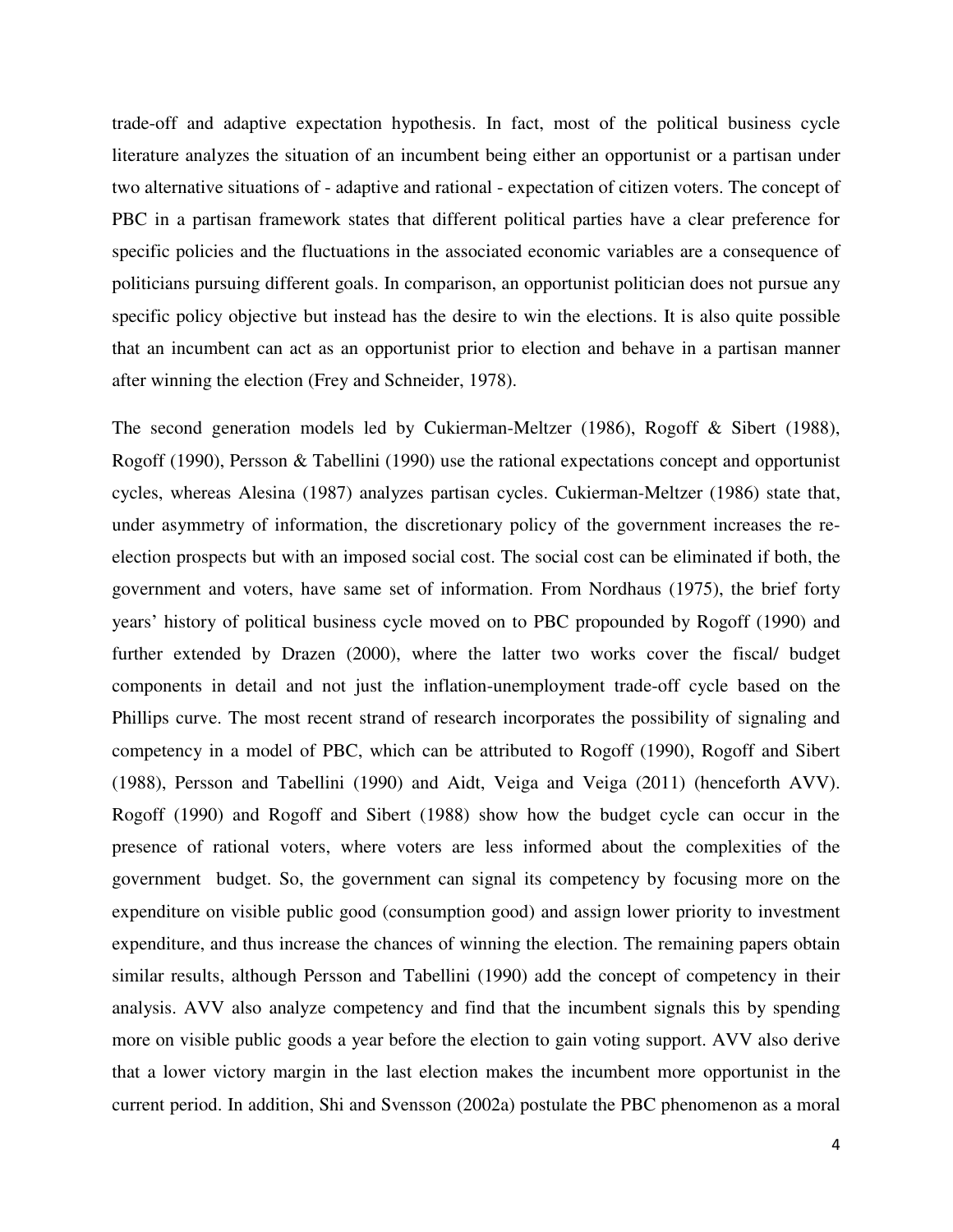hazard problem where the incumbent takes the advantage of asymmetry of information by signaling the competency before the election through fiscal policy of producing public goods without raising taxes.

In a full information dynamic optimization framework, Manjhi and Mehra (2016) suggest that incumbent gets higher voting support in case of both -- opportunist and partisan -- behavior, but reject the same when there is strong anti-incumbency in the former. Also, the cycles are more pronounced in the case of the opportunist than a partisan incumbent. Hence, opportunism is good for the incumbent to win the election but costly for the economy as a whole. There also exists empirical literature on the subject.

Shi and Svensson (2002b) use a panel of 123 countries for a period of 1975-1995 and find some evidence of PBC among developing countries whereas Alesina, Roubini and Cohen (1997) find the evidence of these cycles in aggregate fiscal variables but no evidence of cycles in any single budget component for a sample of 13 OECD countries over the period 1960-1993. In a sample of 60 democracies over the period of 1960-1980, Persson and Tabellini (2003) find a revenue cycle, but no political cycle of spending or transfers. They also find that, while all democratic systems display cycles before the elections, only presidential systems show evidence of fiscal adjustments after elections. Brender and Drazen (2005) find PBC only in new democracies. Drazen and Eslava (2010), show that the incumbent can influence the voters by changing the composition of government spending, rather than the overall spending or revenues. In fact, rational voters can also support the opportunistic spending by the incumbent government. Efthyvoulou (2012) finds a stronger evidence of PBC among the European Union as compared to those who are not yet a part of the Union over the period 1997-2008.

Since, the focus of our analysis is on the centre-state transfer of funds, a discussion on some studies in this regard is in order. Kroth (2012) uses a panel dataset of 9 provinces of Africa over the period 1995-2010, and derives two important results. First, provinces where the national ruling party faces higher electoral competition receive higher per capita transfers in the year before the election. Second, this increase is driven by a conditional grant, which is the nonformula-based component of the total inter-governmental transfer. Khemani (2004) shows that electoral budget cycle affect the composition of local budgets. That is, Indian state governments do not manipulate aggregate fiscal variables such as total spending or deficits in the run-up to an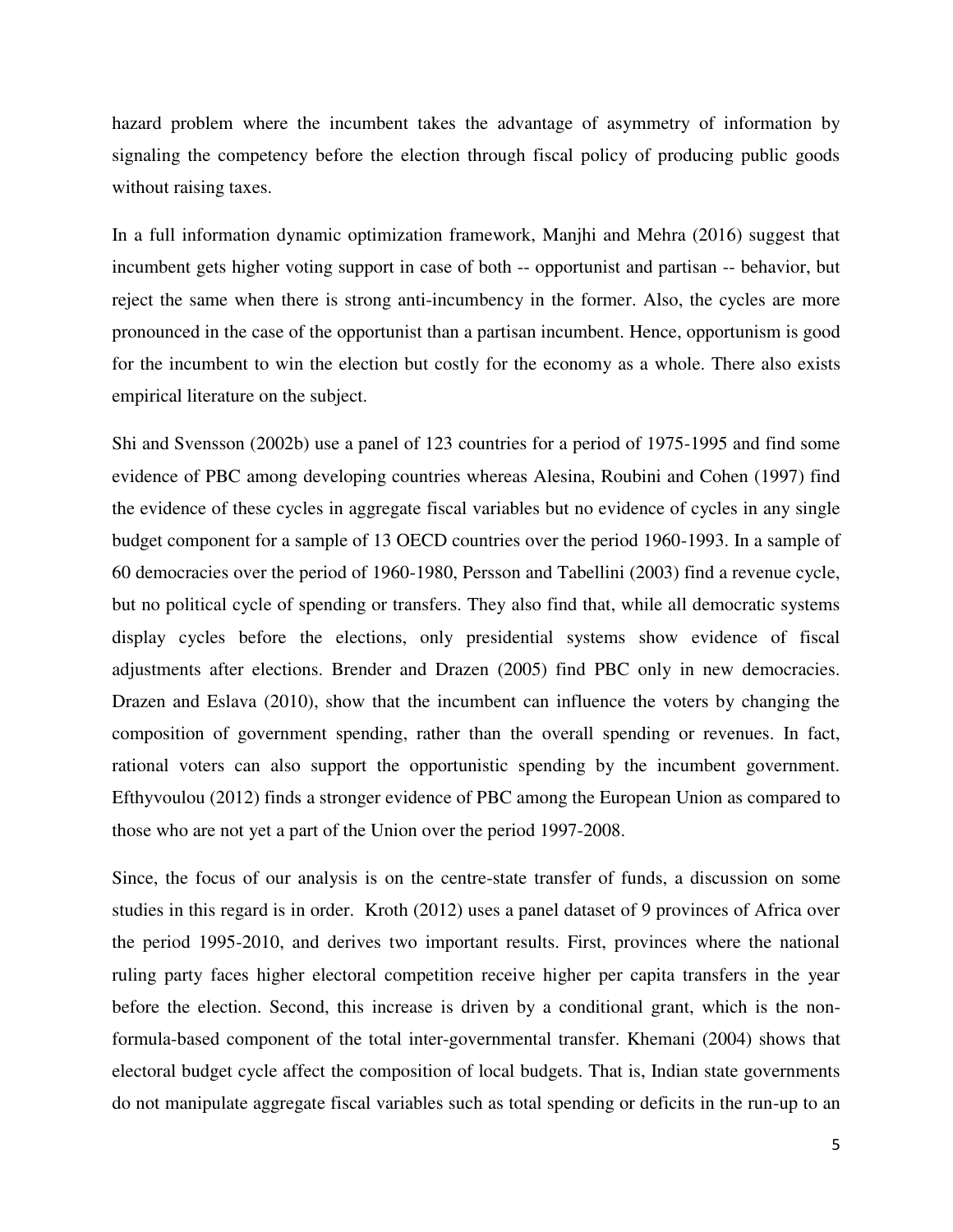election, but instead manipulate the individual budget items and investment on public projects. The evidence of local budget cycle can also be found in Reid (1998) and Kneebone and McKenzie (2001) for the Canadian provinces. Drazen and Eslava (2010) bring a descriptive evidence of significant increase in investment prior to elections in local governments in Colombia, an increase which is only partially compensated by a decrease in government consumption, whereas Brender and Drazen (2013) find a large change in the composition of expenditure in the established democracies during the election. Alesina and Paradisi (2014) find a strong PBC, particularly for South of Italy using a "lower tax" regime close to the election whereas Baskaran, Brender, Blesse and Reingewertz (2016) find that a low share of revenue raised by Israeli local municipalities budget creates excessive dependence on central government transfers, and hence the PBC; however, tightening of the monitoring eliminates it. Sengupta (2011) demonstrates that federal welfare may actually increase with the politically motivated transfers, and the state ruled by the same government as the centre receives higher grants and hence more public good. Sengupta (2015) finds that if the central government grant is tied up with a public project of the province, provincial tax and central transfers tend to be strategic substitutes: higher central transfer lowers the marginal utility of public project to the province and the province responds by cutting down taxes. Thus, if the central welfare is increasing in provincial taxes, centre should choose a mode of transfer which generates high provincial taxes. Chortareas, Logothetis and Papandreou (2016) (CLP henceforth) find an opportunistic PBC pattern in the budget balance, in total and investment expenditure and in borrowing revenues irrespective of whether the mayor runs for the reelection or whether the incumbents are politically aligned with the central government or not. Also, the opportunistically increased expenditure by the incumbent is electorally rewarded.

The focus of the current analysis is on centre-state political transfer cycles, a concept similar to that of PBC. The derived results state that, in fact, transfer cycles are pronounced more in case of grants from the centre and loan from the centre. Also, opportunistic transfers of this kind help in winning the elections as well both at the union and state level. Apart from these transfers the variables which help winning elections are-gross state domestic product, voters' turnout, experience of the party, right wing parties, same government ruling the union and the states. On the other hand high inflation, coalition government can reduce the winning chances for the union as well as the state government.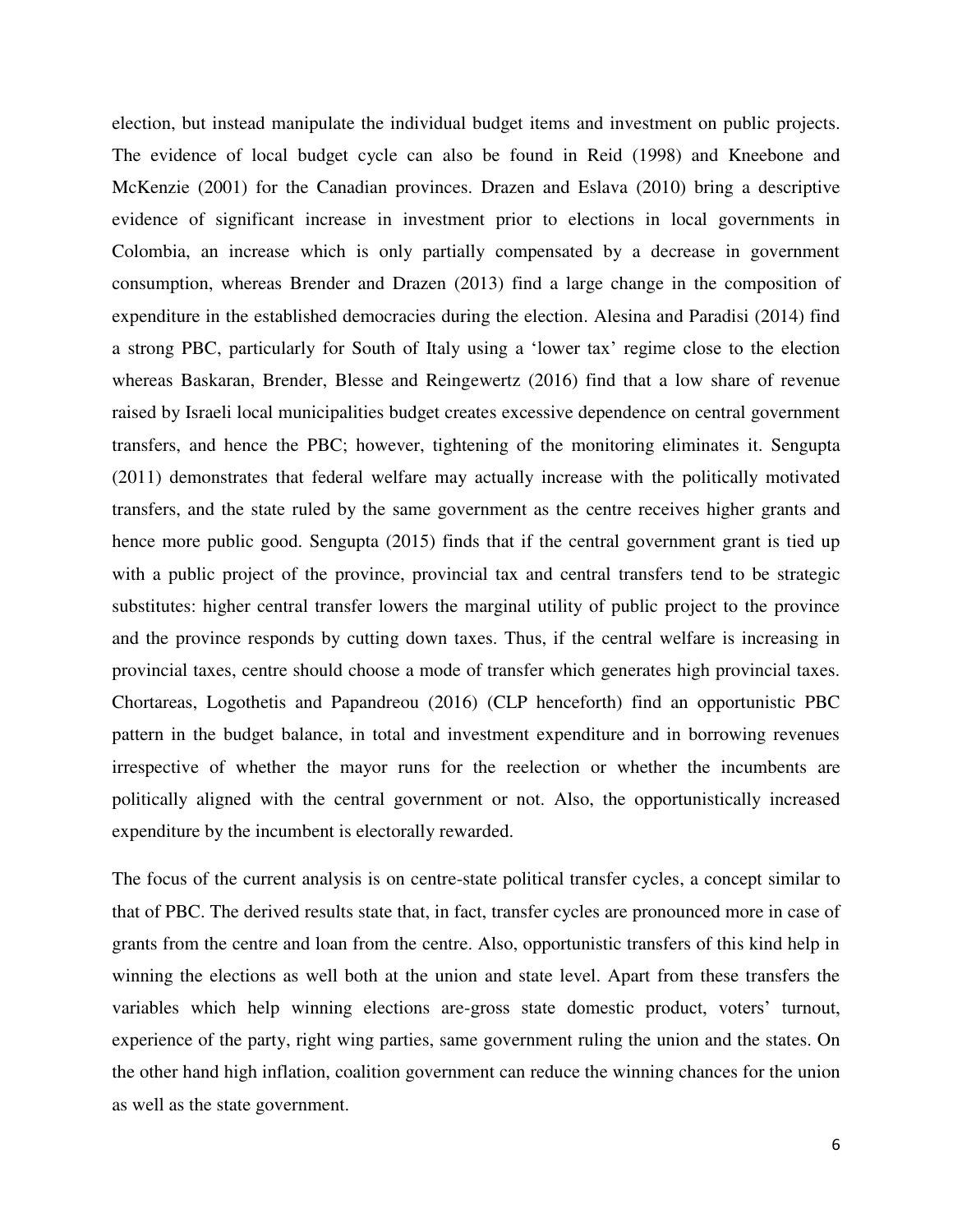#### **2. Structure of the Fiscal Federalism and Possible Politics**

With the onset of economic liberalization in a number of countries in the post 1980s many of them, namely, China, Brazil, Argentina and Russia have moved towards a federal structure of centripetal kind, whereas some big federations, such as Canada, United States and Australia have been structured more as the centrifugal type. India has moved from a centralized quasi-federation to a co-operative and competitive structure of the centre-state power relationship and it seems to have commonality with the former group. For India, the first three decades after independence, till the late 1980s, can be termed as the phase of centralized federation. The subsequent post reform era can be broadly termed as that of cooperative-cum-competitive federation. This phenomenon is also supported by the idea of a coalitional structure of the government, which came into existence effectively in the early 1990s. That is, the state government that happened to be an ally of the central government would mostly co-operate whereas the non-allied ones would compete.

The structure of the Indian federalism comprises three tiers – national (centre), sub-national (state) and sub-sub-national (panchayat/ municipality/district councils). On several occasions, states have sought for higher autonomy, but the centre has always maintained its supremacy in decisions making. In fact, in some cases, centre has even amended the constitution to move items from the state list to the concurrent list, and thus increase its own share of spending (George and Gulati, 1985a). There is a clearly demarcated line of revenue generation under national and subnational level.

Figure 1 shows the basic structure of the revenue receipt by the states (in other words transfers from the union government). The total revenue receipts consist of total tax revenue and total non tax revenue. The total tax revenue is further segregated into states own tax revenue and shared taxes (tax devolution is decided by the Finance Commission (FC)). Similarly, total non tax revenue consists of states own non tax revenue and grants from the union government. The tax devolution consists of  $-$  (i) shared income taxes, (ii) shared estate duty, and (iii) share of union excise duties. The grants from the centre have four components, namely  $- (i)$  non plan grants, (ii) grants for the state plan schemes, (iii) grants for central plan schemes, and (iv) grants for centrally sponsored schemes. The tax devolution and grants from the centre constitute the total finance commission transfers. The FC is an independent body, appointed by the president of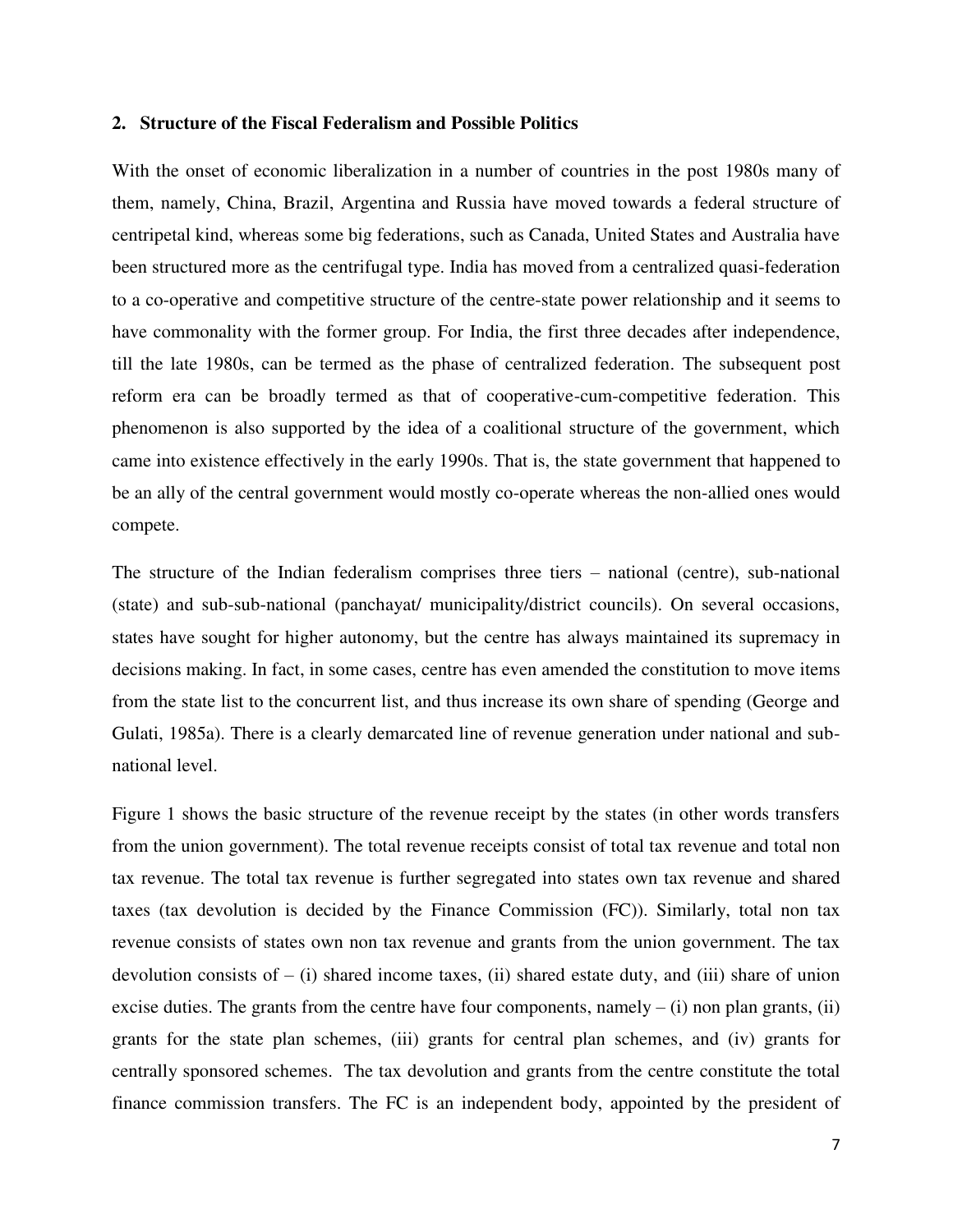India every five years. So, far 14 FC reports have been tabled, and almost all have been accepted by the central government. Effectively, there are three ways centre can transfer the resources from centre, namely-

- (i) Statutory Transfers=Shared Taxes + Non Plan Grants
- (ii) Grants for State Plan Schemes
- (iii) Discretionary Transfers=Grants for Central Plan Schemes + Grants for Centrally Sponsored Schemes.



**Figure 1**: Flow Chart of the States Revenue Receipts

Consequently, there are also three institutions, which control the transfers from the centre to states. Firstly, FC decides on the level of the tax devolution and non plan grants and, since FC is an independent body, the direct political influence is the least possible scenario here. Secondly, Planning Commission (now NITI (National Institution for Transforming India) Aayog) recommends grants and loans for implementing development schemes. Finally, grants provided by the different ministries to the specific projects wholly funded by the centre (central plan schemes) or the cost of the development schemes are shared by states (centrally sponsored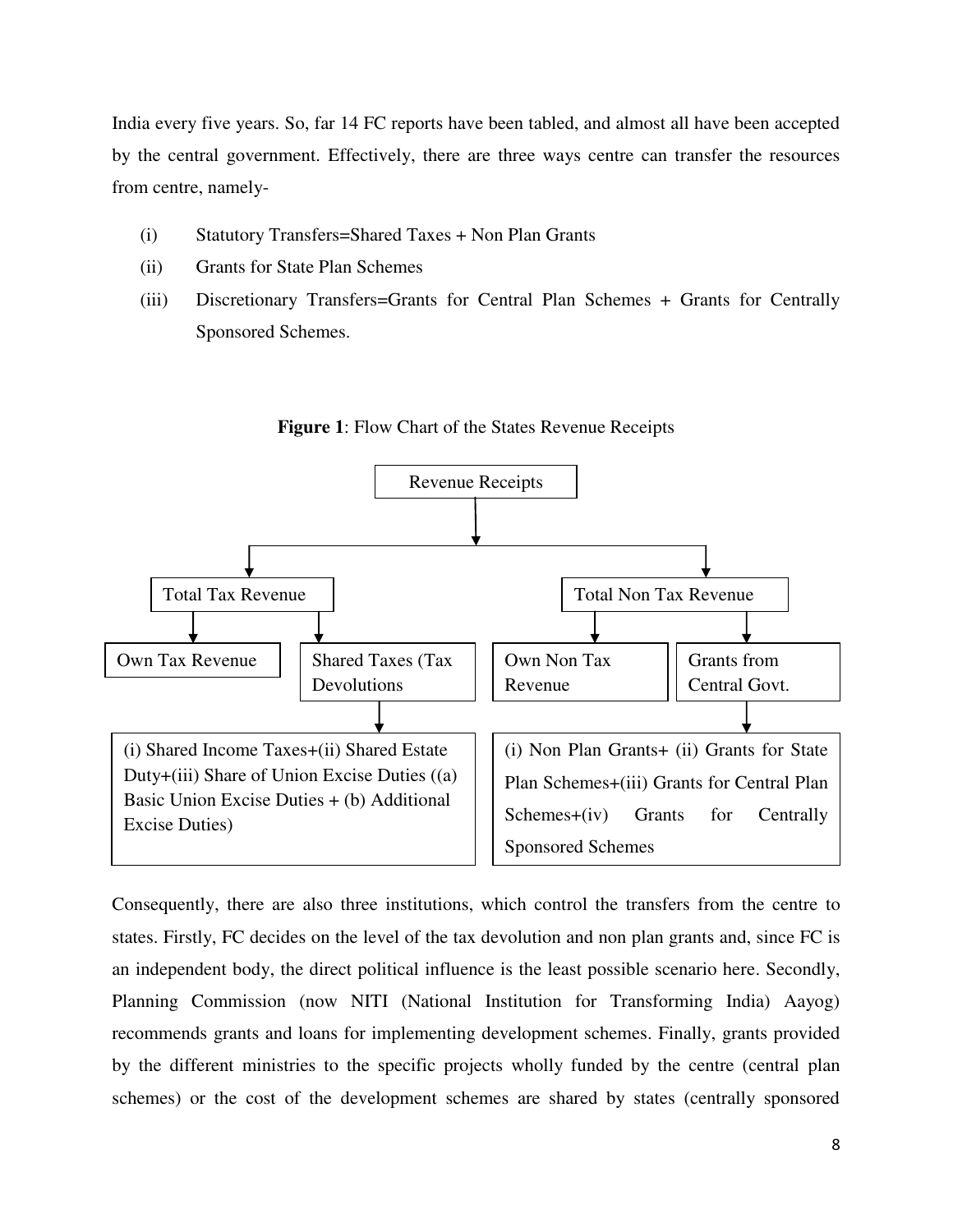schemes). The grants for state plan schemes require centre"s approval of the projects proposed by states; hence, there is a possibility of some discretion (Rao and Singh, 2001). In general, the possibility of political influence cannot be ruled out in case of grants from the centre and loan from the centre but this may not directly manipulate in tax devolution.

One of the bases for the transfer from centre to states is the revenue expenditure imbalance at the state level. That is, states might go on spending without any constraint (or without thinking much about the fiscal deficit), because that would in any case be compensated by the union through transfers. In conclusion, this mechanism can create a moral hazard problem and lack of discipline among the states. It is in this respect that FCs have been criticized for the use of grants to fill the revenue-expenditure gaps claimed by the states (Rao and Singh, 2007). The finance commission transfers and tax devolution are mostly under the purview of FC. However, there is already a greater role to be played by the Planning Commission and central government for the transfers such as- grants from the centre and loan from the centre. Overall; it seems that central government tries to maintain political control over the transfers in some way. Also, there are evidences of the attempts of the influence on the antecedent and consequences of the whole transfer process. Rao and Singh (2007) and Rudolph and Rudolph (2001) state that even while the FC uses the different formulaic based decision on transfers or grants, it has been observed that the states which are represented as the member of the commission do relatively better in terms of the received awards.

In fact, there exists a large amount of literature covering the political aspect of the transfers in India, namely Rao and Singh (1998), Biswas and Marjit (2000), Dasgupta, Dhillon and Dutta (2003) (henceforth DDD), (Arulampalam, Dasgupta, Dillon and Dutta, 2009) (henceforth ADDD) and Rao and Singh (2007). Rao and Singh (1998) demonstrate that implicit transfers in India disproportionately benefit the richer states whereas Biswas and Marjit (2000) show that states" representation in the cabinet of the central government affects the state wise distribution of Letters of Intent and Industrial Licenses. The paper by DDD and ADDD construct a redistributive model of politics where the central government is an opportunist and uses its discretion to disproportionately grant the aligned states, whereas Rao and Singh (2007) analyze the institutional process through which reform takes place and the influence of the politics on institutions such as Finance Commission. The structure of federalism might be different across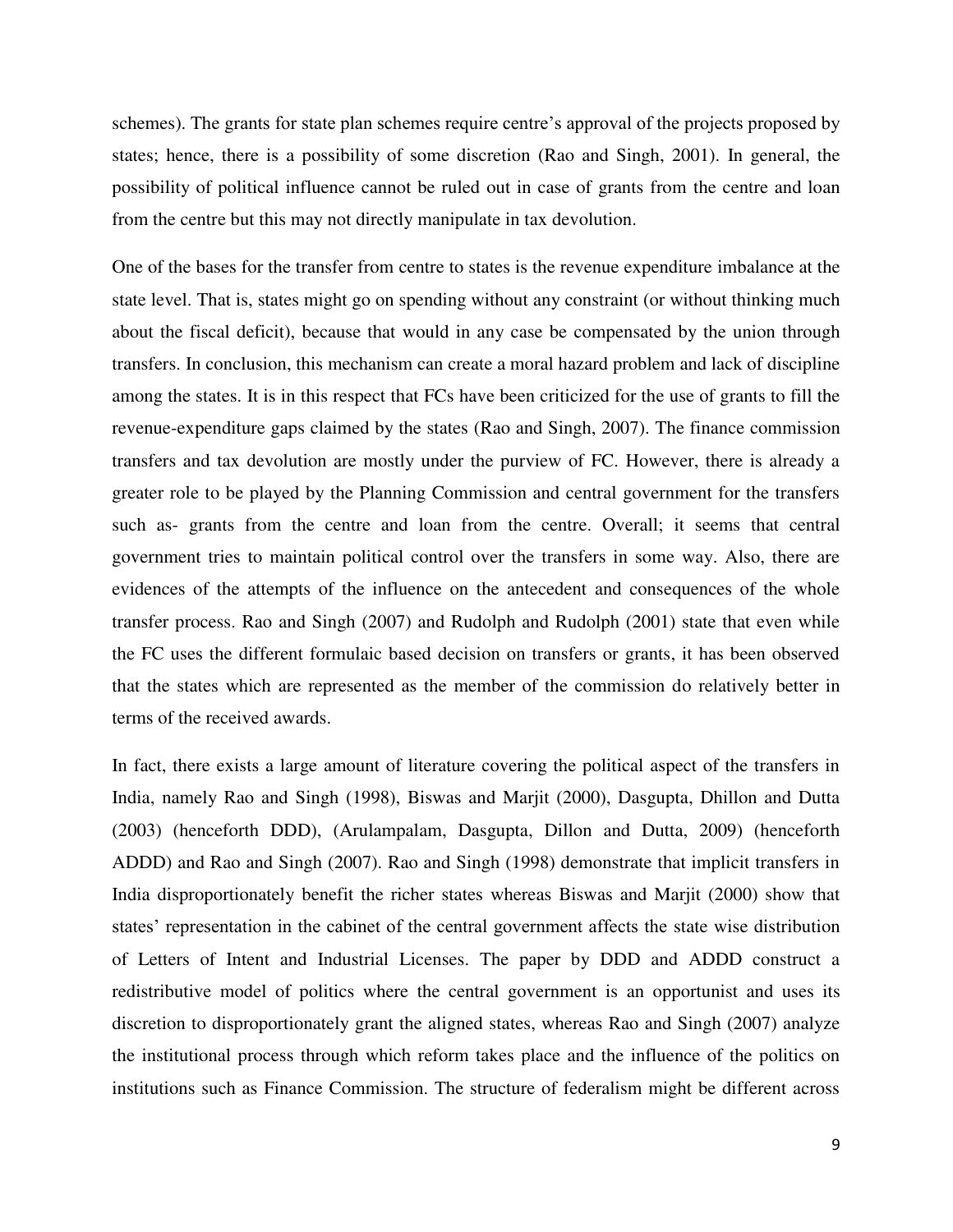countries of the world. There are studies that cover the political influence, for instance, Inman and Rubinfeld (1997), Dixit and Londregan (1995, 1996, 1998a, 1998b) and Lindbeck and Weibull (1987). Inman and Rubinfeld show how representation and assignment affect the political values of participation, protection of individual rights, development of civic virtues, allocation of goods and services and, hence, economic efficiency. Dixit and Londregan (1995, 1996, 1998a, 1998b) and Lindbeck and Weibull (1987) construct a theoretical model of tactical redistribution which describes how a political party will design its policy platform in order to target the electoral goals. The former study aims to maximize the vote share and the latter targets on winning the election.

One of the prime motivations underlying this research is the observed announcement of transfer packages and actual transfers operated by the centre to the states prior to and after the elections in the Indian federal structure. The variables we use here are grants from the centre (*Gfc*), loan from the centre  $(Lfc)$  and tax devolution  $(Td)$ .<sup>4</sup> Figure 2 shows the transfers defined in terms of the level of opportunism for different years (namely, all years, year of election, year before election, year and year before election, year after election, non-election years) in the electoral period. In general, deviations with respect to *Gfc*, *Lfc* and *Td* hover around zero for all years and states. Notice that, *Gfc* in most cases deviates negatively in the election years, whereas *Td* deviates negatively in the year of and year before the election in almost all cases. However, *Gfc* deviates positively in the year before the election, more so if the state ruling party is same as the union government or the allied party. The deviations of *Gfc* and *Td* are all positive after the election. In most cases *Lfc* is positively deviated in the year of election or a year before. It appears that the opportunistic manipulations are higher in the case of *Lfc*. The opportunistic deviations have also been shown in the specific context where the state-level ruling party is an ally of the union government as well as when it is not. Some interesting points to note are -- on the aggregate, the allied state ruling party gets higher *Gfc* and *Lfc* in general and year before the election in particular. In fact, a state which is both aligned and swing in the last state election is estimated to receive 16% higher transfers than a state which is non-aligned and non-swing (ADDD).

l

 $^4$  The detail definition and the mechanism of transfers are provided in Appendix A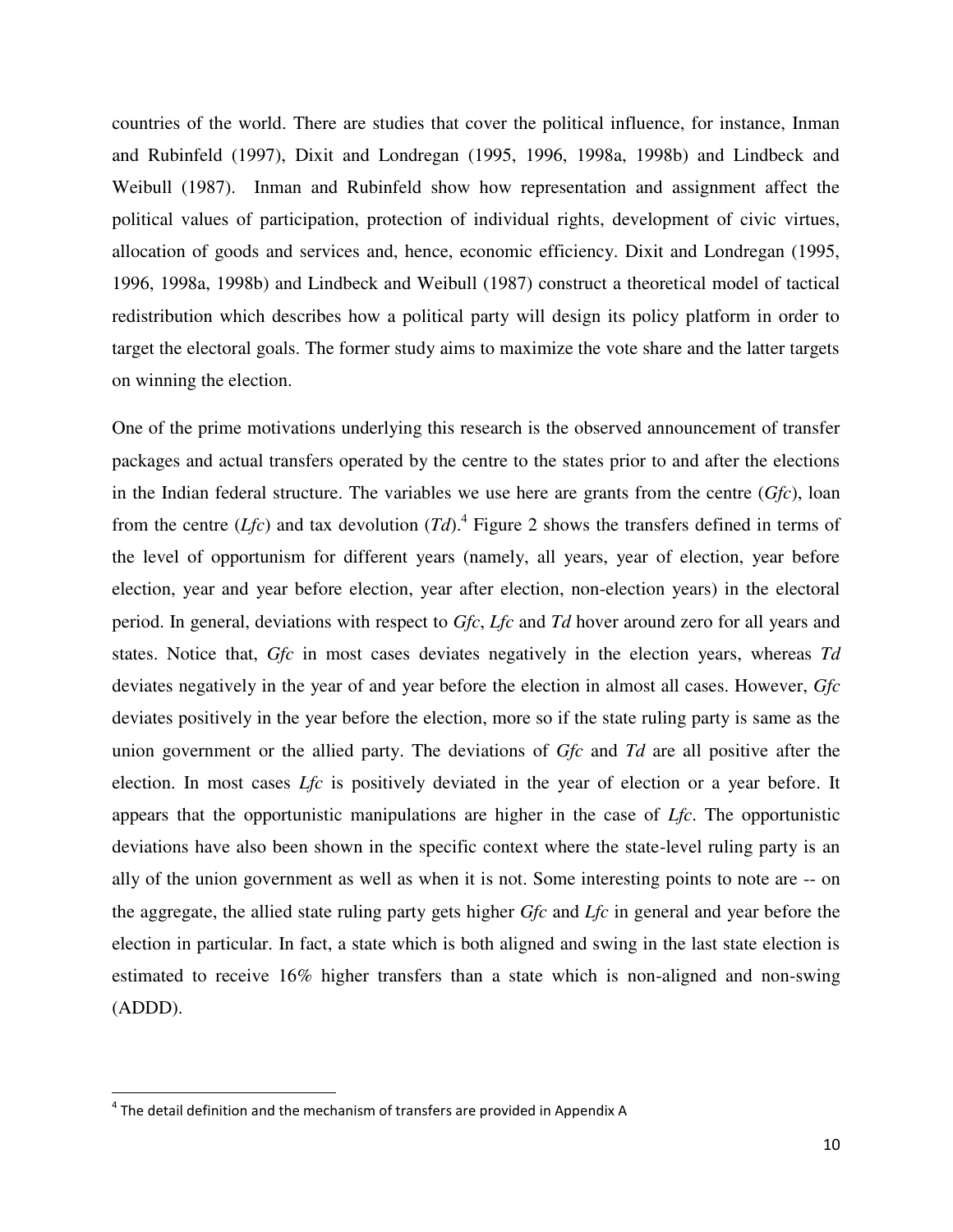In addition, so far, a bulk of research has focused on the advanced economies and not on developing or emerging countries, particularly at the sub-national level, which is an obvious lacuna. More specifically, the analysis of PBC has been largely attempted for advanced countries, and more so with focus on various fiscal heads of financing the expenditure and collecting revenue through taxes. However, hardly any work pertains to the centre-state (federal) transfers, especially for developing economies like India. In this respect, this study fills an important gap in the literature.

The study analyzes the union government's politically motivated transfer behaviour towards its provinces with the aim to win the election. It is especially interesting to analyze the effect of transfers on election outcomes in a country where caste and religion based politics and political alignment are frequently used for political gains (Yadav, 1999). In some cases, if riots occur in the year preceding the assembly elections, the vote share of right wing party in India goes up by 5 to 7 percent (Iyer and Shrivastava, 2015). However, in the current research, factors such as religion, caste and riot are not modeled. Instead, the focus is on transfer variables, with others, namely, gross state domestic product, inflation, parties' year of experience as an incumbent etc. used as controls. Figure 2 provides an indication of the presence of opportunistic behavior of the ruling party, particularly for the allied parties at the state level. The economic opportunism has been defined as – *Opportunism = (Election year or year before election value-Average of the remaining years in an electoral period)<sup>5</sup>* . For our purpose, year before election manipulation has been considered as the opportunistic behavior of the incumbent. It can be seen that the opportunistic transfers are more pronounced for the same ruling party in both the union and state governments or allied parties than for the non-allied ones in the year of election and one year before the election.

In general, fiscal variables in a federal context are expected to follow an expansionary trend before the election. In fact, Figure 2 shows the similar structure of cycles in case of *Gfc* and *Lfc;* however, it is not so with *Td*. In fact, *Td* mostly displays a negative deviation before and during the election than otherwise. The analysis is also extended to look at whether the expansion of

l

 $<sup>5</sup>$  One way to calculate the opportunism is deviation of economic values from the trend (HP filter values) during the</sup> election. Here we have calculated the deviation from trend as, the reference year value minus average of the remaining years in an electoral period. If, reference year equal to year of election or year before the election then is a measurement of opportunism of the incumbent.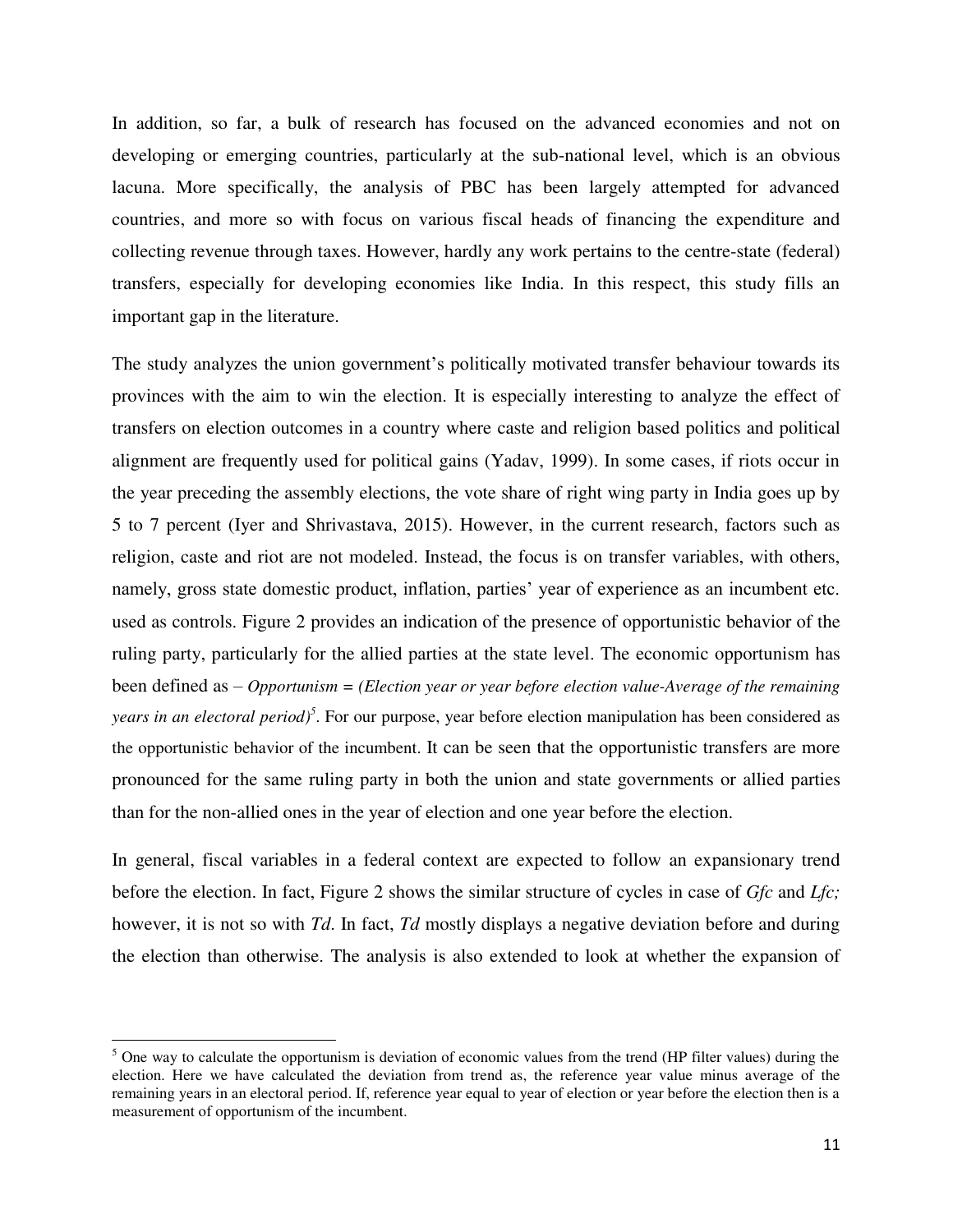transfers in the year prior to the election is higher or lower if the party in the state is in alliance with the union government or not?



**Figure 2**: Opportunistic transfers in the electoral period for general election

*Source*: Ministry of Finance and Handbook of Statistics on Indian Economy

This paper attempts to analyze whether, in the federal structure, transfers under various heads to the states (for example-*Gfc*, *Lfc* and *Td*) have been operated opportunistically by the union government or not? That is, whether there is expansion in the transfer from the centre to the states prior to the election or not? Also, whether the opportunistically created transfer cycles impacts the electoral outcome at the union and the states? To trace these questions we proceed to look at whether there are effects of election years on these transfers? Followed by whether these opportunistic behaviors of the incumbent confirm their re-election? The remaining sections of this paper are as follows. Section 2 covers a brief description of the Indian federal structure. The data and methods as well as the tracing of PTC are presented in Section 3. Section 4 discusses the key results. Finally, Section 5 concludes as well as prescribes policy recommendations.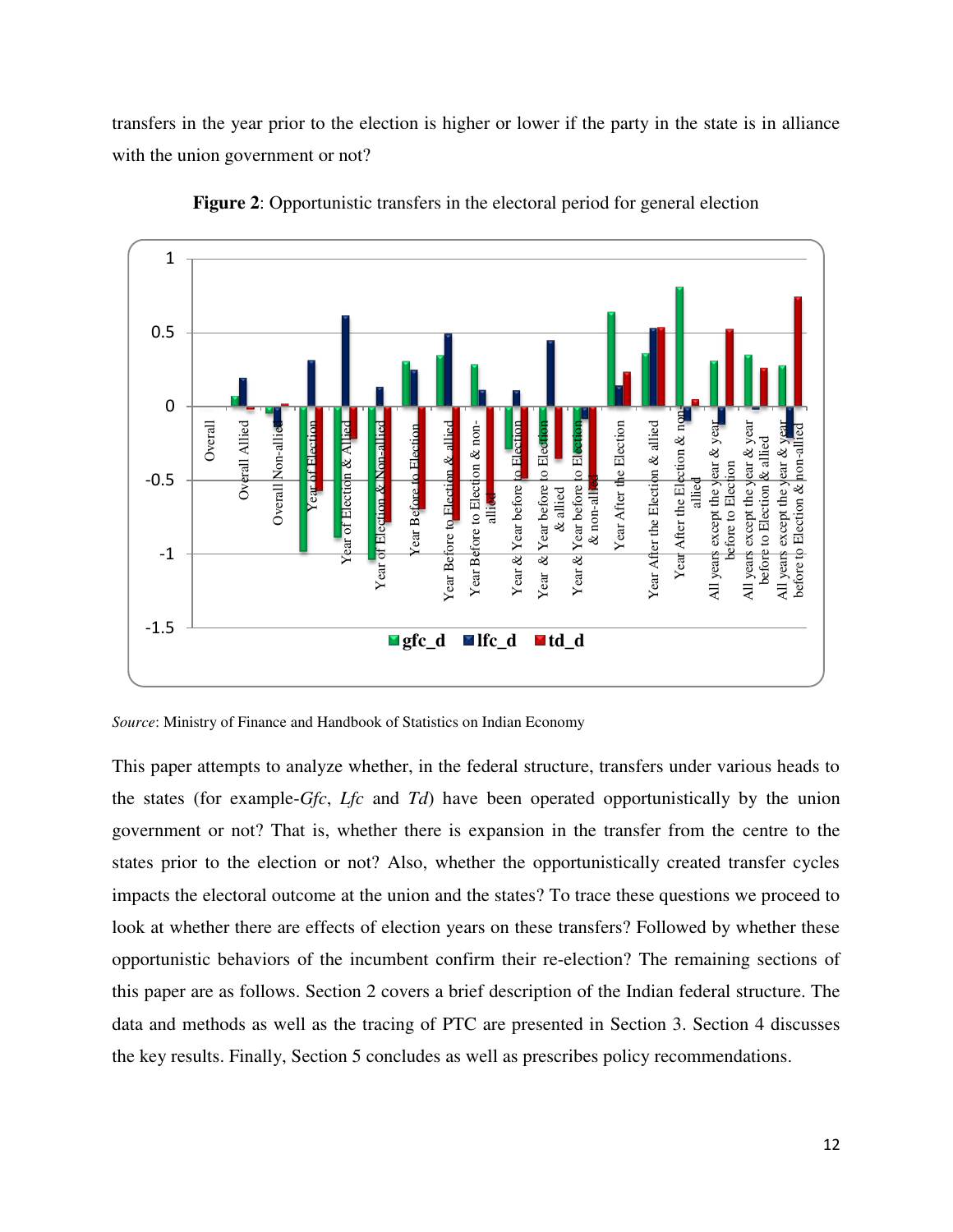#### **3. Tracing the Political Transfer Cycle**

#### *3.1 Data and Methods*

We utilize a balanced panel of  $14$  Indian states<sup>6</sup>, excluding the newly created states such as Jharkhand, Chhattisgarh, Uttarakhand and Telangana as well as some additional states where regular elections did not take place, namely, Goa and Jammu and Kashmir. Also, all North-East states have been dropped from the sample as these are special category states. By virtue of being 'special category' states they receive very generous financial treatment from the union government (Rao and Singh, 2001; ADDD) and would not reveal the correct picture in terms of electoral politics. The PTC model testing, utilizes the Arellano-Bond dynamic panel-data estimation method where the sample data ranges from 1980 to 2010. This is a variant of the Generalized Method of Moments (GMM) for which the justification is discussed later in the section. The election data have been taken from the *Election Commission of India<sup>7</sup>* and from *myneta.info<sup>8</sup>* . The fiscal variables, such as Gross State Domestic Product (GSDP) and Net State Domestic Product (NSDP) are extracted from Central Statistical Organization (CSO) database for India. Inflation has been calculated as the percentage change of NSDP deflator for the states and RBI website has been used to get the WPI data for the national level inflation. The predicted population for non-census years has been collected from CSO, and the geographical area of the states has been taken from the Census, 1991. Grants from the Center, Loan from the Center and Tax Devolution have been collected from Reserve Bank of India (Handbook of Statistics on State Government Finances)<sup>9</sup> and the *Ministry of Finance, Government of India*<sup>10</sup>.

The interesting question to be posed here is whether and how centre-state fiscal transfers affect the national level election outcomes approximated using state wise results of the general election? That is, will the national level election (general election) be influenced by transfers operated from the centre to the states on account of wooing the voters one year prior to the

l

<sup>&</sup>lt;sup>6</sup> States included in the empirical estimation are - Andhra Pradesh, Bihar, Gujarat, Haryana, Karnataka, Kerala, Madhya Pradesh, Maharashtra, Orissa, Punjab, Rajasthan, Tamil Nadu , Uttar Pradesh and West Bengal.

<sup>&</sup>lt;sup>7</sup> http://eci.nic.in/eci\_main1/ElectionStatistics.aspx

<sup>8</sup> <http://myneta.info/>

<sup>&</sup>lt;sup>9</sup> State Finances: A Study of Budgets,

[https://www.rbi.org.in/Scripts/AnnualPublications.aspx?head=State%20Finances%20:%20A%20Study%20of%20B](https://www.rbi.org.in/Scripts/AnnualPublications.aspx?head=State%20Finances%20:%20A%20Study%20of%20Budgets) [udgets](https://www.rbi.org.in/Scripts/AnnualPublications.aspx?head=State%20Finances%20:%20A%20Study%20of%20Budgets) 

<sup>&</sup>lt;sup>10</sup> <http://finmin.nic.in/reports/ipfstat.asp>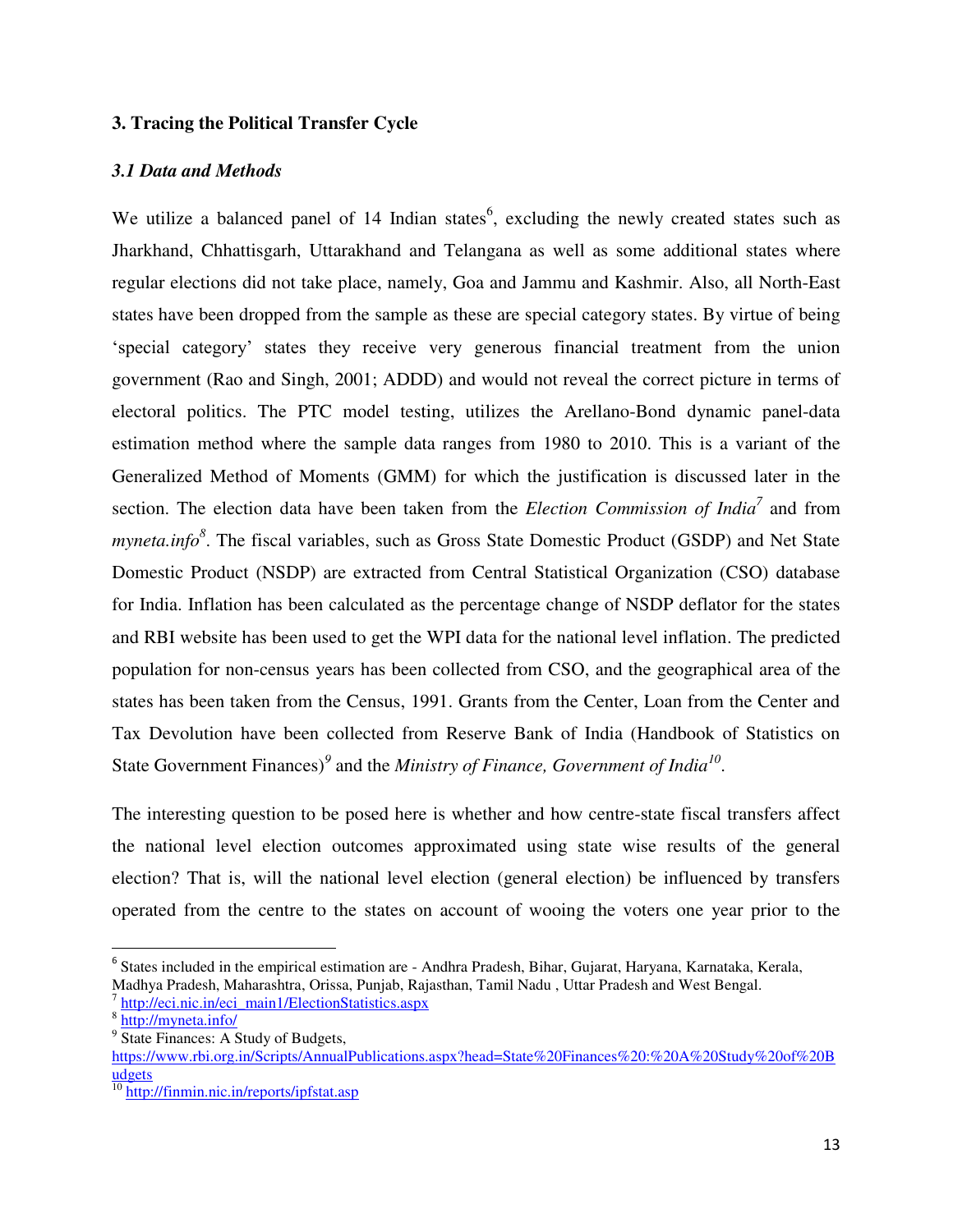election? We attempt to find answer to the same question for the assembly elections as well. The focus of the paper is on the transfers of resources from centre to the states through various means, such as - *Gfc*, *Lfc* and *Td*. More generally, political cycles are possible on *Gfc* and *Lfc* as union government has some discretion on these components and not on *Td*. The key question for which an answer is sought is whether these fiscal variables are electorally motivated? The same exercise has been repeated even for the state level assembly elections.

#### **3.2** *Estimation Method*

Based on the method by Klomp and Haan (2013), we first analyze whether fiscal decisions by the incumbent are affected by the election year or the year before the election. That is, whether there exists a PTC? If yes, what is the time pattern that it follows? Following Klomp and Haan (2013), the structure of the equation is postulated to be:

$$
TR_{ijt} = \sum_{j=1}^{p} \pi_j TR_{i,t-j} + \beta Elect_{it} + \delta X_{ijt} + \gamma Z_{it} + \sigma_i + \vartheta_{it}
$$
 (1)

where,  $TR_{ijt}$  refers to the  $j<sup>th</sup>$  fiscal component for  $i<sup>th</sup>$  state at time *t*, where the fiscal variable TR could be any of the following variables – *Gfc, Lfc,* and *Td*. The variables  $TR_{i(t-j)}$ , where *j*=1, 2 are the lagged dependent variables, which are expected to affect the dependent variable autoregressively; so we expect  $\pi_1 > 0$ ,  $\pi_2 > 0$ . '*Elect*' is the vector of electoral variables which consists of two dummy variables such as year before the election  $(Yr_b f_{\text{rel}})$  and year of the election ( $Yr\_elect$ ). The variable defined in binary form as,  $Yr\_bf\_elect = 1$  if it's a year before the election and 0 otherwise. Similarly,  $Yr$ -elect = 1, if it is a year of the election and 0 otherwise. The corresponding expected sign for both – the coefficients of  $Yr_bf_e$ elect and  $Yr$ <sub>-elect</sub> is positive. This would imply that the year prior to election is expected to have higher transfers to the states so that state level (both the general and assembly) election results could be influenced opportunistically. A similar postulation is done for  $Yr$  *elect*.

The variable  $X_{ijt}$  is the vector of two variables: density of population (*Density*) and number of years party was in power (*Nypp*), that is, years of experience of administering the state. The corresponding expected signs are positive for both, because more densely populated states require more transfers on account for a higher need for public investment (ADDD) and more experienced the party is in power higher is the corresponding transfers. Next,  $Z_{it}$  is the vector of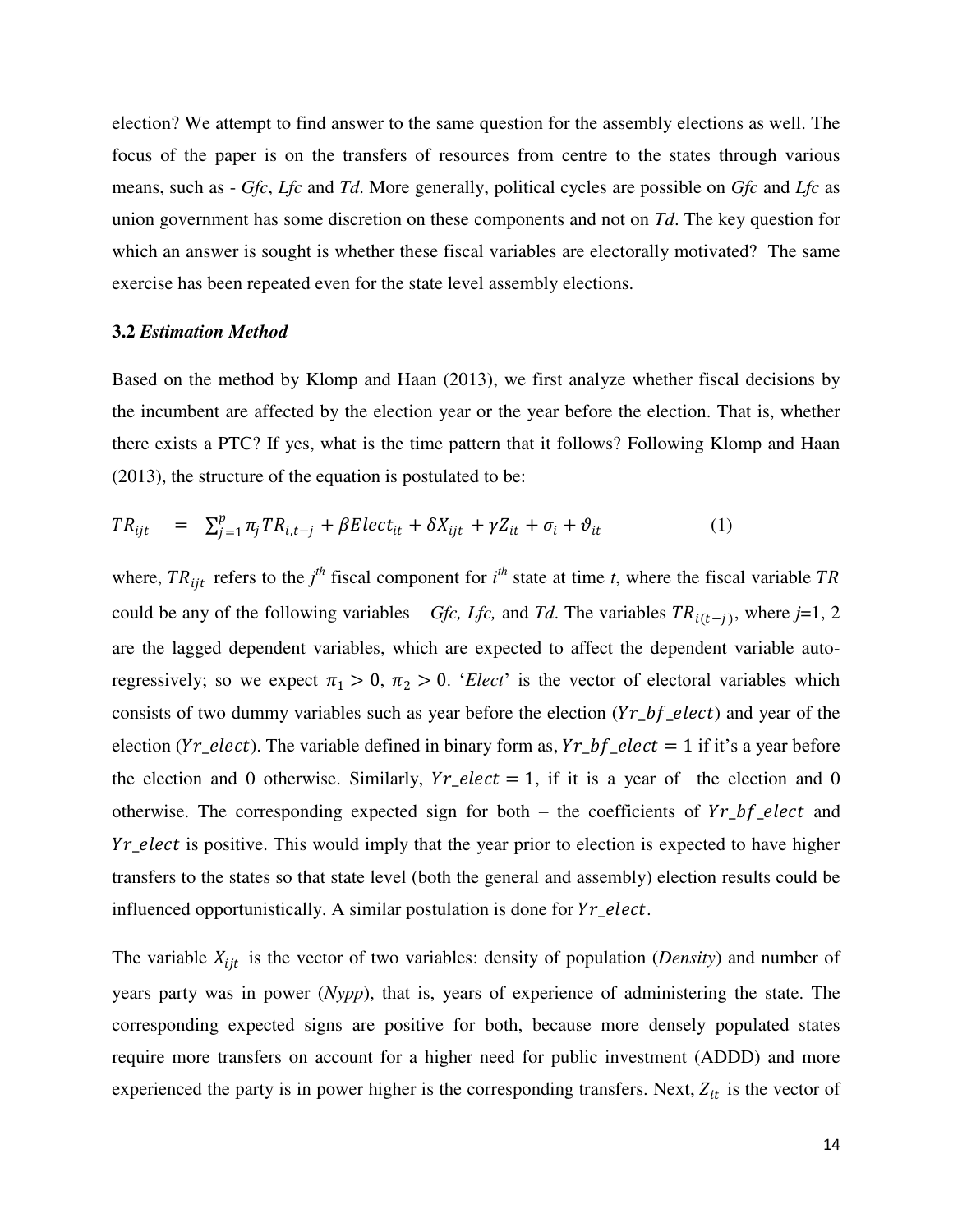binary variables that represents the following group of variables -- political ideology (for general elections, *Pi* dum=1 if the ruling party is of right wing ideology and 0 otherwise; in case of assembly elections, political ideology has been ranked from 1 to 5 where 1 represents the extreme right and 5 the extreme left party ideology)<sup>11</sup>, state ruling party is the same as the party in the union government or the state ruling party is an ally of it (*Allied*=1, if party at the state and union are same or allied and 0 otherwise), coalition binary (*Cl\_dum*=1, if the union is a coalition government, and is 0 otherwise) and coalition in the union and state ruling party being an ally (*Clal\_dum*=1, if the union is the coalition government and state ruling party is an ally, 0 otherwise). Veiga and Veiga (2007) and AVV find that right wing Portuguese mayors are less opportunist than the left wing parties. Similar results have been found by Mourao and Veiga (2010) for a panel of 68 countries for 40 years. While Brug, Eijk and Franklin (2007) argued that, being more opportunist a left wing government aims more at reducing unemployment, while a right wing government, being less opportunist, worries more about inflation. In our case, we do not start with a prior for *Pi\_dum*. If the center and state are ruled by the same party or ruled by the allied (Allied), states can garner more resources from the centre and, hence, the expected sign for the coefficient of *Allied* is positive (ADDD). For the coalition governments at the centre, Table 1 shows that out of 434 data points, only 23% states report that the state ruling parties are the coalition partner of the union, and these allied states are on average getting more transfers than the non-allied ones. Hence, *Cl\_dum* is expected to have the negative sign but *Clal\_dum* (coalition partner) is expected to have positive sign. The state level fixed effect (FE) has been denoted as ' $\sigma_i$ ' and  $\vartheta_{it}$  is the random variable such that  $E(\vartheta_{it}) = 0$ .

Eq. (1) is the dynamic panel data specification model, where lagged dependent variable has been included along with the state level FE. In this case, OLS with FE estimates are biased and inconsistent unless the time dimension *T* is large (see Nickell, 1981; Kiviet, 1995). The degree of FE biasedness is measured by  $\frac{1}{T}$ , where *T* is the panel time length. As *T* gets larger, FE becomes consistent; however *T* does not seem to be very large in our case, so the presence of Nickel bias cannot be denied. In our analysis, the number of length of years is 31 for 14 cross sectional states

 $\overline{a}$ 

 $11$  In this analysis, Bhartiya Janata Party (BJP) or national democratic alliance (NDA) has been considered as the right wing party as this party is pro economic liberalism which is noted as the binary "1" and "0"to rest of the parties. Since at the union level the Indian National Congress (INC) has ruled for most of the time and also pro economic liberalism but also follow many other ideologies such as – populism, social democracy etc. In total, INC can be termed as the centrist party. In case of assembly election political ideology has been ranked from 1 (right) to 5 (left).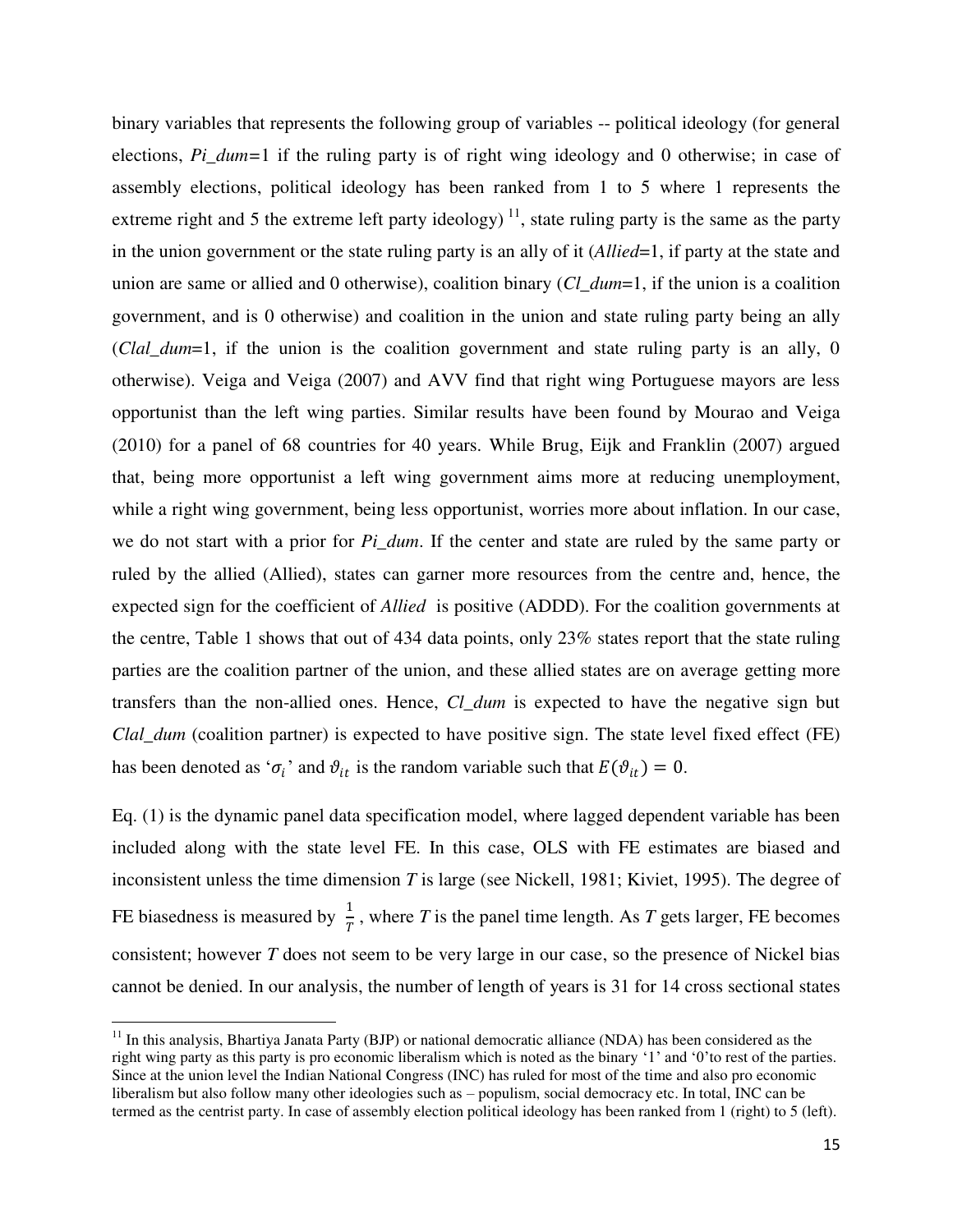and the use of the FE estimates in the context of a dynamic panel model may result in biased outcomes. Thus, to eliminate this problem, we impose Blundell and Bond (1998) two step GMM estimator for dynamic panel data (also see, Veiga and Veiga, 2007a, Efthyvoulou, 2012 and CLP). This model built on Arellano and Bond (1991) dynamic panel data estimation with two step system GMM estimation utilizing lag differences of the dependent variables as instruments in the right hand side, in addition to the lag levels of the dependent variables (see Arellano and Bover, 1995, Baltagi, 2008). Also, since the standard errors of the two step GMM estimates tend to be negatively biased, we eliminate the bias by using Windmeijer (2005) finite sample correction and two-step robust GMM (Windmeijer, 2005; Roodman, 2009a). To avoid errors in the results caused by instrument proliferation, we collapse the instrument set as suggested by Roodman (2009b) to reduce the number of moment conditions. Finally, we use the Arellano and Bond (1991) tests for first- and second-order serial correlation of the differenced residuals and the Hansen test for over-identifying restrictions.<sup>12</sup>

In accordance with Eq. (1), two equations that have been estimated to capture the transfer cycles are as follows-

$$
TR_{ijt} = \sum_{j=1}^{p} \pi_j TR_{i,t-j} + \delta X_{ijt} + \gamma Z_{it} + \sigma_i + \vartheta_{it}
$$
 (2)

and

$$
TR_{ijt} = \sum_{j=1}^{p} \pi_j TR_{i,t-j} + \beta Electric_{it} + \delta X_{ijt} + \gamma Z_{it} + \sigma_i + \vartheta_{it}
$$
 (3)

Notably, PTC has been captured by the difference between the estimated error term of eq. (1) without the election dummy variables (pertaining to both – year before and year of the election) and the error term of eq. (2) when the election variables are included in it. These equations have been estimated for both the general election for the union as well as the assembly elections. The pattern of state-wise transfer cycles is shown in the diagrams included in Appendix A. There is evidence of transfer cycles in *Gfc* and *Lfc* in the year before the election.

#### **3.3** *Baseline Result*

l

<sup>&</sup>lt;sup>12</sup> We do not use the Sargan test for the Null of over-identifying restrictions because Arellano and Bond (1991) show that this has the tendency of over rejecting the null of over identifying restrictions are valid in the presence of heteroskedasticity.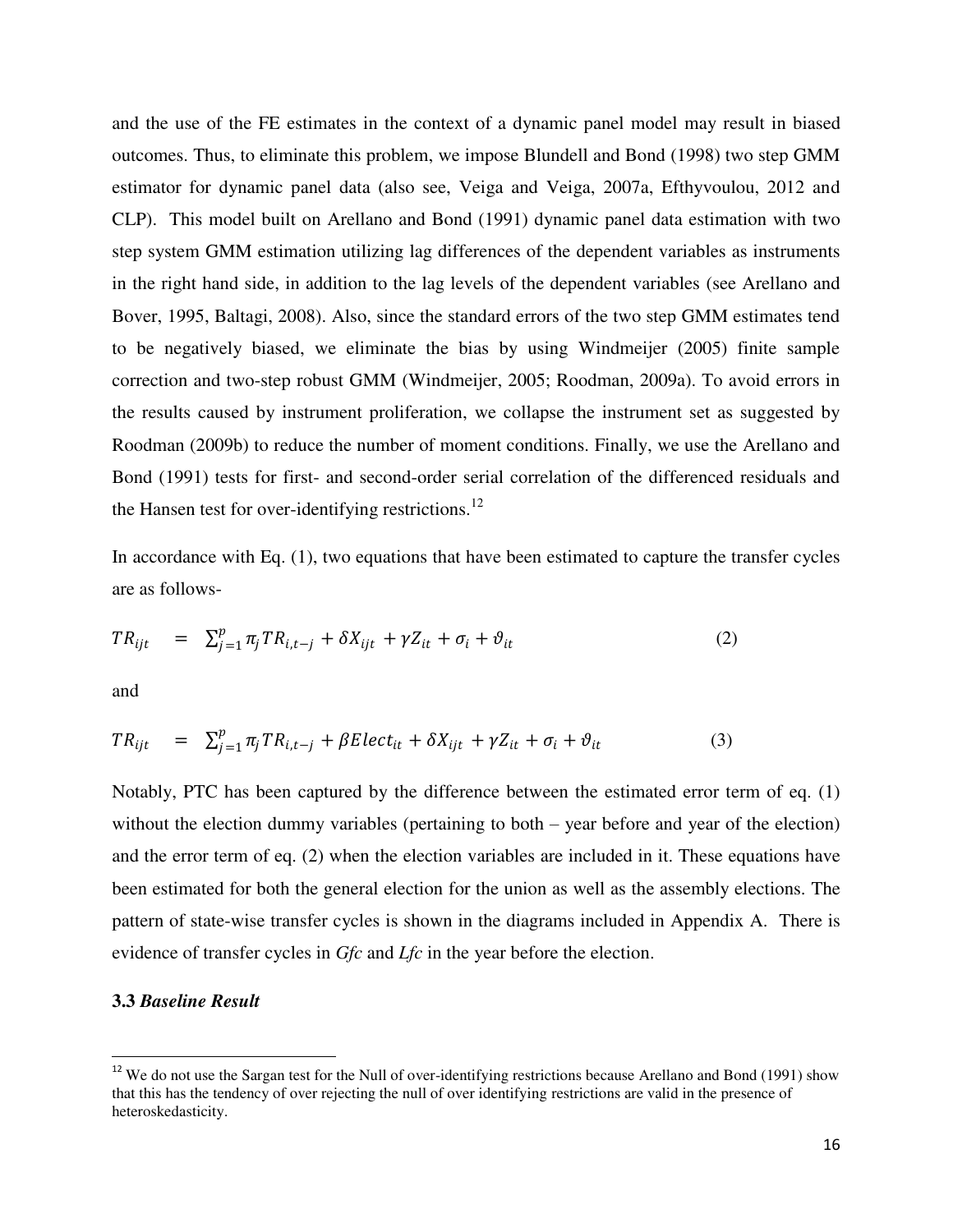Table 1 presents the basic descriptive statistics for all the transfer variables defined in level as well as in deviation form.<sup>13</sup> The section also presents the basic statistics for the additional variables, namely, Inflation (*Infs*), population density (*Density*), political ideology (*Pi\_Dum*), state ruling party is same as union or the allied of it (*Allied*), coalition binary (*Cl\_Dum*) and coalition in the union and state ruling party being an ally (*Clal\_dum*)*.* In the post-1980 period, India has mostly had a coalition government, frequently ruled by a left-of-the-centre government. Statistically, in general two variables -- *Gfc* and *Td—*display a positive deviation from the average, but this is not the case for *Lfc*. However, *Gfc* and *Lfc* have positive opportunistic deviation year before to the general election, whereas only former is positive in the assembly elections. Observably, the right wing government tends to provide less transfer but more opportunistic transfers in *Lfc* and not in *Gfc* and *Td*. If the state ruling government is same as the union or is an ally of it, *Gfc* and *Lfc* are higher than the otherwise. Also, coalition governments in the union generally transfer less. India has experienced around 7% inflation on an average during the analysis period (1980-2010), whereas in some cases, it goes up to as high as  $53\%$  at the state level and as low as a level of deflation of -3.31%. An interesting point to note is that during the right wing government regime, the level of inflation is generally low -- hovering around 4.35%. Period of low inflation for the right wing regime is also confirmed by Hibbs (1977).

| Variables/        |          | <b>General Election</b><br><b>Assembly Elections</b> |            |          |           |            |
|-------------------|----------|------------------------------------------------------|------------|----------|-----------|------------|
| <b>Statistics</b> | Mean     | Min                                                  | <b>Max</b> | Mean     | Min       | <b>Max</b> |
| Gfc               | 9.795    | 2.818                                                | 27.372     | 9.795    | 2.818     | 27.372     |
| Lfc               | 10.077   | 0.009                                                | 39.085     | 10.077   | 0.009     | 39.085     |
| Td                | 16.138   | 3.707                                                | 53.102     | 16.138   | 3.707     | 53.102     |
| Gfc_d             | 0.050    | $-8.716$                                             | 8.502      | 0.084    | $-7.244$  | 9.946      |
| Lfc d             | $-0.126$ | $-22.570$                                            | 20.017     | $-0.037$ | $-14.508$ | 20.299     |
| Td d              | 0.086    | $-12.102$                                            | 11.164     | 0.012    | $-13.545$ | 9.362      |
| Gfc $d^*$         | 0.073    | $-7.116$                                             | 8.502      | 0.135    | $-7.244$  | 5.734      |
| Lfc $d^*$         | 0.939    | $-15.526$                                            | 20.017     | $-0.253$ | $-14.508$ | 15.274     |
| Td d*             | $-0.228$ | $-7.776$                                             | 8.595      | $-0.188$ | $-13.545$ | 6.081      |
| Gsdp              | 104718.1 | 3386.41                                              | 1100000    | 104718.1 | 3386.41   | 1100000    |
| Infs              | 7.413    | $-3.32$                                              | 53.06      | 7.413    | $-3.32$   | 53.06      |
| Inf if $Pidum=1$  | 4.350    | $-2.717$                                             | 11.393     | 5.967    | $-2.717$  | 18.861     |

l

 $13$  This is the opportunistic deviation as defined earlier.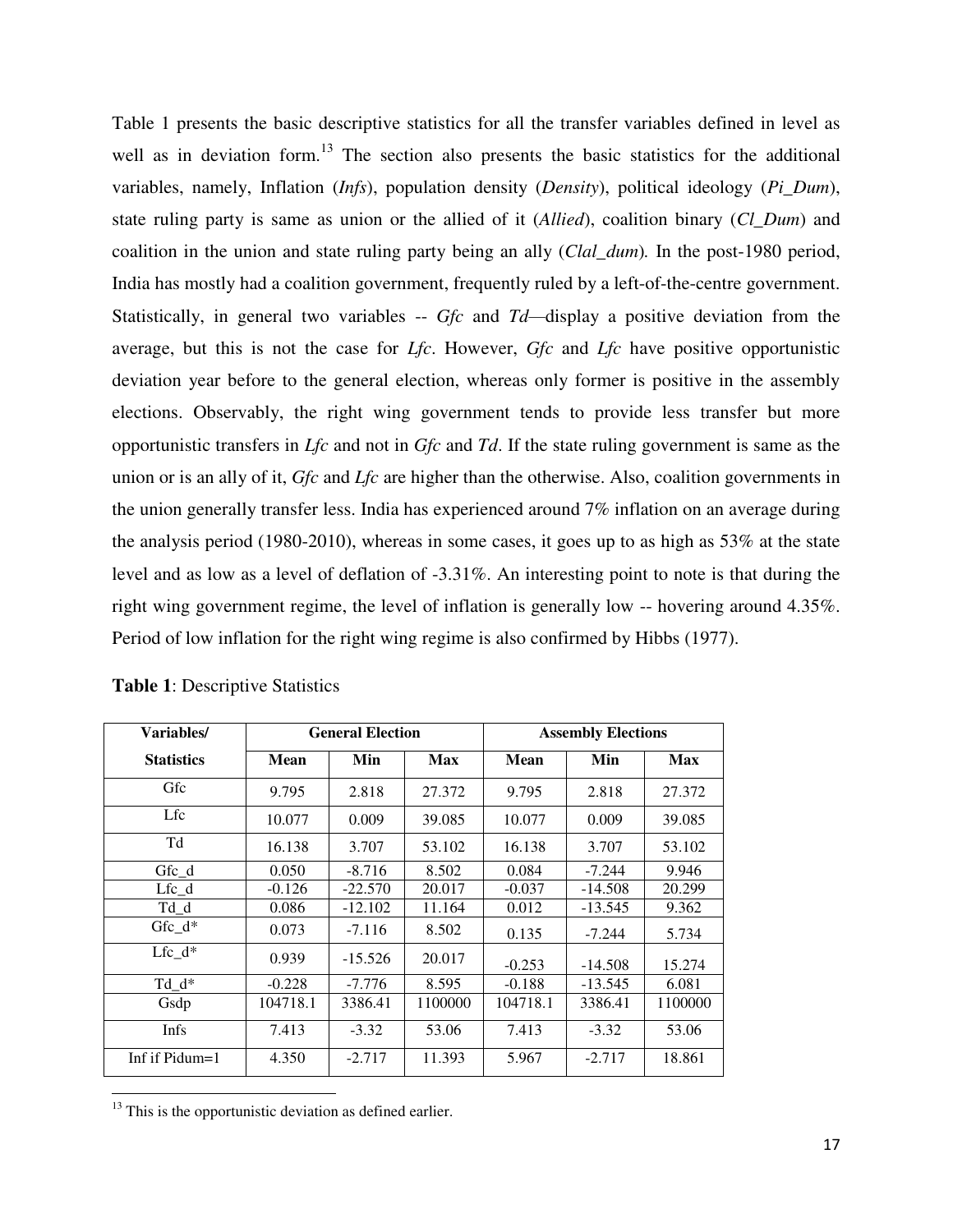| Density             | 423.978  | 100.11   | 1023.64 | 423.978  | 100.11    | 1023.64 |
|---------------------|----------|----------|---------|----------|-----------|---------|
| Allied              | 0.410    | 0.000    | 1.000   | 0.410    | 0.000     | 1.000   |
| $Cl\_Dum$           | 0.709    | 0.000    | 1.000   | 0.405    | 0.000     | 1.000   |
| Clal_dum            | 0.230    | 0.000    | 1.000   |          |           |         |
| Pi_Dum              | 0.193    | 0.000    | 1.000   | 0.405    | 0.000     | 1.000   |
| Gfc if Pidum=1      | 7.321    | 2.818    | 16.957  | 9.124    | 2.817     | 27.371  |
| Lfc if Pidum=1      | 7.941    | 1.758    | 31.499  | 11.142   | 0.063     | 39.084  |
| Td if Pidum=1       | 14.335   | 3.708    | 41.482  | 17.083   | 3.707     | 35.543  |
| $Gfc_d*$ if Pidum=1 | $-1.233$ | $-7.116$ | 3.047   | $-0.140$ | $-7.244$  | 8.431   |
| Lfc_d* if $Pidum=1$ | 2.439    | $-2.899$ | 14.955  | $-0.343$ | $-14.507$ | 20.299  |
| Td d* if Pidum=1    | $-1.193$ | $-6.536$ | 3.506   | 0.020    | $-10.984$ | 9.362   |
| Gfc if Allied=1     | 9.874    | 2.951    | 27.372  | 9.874    | 2.951     | 27.372  |
| Lfc if Allied=1     | 10.748   | 0.112    | 29.349  | 10.748   | 0.112     | 29.349  |
| Td if Allied=1      | 14.494   | 3.707    | 29.476  | 14.494   | 3.707     | 29.476  |
| Gfc if Cldum=1      | 9.574    | 2.818    | 23.210  | 9.770    | 2.817     | 27.371  |
| Lfc if Cldum=1      | 8.038    | 0.009    | 35.029  | 8.562    | 0.008     | 39.084  |
| Td if Cldum=1       | 16.317   | 3.708    | 53.102  | 16.524   | 3.707     | 53.102  |

*Note* - all variables with "\*" is in an opportunistic form based on year before election.

The results of the estimation for general election are shown in Table 2 and that of the assembly election in Table 3. Since transfer variables are expected to follow an auto-regressive process, the inclusion of the lagged dependent variable was inevitable along with some more explanatory binary variables. As mentioned earlier, we have used the Arellano-Bond dynamic panel-data estimation method namely, a two step system GMM. In our estimation, the dependent variable refers to different variants (components) of the fiscal transfers to the states by central government, namely, *Gfc, Lfc* and *Td*, as also discussed earlier. Notice that the first lag of the dependent variable is highly significant in all the cases, although, the second lag of it is not statistically significant, except in case of the result in column 2 of Table 2. However, we still include it in the estimation as it is considered to be an important variable. Intuitively, this means that higher the last period transfer, larger is the successive year respective transfers. Next, there is the vector  $Elect_{it}$  that consists of dummies for the years prior to and the year of the election. An opportunist incumbent is expected to expand the transfer before the election and induce a downturn in it in the post election period. The opportunistic manipulations are possible more in the case of *Gfc* and *Lfc* as there is greater scope for the role of the Planning Commission (now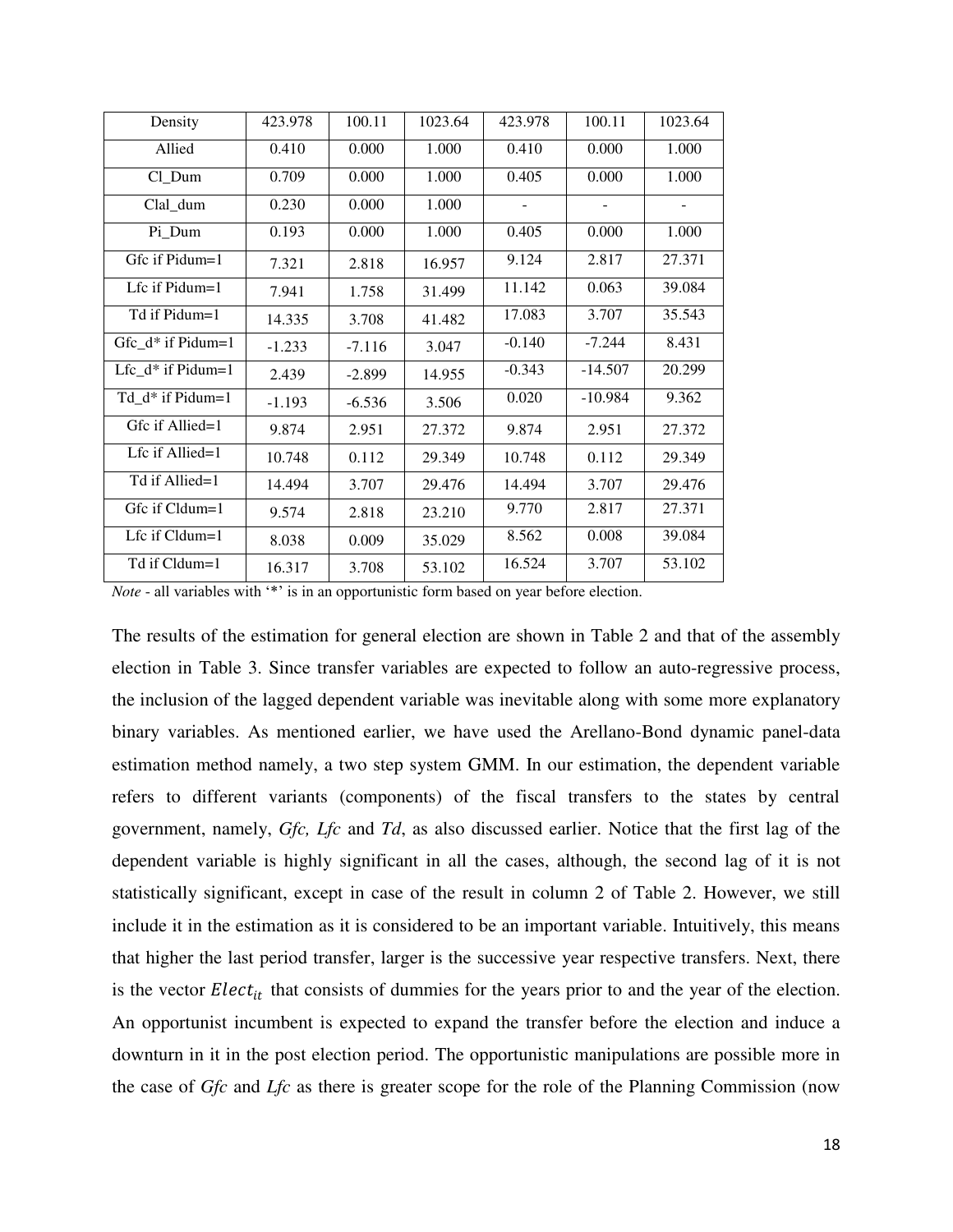NITI Aayog) and union ministries. This is evident from the fact that the year before the election in case of *Gfc* and *Lfc* shows significant results (also supported by Klomp and Hahn, 2013, CLP and AVV), whereas *Td* is decided by the FC, which is an independent body, and hence political opportunism is less pronounced in this case. In fact, *Td* is lower in the year before the elections. However, all three components show less transfers in the year of election. Interestingly, since loan entails a liability to be repaid back to the centre, so the central government seems to woo the state government as well as the voters prior to the election, providing more loans to the state and, thus, also transferring the burden. However, both *Gfc* and *Lfc* show evidence of opportunistic transfers before the election hence, clear political transfer PTC could be traced.

The results are similar for assembly elections as well (Table 3). The first lagged of the dependent variable is positive and significant, whereas the second lag is not. Individually, opportunistic grants (*Gfc*) can be traced, whereas coefficients are not significant in case of both *Lfc* and *Td*.

#### *3.4 Political Ideology, Experience and Form of the Government*

This section analyzes the behavior of the three transfers – *Gfc*, *Lfc* and *Td* -- with respect to the following variables – population density (*Density*), political ideology (*Pidum*) and its interactions with the year before the election and also the year of election, state is ruled by same political party or allied (*Allied*) and coalition government at the centre (*Cldum*). The vector  $X_{ijt}$  consists of population density (*Density*) and number of year party has been in power (*Nypp*). As expected, the coefficient of *Density* is positive in case of *Gfc* and *Td* but negative for *Lfc*. In fact, population density is one of the criteria for higher grants and devolution to the higher density states. However, high density states are getting less loans transfer may be because the formula based grants and devolution are sufficient enough to manage the fiscal policy. Further, a more experienced (higher *Nypp*) incumbent government is expected to provide higher transfers from the centre and this is found to be true in case of all *Gfc*, *Lfc* and *Td*. Also, higher is the experience of the party in ruling the country, greater is the decentralization (thus more *Td*). However, *Nypp* for *Gfc* and *Td* specifications are not significant in some of our cases. It also appears that the more experienced government interested in giving loan transfers than otherwise as it gets repaid back. Results are similar in case of assembly elections as well.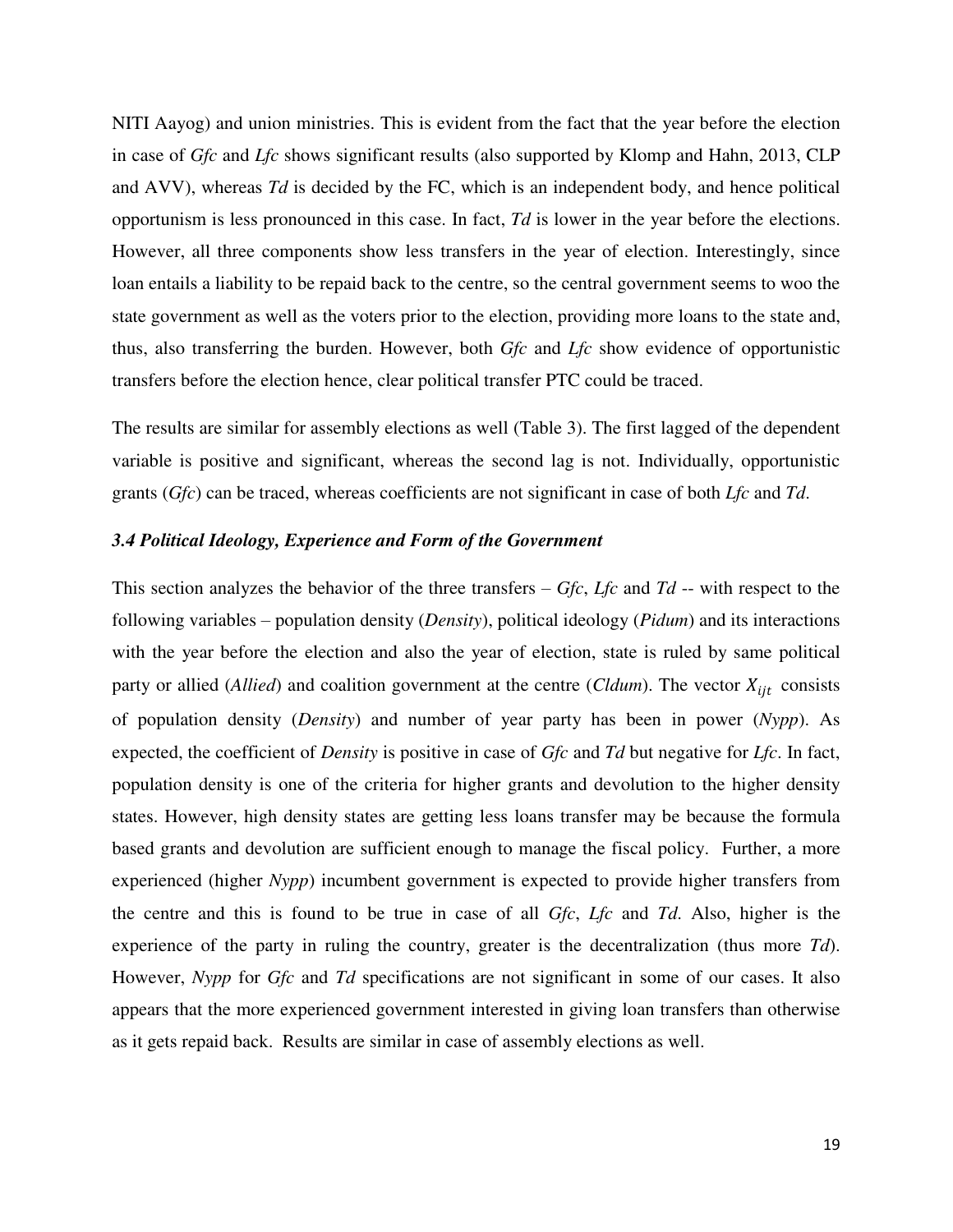The remaining vector of explanatory variables is  $Z_{it}$ , which consists of political ideology (*Pidum*) and its interaction with the year before the election and also the year of election, union and state belonging to the same party or state being ruled by the allied party (*Allied*), coalition government (*Cldum*) at the union, and coalition government at the union and state ruling party being an ally (*Clal\_dum*). The Clal\_dum has been dropped from the regression results because of the multi-collinearity problem. The right wing (*Pidum*) government exhibits the tendency to transfer less to the states in terms of *Gfc* and *Td* whereas more in terms of *Lfc*. The right wing government (*Pidum*), is significant only in case of *Lfc*. The right wing government has a tendency to encourage the states to push for self-sufficiency in revenue generation may be from market; this is corroborated by the fact that the abolition of loan from centre to states was one of the steps taken by the right wing government in India at the time the Twelfth Finance Commission submitted its report in 2004, which was well accepted by the union government. The right wing government provide less *Gfc* in the year before the election but more in the year of election. However, the opposite happens in the case of *Lfc* and *Td*. In case of assembly election years, *Gfc* is positive in the year before the election and in the year of election, but less *Lfc* has been traced. The transfers in terms of *Lfc* and *Td* are not found to be significant.

Next, the states run by the same party as the centre or the allied (*Allied*) states tend to get more grants but less loans. This is confirmed from the results in DDD and ADDD as well. The coalition government operates higher transfers in terms of *Gfc* and *Td* but lower loans to the states. If the same government exist even at the state level then, routes of to get higher *Gfc* and *Td* seems trivial. However, if the state ruling party is a coalition partner of the union government, then allied has to be happier with the regular flow of resources for the smooth functioning of the central government and if the interest of these regional players is not taken care of, there is the fear of withdrawal of support to the government by the allied parties, which poses a political constraint.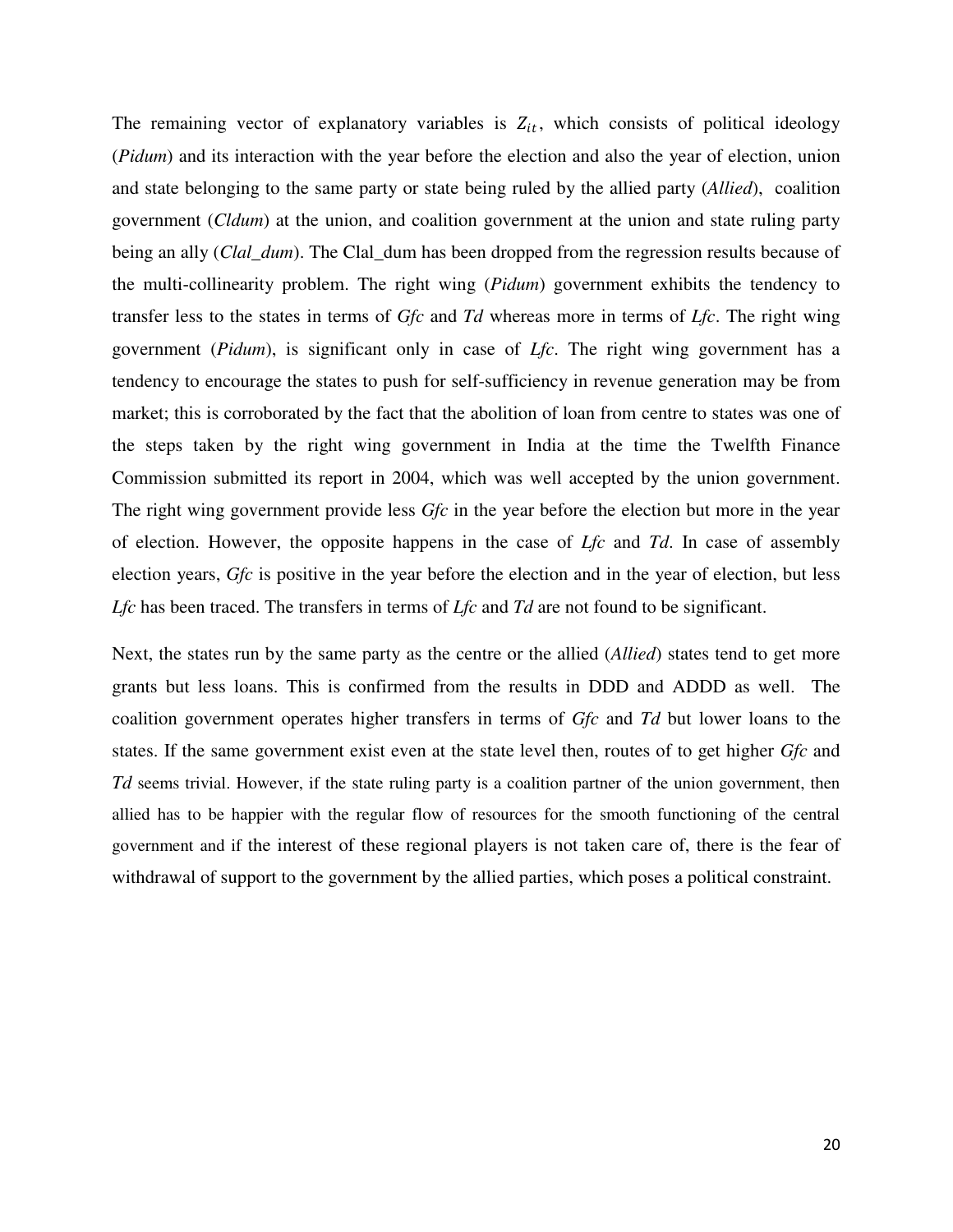|                         |                         | Grants from the Centre $(Gfc)$ |                           |                       | Loan from the Centre $(Lfc)$ |                           |                          | Tax Devolution $(Td)$ |                     |  |
|-------------------------|-------------------------|--------------------------------|---------------------------|-----------------------|------------------------------|---------------------------|--------------------------|-----------------------|---------------------|--|
| Variables               |                         | $\overline{2}$                 | 3                         | $\overline{4}$        | 5                            | 6                         | $\tau$                   | 8                     | 9                   |  |
| $Dep.var(-1)$           | 0.748                   | 0.490                          | 0.822                     | 0.985                 | 1.033                        | 1.042                     | 0.396                    | 0.460                 | 0.401               |  |
|                         | $[0.171]$ ***           | $[0.157]$ ***                  | $[0.393]$ *               | $[0.134]$ ***         | $[0.117]***$                 | $[0.104]$ ***             | $[0.165]$ **             | $[0.157]$ **          | $[0.144]$ **        |  |
| Dep.var $(-2)$          | 0.130                   | 0.254                          | 0.077                     | 0.024                 | $-0.048$                     | $-0.031$                  | 0.093                    | 0.040                 | 0.064               |  |
|                         | [0.113]                 | $[0.109]$ **                   | [0.216]                   | [0.101]               | [0.097]                      | [0.081]                   | [0.170]                  | [0.159]               | [0.153]             |  |
| Yr_bf_elect             | 0.364<br>$[0.183]$ *    | 0.805<br>$[0.139]$ ***         |                           | 1.005<br>$[0.444]$ ** | 0.288<br>[0.694]             |                           | $-0.805$<br>$[0.374]$ ** | $-0.559$<br>[0.376]   |                     |  |
| Yr_elect                | $-0.812$<br>$[0.302]**$ |                                | $-0.955$<br>$[0.353]$ *** | $-0.416$<br>[0.774]   |                              | $-0.390$<br>[0.474]       | $-0.868$<br>$[0.401]$ ** |                       | $-0.259$<br>[0.222] |  |
| Density                 | 0.003                   | 0.002                          | 0.002                     | $-0.003$              | $-0.002$                     | $-0.001$                  | 0.015                    | 0.013                 | 0.015               |  |
|                         | $[0.001]**$             | $[0.001]**$                    | $[0.002]$ ***             | $[0.002]*$            | [0.001]                      | [0.001]                   | $[0.009]*$               | [0.008]               | $[0.007]**$         |  |
| Nypp                    | $-0.031$                | 0.027                          | $-0.001$                  | 0.079                 | 0.044                        | 0.024                     | 0.030                    | 0.055                 | 0.036               |  |
|                         | [0.034]                 | $[0.011]$ **                   | [0.015]                   | $[0.027]**$           | $[0.006]$ ***                | $[0.008]$ ***             | [0.029]                  | $[0.014]$ ***         | [0.024]             |  |
| Pi_dum                  | $-1.931$<br>[1.411]     |                                |                           | 2.012<br>$[1.174]$ *  |                              |                           | $-1.134$<br>[1.384]      |                       |                     |  |
| Pi_dum*Yr_bf_elect      |                         | $-1.520$<br>$[0.398]$ ***      |                           |                       | 3.017<br>$[0.821]$ ***       |                           |                          | 0.146<br>[1.107]      |                     |  |
| Pi_dum*Yr_elect         |                         |                                | 0.383<br>[1.487]          |                       |                              | $-2.173$<br>$[0.638]$ *** |                          |                       | $-1.469$<br>[1.124] |  |
| Allied                  | 1.191                   | 0.914                          | 0.749                     | $-0.402$              | 0.030                        | $-0.322$                  | $-0.051$                 | $-0.460$              | $-0.168$            |  |
|                         | $[0.529]*$              | $[0.315]$ **                   | $[0.668]$ **              | [0.247]               | [0.136]                      | [0.166]                   | [0.739]                  | [0.638]               | [0.558]             |  |
| Cl_dum                  | 0.593                   | 0.278                          | $-0.168$                  | $-1.598$              | $-1.250$                     | $-0.697$                  | 1.625                    | 0.788                 | 1.139               |  |
|                         | [0.860]                 | [0.410]                        | [0.608]                   | $[0.773]*$            | $[0.155]$ ***                | [0.304]                   | [1.970]                  | [1.847]               | [1.813]             |  |
| AR(1)                   | $-2.33$                 | $-2.13$                        | $-1.62$                   | $-2.59$               | $-2.70$                      | $-2.83$                   | $-1.89$                  | $-2.09$               | $-2.00$             |  |
|                         | $[Pr = 0.020]$          | $[Pr = 0.033]$                 | $[Pr = 0.105]$            | $[Pr = 0.010]$        | $[Pr = 0.007]$               | $[Pr = 0.005]$            | $[Pr = 0.009]$           | $[Pr = 0.037]$        | $[Pr = 0.046]$      |  |
| AR(2)                   | 0.882                   | $-0.36$                        | 0.43                      | 1.48                  | 1.71                         | 1.98                      | $-1.09$                  | $-1.07$               | $-1.23$             |  |
|                         | $[Pr = 0.773]$          | $[Pr = 0.720]$                 | $[Pr = 0.664]$            | $[Pr = 0.139]$        | $[Pr = 0.088]$               | $[Pr = 0.047]$            | $[Pr = 0.275]$           | $[Pr = 0.286]$        | $[Pr = 0.218]$      |  |
| #Obs.                   | 406                     | 406                            | 406                       | 406                   | 406                          | 406                       | 406                      | 406                   | 406                 |  |
| $F-Stat(.)$             | 6383.32                 | 397.25                         | 1344.87                   | 5817.81               | 20021.53                     | 22787.61                  | 109.99                   | 122.76                | 52.28               |  |
|                         | $[Pr = 0.00]$           | $[Pr = 0.00]$                  | $[Pr = 0.00]$             | $[Pr = 0.00]$         | $[Pr = 0.00]$                | $[Pr = 0.00]$             | $[Pr = 0.00]$            | $[Pr = 0.00]$         | $[Pr = 0.00]$       |  |
| Hansen Test $\chi^2(.)$ | 3.80                    | 2.51                           | 5.24                      | 4.75                  | 1.50                         | 2.14                      | 10.14                    | 10.27                 | 10.01               |  |
|                         | $[Pr = 0.579]$          | $[Pr = 0.776]$                 | $[Pr = 0.387]$            | $[Pr = 0.447]$        | $[Pr = 0.913]$               | $[Pr = 0.829]$            | $[Pr = 0.071]$           | $[Pr = 0.068]$        | $[Pr = 0.075]$      |  |

**Table 2**: Dependent variables are Grants from the Centre, Loan from the Centre and Tax Devolution (General Elections)

\*\*\*, \*\*, \*Significant at 1%, 5% and 10% respectively (standard errors in parentheses). Sargan Test- H0: over identifying restrictions are valid (p-values in the parentheses)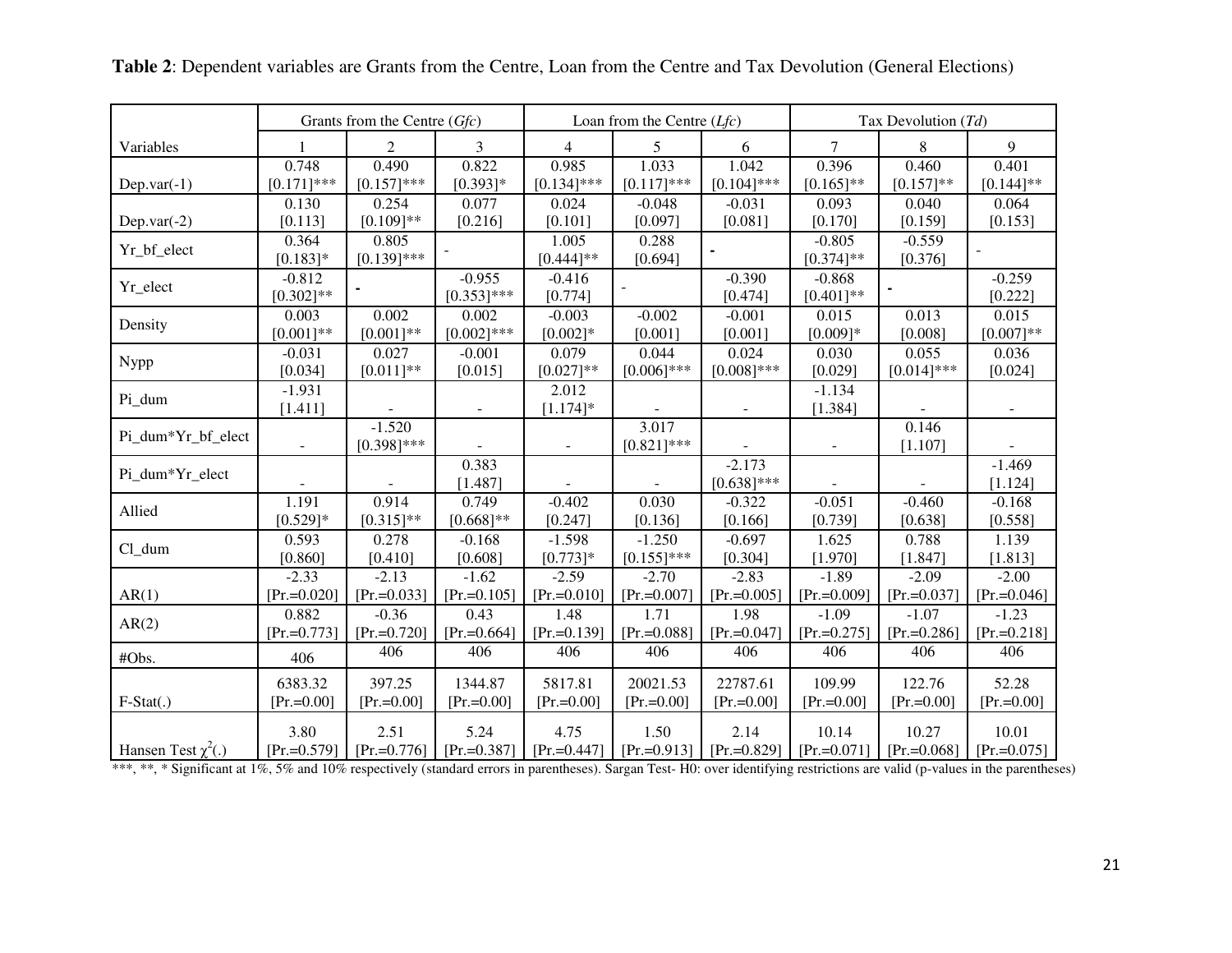|                         |                | Grants from the Centre $(Gfc)$ |                |                | Loan from the Centre $(Lfc)$ |                |                | Tax Devolution $(Td)$ |                |  |
|-------------------------|----------------|--------------------------------|----------------|----------------|------------------------------|----------------|----------------|-----------------------|----------------|--|
| Variables               |                | $\overline{2}$                 | 3              | $\overline{4}$ | 5                            | 6              | $\tau$         | 8                     | 9              |  |
|                         | 0.715          | 0.646                          | 0.673          | 1.016          | 1.009                        | 0.986          | 0.388          | 0.405                 | 0.409          |  |
| $Dep.var(-1)$           | $[0.209]$ ***  | $[0.134]$ ***                  | $[0.217]***$   | $[0.091]$ ***  | $[0.077]$ ***                | $[0.084]$ ***  | $[0.204]*$     | $[0.176]$ **          | $[0.187]$ **   |  |
|                         | 0.177          | 0.188                          | 0.182          | $-0.029$       | $-0.004$                     | 0.005          | 0.080          | 0.048                 | 0.043          |  |
| Dep.var $(-2)$          | [0.115]        | $[0.076]$ **                   | [0.118]        | [0.066]        | [0.061]                      | [0.063]        | [0.155]        | [0.165]               | [0.152]        |  |
| Yr_bf_elect             | $-0.001$       | 0.087                          |                | $-0.557$       | $-0.442$                     |                | 0.164          | 0.130                 |                |  |
|                         | [0.290]        | $[0.278]$ ***                  |                | [0.354]        | [0.418]                      |                | [0.375]        | [0.360]               |                |  |
| Yr_elect                | 0.062          |                                | 0.040          | 0.173          |                              | 0.461          | 0.263          |                       | 0.039          |  |
|                         | [0.193]        |                                | $[0.411]$ ***  | [0.672]        |                              | [0.646]        | [0.449]        |                       | [0.430]        |  |
| Density                 | 0.002          | 0.002                          | 0.002          | $-0.002$       | $-0.002$                     | $-0.001$       | 0.013          | 0.014                 | 0.014          |  |
|                         | [0.001]        | $[0.001]**$                    | [0.001]        | [0.001]        | [0.001]                      | [0.001]        | [0.010]        | [0.009]               | [0.009]        |  |
|                         | $-0.003$       | 0.018                          | 0.014          | 0.071          | 0.044                        | 0.042          | 0.065          | 0.057                 | 0.063          |  |
| Nypp                    | [0.019]        | $[0.009]*$                     | [0.012]        | $[0.022]$ ***  | $[0.006]$ ***                | $[0.009]$ ***  | $[0.037]*$     | $[0.019]***$          | $[0.020]$ ***  |  |
| Pi_dum                  | $-0.976$       |                                |                | 1.798          |                              |                | 0.044          |                       |                |  |
|                         | [0.978]        |                                |                | $[0.932]*$     |                              |                | [1.415]        |                       |                |  |
| Pi_dum*Yr_bf_elect      |                | 0.820                          |                |                | $-0.187$                     |                |                | $-0.518$              |                |  |
|                         |                | $[0.450]$ *                    |                |                | [1.382]                      |                |                | [1.092]               |                |  |
| Pi_dum*Yr_elect         |                |                                | 0.087          |                |                              | $-0.510$       |                |                       | 0.950          |  |
|                         |                |                                | [1.237]        |                |                              | [1.229]        |                |                       | [0.888]        |  |
| Allied                  | 0.871          | 0.811                          | 0.783          | $-0.249$       | 0.037                        | 0.070          | $-0.608$       | $-0.475$              | $-0.541$       |  |
|                         | $[0.504]*$     | $[0.385]$ **                   | $[0.382]*$     | [0.243]        | [0.149]                      | [0.168]        | [0.814]        | [0.743]               | [0.726]        |  |
| Cl_dum                  | $-0.068$       | $-0.243$                       | $-0.294$       | $-1.601$       | $-0.968$                     | $-1.046$       | 0.858          | 1.040                 | 0.983          |  |
|                         | [0.678]        | [0.358]                        | [0.462]        | $[0.445]$ ***  | $[0.139]$ ***                | $[0.157]$ ***  | [1.999]        | [1.940]               | [2.026]        |  |
|                         | $-2.25$        | $-2.64$                        | $-2.17$        | $-2.81$        | $-2.79$                      | $-2.72$        | $-1.75$        | $-1.90$               | $-1.89$        |  |
| AR(1)                   | $[Pr = 0.025]$ | $[Pr = 0.008]$                 | $[Pr = 0.030]$ | $[Pr = 0.005]$ | $[Pr = 0.005]$               | $[Pr = 0.006]$ | $[Pr = 0.080]$ | $[Pr = 0.058]$        | $[Pr = 0.059]$ |  |
| AR(2)                   | 0.58           | $-0.53$                        | 0.45           | 1.68           | 1.66                         | 1.59           | $-1.29$        | $-1.16$               | $-1.18$        |  |
|                         | $[Pr = 0.559]$ | $[Pr = 0.596]$                 | $[Pr = 0.665]$ | $[Pr = 0.093]$ | $[Pr = 0.097]$               | $[Pr = 0.112]$ | $[Pr:=0.195]$  | $[Pr = 0.246]$        | $[Pr = 0.239]$ |  |
| #Obs.                   | 406            | 406                            | 406            | 406            | 406                          | 406            | 406            | 406                   | 406            |  |
|                         | 4032.39        | 3928.87                        | 5169.54        | 14492.82       | 20664.68                     | 41076.54       | 89.84          | 36.53                 | 77.26          |  |
| $F-Stat(.)$             | $[Pr = 0.00]$  | $[Pr = 0.00]$                  | $[Pr = 0.00]$  | $[Pr = 0.00]$  | $[Pr = 0.00]$                | $[Pr = 0.00]$  | $[Pr = 0.00]$  | $[Pr = 0.00]$         | $[Pr = 0.00]$  |  |
|                         |                |                                |                |                |                              |                |                |                       |                |  |
|                         | 3.92           | 3.73                           | 3.86           | 3.55           | 1.92                         | 1.53           | 10.91          | 10.75                 | 10.72          |  |
| Hansen Test $\chi^2(.)$ | $[Pr = 0.561]$ | $[Pr = 0.589]$                 | $[Pr = 0.570]$ | $[Pr = 0.616]$ | $[Pr = 0.861]$               | $[Pr = 0.909]$ | $[Pr = 0.053]$ | $[Pr = 0.057]$        | $[Pr = 0.057]$ |  |

**Table 3**: Dependent variables are Grants from the Centre, Loan from the Centre and Tax Devolution (Assembly Elections)

\*\*\*, \*\*, \*Significant at 1%, 5% and 10% respectively (standard errors in parentheses). Sargan Test- H0: over identifying restrictions are valid (p-values in the parentheses)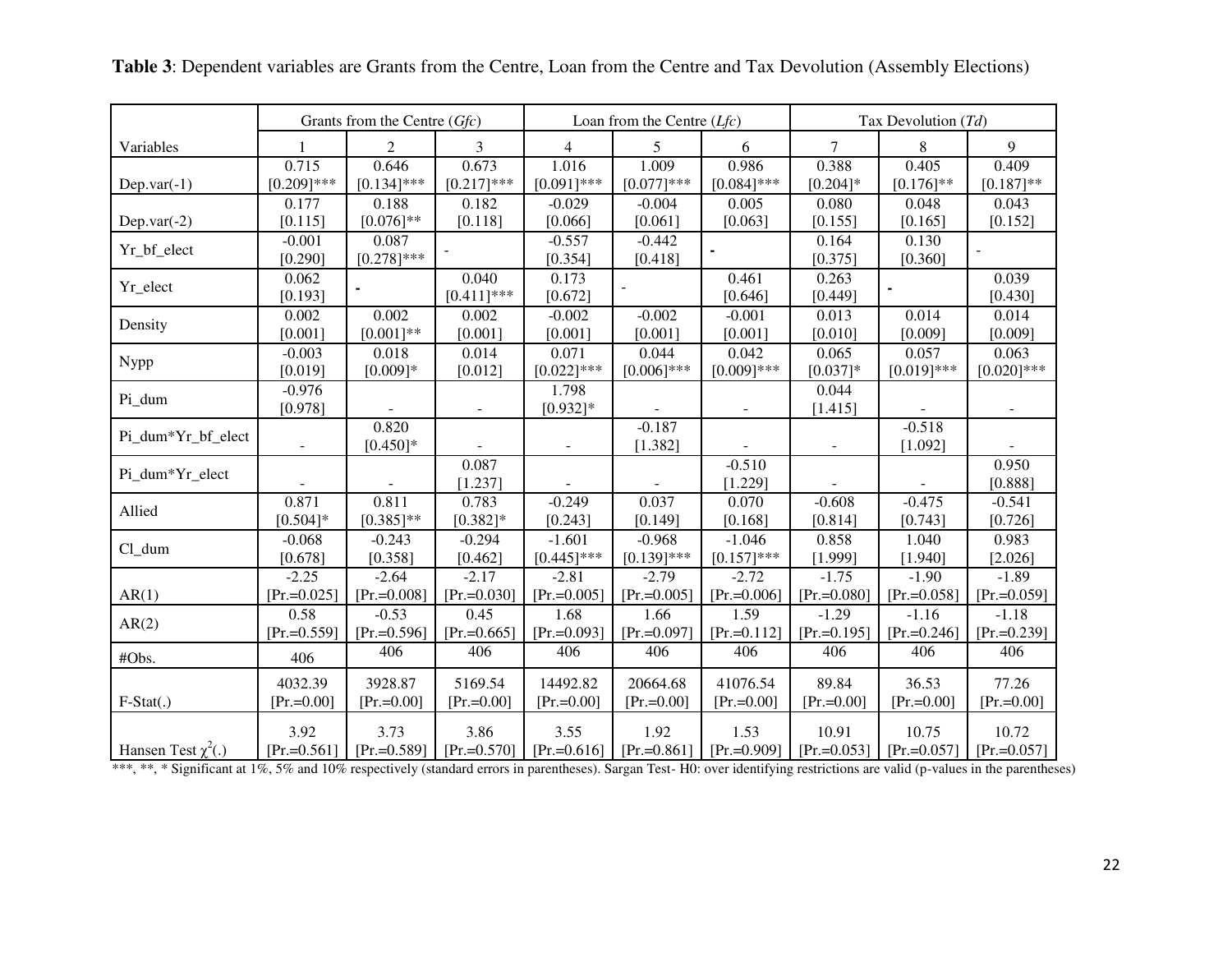Similar to what is found in the Drazen and Eslava, 2010, Aidt, Veiga and Veiga, 2011, Klomp and Hahn, 2013 and CLP, the budgetary expansion before the election in case of *Gfc* and *Lfc* is visible from the estimates in Table 2. Since the loans have to be repaid back, it does not seem difficult for the union government to transfer higher of it to the states before the election. Even when *Gfc* is operated as per the FC"s recommendations, interestingly, some components of *Gfc* are determined by the Planning Commission as well as the central ministries. Thus, the year before the election effect appears to be very strong in case of both *Gfc* and *Lfc* transfers but not in case of *Td*. In sum, we can conclude from this analysis that centre-state transfer displays the electoral transfer cycle in terms of *Gfc* and *Lfc* but not in *Td*. The Arellano-Bond (1991) tests for first- and second-order serial correlation of the differences in residuals confirm the autoregression of AR(1) and AR(2). The Hansen test has been carried out to check whether the overidentifying restrictions are valid or not. Except *Td* we find very strong non-rejection of the null of the validity of over-identifying restriction. Finally, the F-statistics results are strongly supporting the models strength.

To trace the transfer cycles graphically, we first estimated Eq.(1) without the election year dummies (year before and year of election) and then estimated the second equation with these election years included. Intuitively, the residuals in the first case will capture the effect of the election years, whereas in the second case, the election years are not captured by the residuals. Finally, the residuals of the latter equation have been correspondingly subtracted from the former to get the transfers cycles. The resulting graphs of the cycles have been shown in Figures a (i) to a(iii) for general election and Figures b (i) to b (iii) for assembly elections in Appendix A. The graphs display a pattern similar to what the empirical results suggest. That is, we have strong electoral cycles for *Gfc,*and *Lfc* but no clear cycles in case of *Td* in both the general and assembly elections.

Once the budget cycles is traced, an immediate question that arise is, whether the opportunistic transfer cycles created by the incumbent at the union and state level help to win the national and assembly elections? That is, since pre-electoral cycles have been created in the case of *Gfc* and *Lfc,* the specific question is whether these pre-electoral opportunistic cycles of *Gfc* and *Lfc* can help the incumbent to win the election.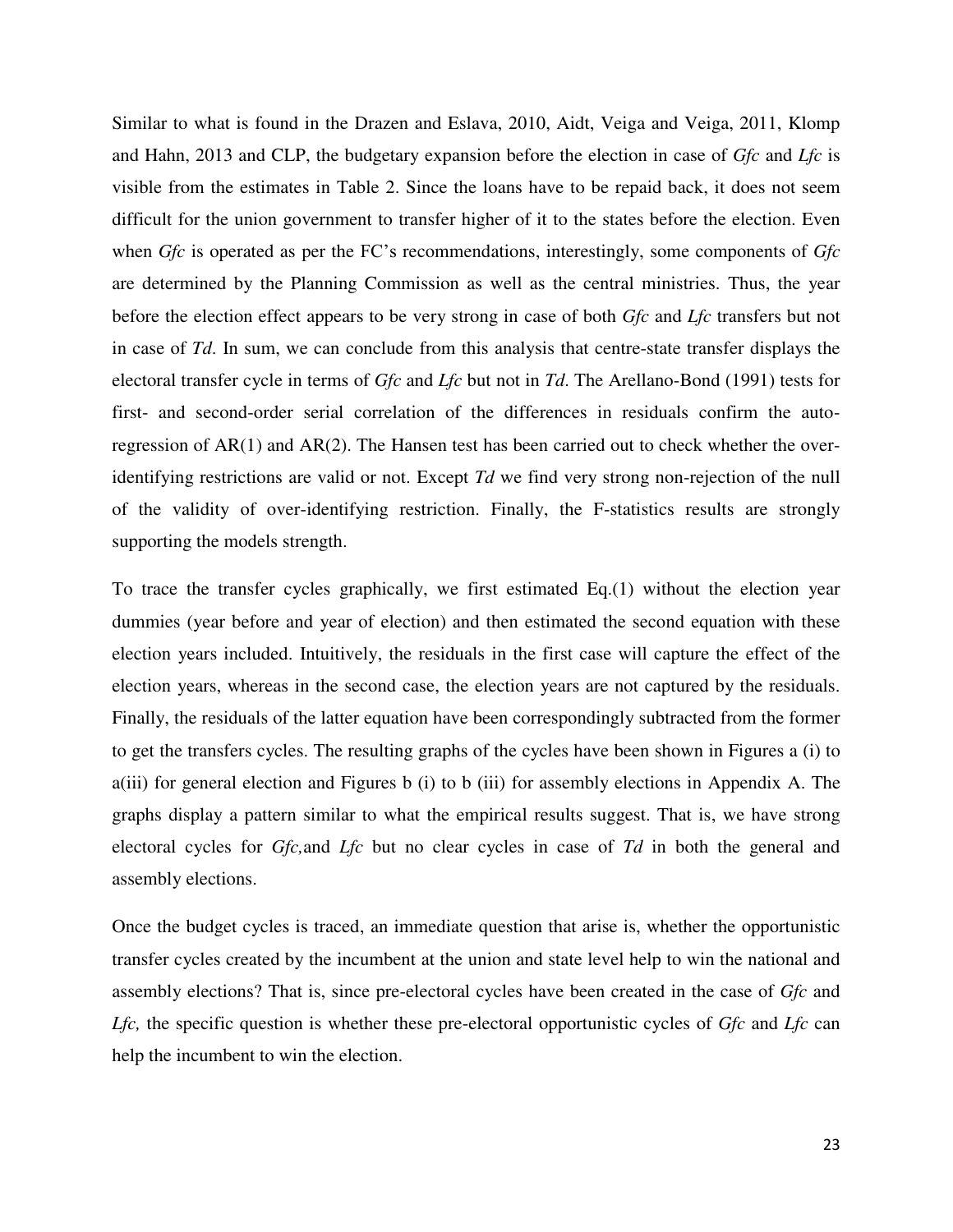#### 3. **Effect of Transfers on Electoral Outcome**

To analyze at the re-election prospects ascribable to opportunistic manipulations of transfers by the central government in the general election by states, we rely on a state-level analysis. Using the same dataset as above, again for 14 states, covering the general as well as the assembly elections in India, separately spanning the period 1980 to 2010, we attempt to estimate the equation of the electoral outcome. We take different transfer variants as the independent variables along with other binary and exogenous variables. The binary variable of victory has been defined state-wise in the following manner:

$$
V = \begin{cases} 1, & \text{if} \quad V^* = \frac{\text{Seats } \text{Won by Incumbent } - \text{Seats } \text{Won by Opponen}t}{\text{Total Parliamenttary } \text{ Seats at the State}} > 0, \\ 0, & \text{otherwise,} \end{cases} \tag{4}
$$

where,  $V$  is the victory as binary limited dependent variable and  $V^*$  is the majority victory at the state level based on both the result of the general elections and assembly elections.

#### *4.1. Estimation Method*

We now employ the fixed effect Logit model approach for the panel dataset for 14 states. The econometric equation for the fixed effect model can be specified as- $V_{it}^* = X_{it}^* \beta + \theta_i + \varepsilon_{it}$ , with

$$
Pr[V_{it} = 1 | X_{it}, \theta_i] = Pr[V_{it}^* > 0] = Pr[\varepsilon_{it}, -X_{it}'\beta - \theta_i] = F(X_{it}'\beta + \theta_i),
$$
 (5)

where,  $F$  is the standard logistics distribution function,  $V_{it}$  is the binary outcome as the dependent variable (victory), which takes a value of "1" if the incumbent party has the state level majority (re-elected) and zero otherwise,  $\theta_i$  is the state level fixed effect. Using the Hausman test as suggested by Baltagi (2008) under the null hypothesis of homogeneity (no individual effects), both conditional and unconditional estimator is consistent but the conditional Logit estimators are inefficient, as these may not use all the available data. Under the alternative hypothesis, the unconditional estimator is inefficient while the conditional estimator is both consistent and efficient (Greene, 2002). The Hausman test results suggests that the conditional fixed effect model for the estimation in case of union elections, whereas a random effect model is suitable in case of assembly elections. This result may be because of the different years of election in the state assembly elections. The Logit model in its estimable framework is as follows: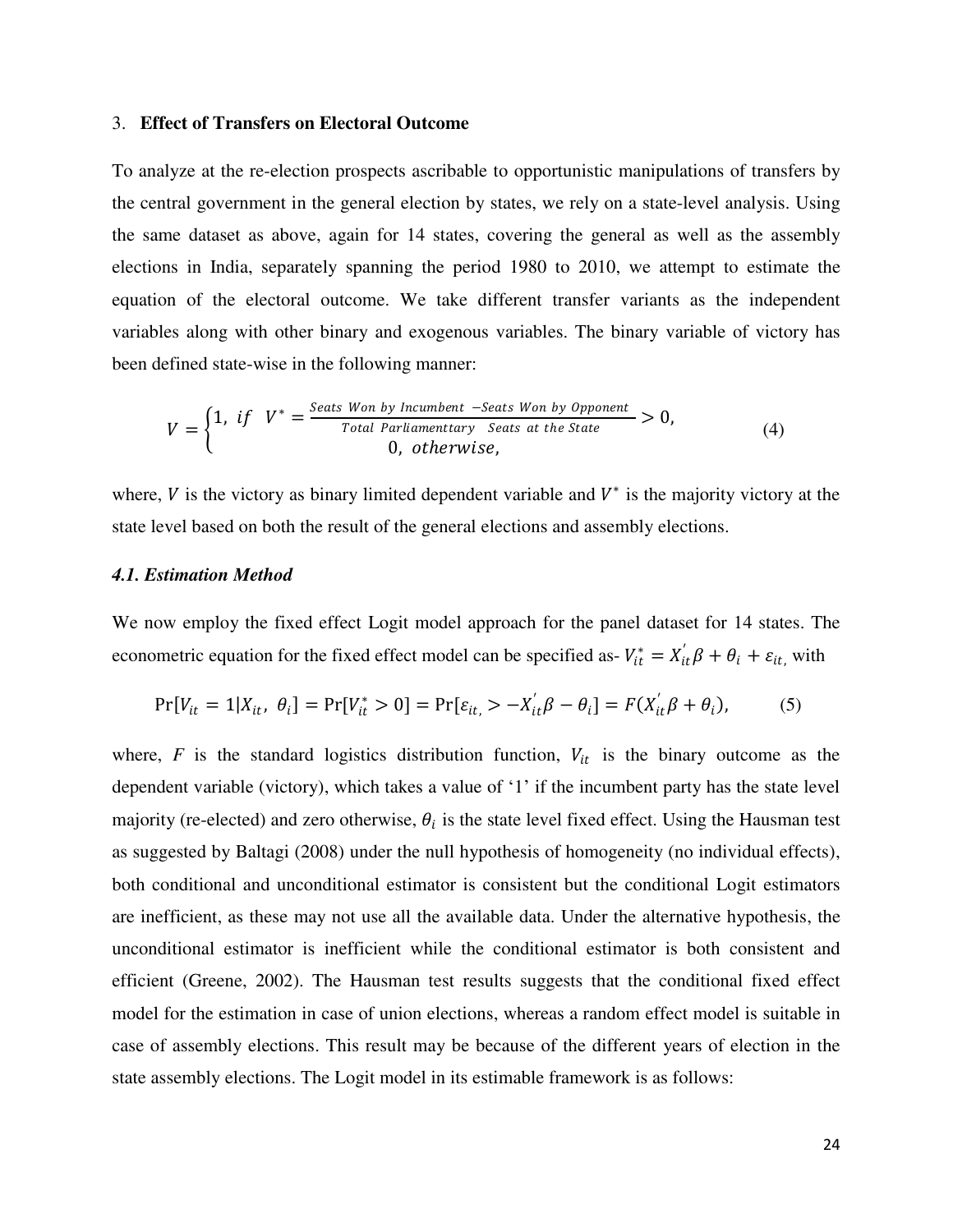$$
V_{it} = I_0TR_{ijt} + I_1(TR * EL)_{it} + I_2(\Delta TR * EL)_{it} + I_3ECO_{it} + I_4POL_{it} + I_5Pol\_dum_{it} + \theta_i + \varepsilon_{it}
$$
 (6)

where,  $i = 1, 2, 3, \ldots, 14$ , indicates the index of states for  $j<sup>th</sup>$  variable (*Gfc*, *Lfc* and *Td*) and *t* indicate the times series in years. The equation includes state fixed effects  $(\theta_i)$  and random variable is  $\varepsilon_{it}$  which is assumed as  $E(\varepsilon_{it})=0$ . Our prime objective is to estimate the equation for electoral outcome  $(V_{it})$ , where the dependent variable  $(V_{it})$  is defined as the state-wise winmargin of the national level election from the incumbent versus the opponent.

The vector  $TR_{ijt}$  variable has been used to denote as  $Gfc$ ,  $Lfc$  and  $Td$ , each as a separate equation, and their respective coefficients in the corresponding equations will be represented by  $T_0$  and expected to be positive in each case. The vector  $TR * EL$  is the interaction terms of the transfer and the election (year before the election and year of election) variables. These interaction terms are expected to positively affect the wining probability of the incumbent. Similarly, the vector  $\Delta TR * EL$  includes the interaction terms of the transfer in opportunistic form and election variables (year before the election and the year of election). The opportunistic transfers are expected to yield a positive electoral outcome. The vector  $ECO<sub>it</sub>$  consists of gross state domestic product (*Gsdp*), Inflation (*infs*) and *Density*, where their corresponding effect on electoral outcome is expected to be positive, negative and dichotomous respectively. Next, the vector  $POL_{it}$  consists of voters' turnout in percentage (*Turn*) and the years of experience of incumbent party (*Nypp*) in the office. Historically, the higher turnout was always a questionable issue in terms of its effect on electoral outcome. Hansford and Gomez (2010) find that high turnout produces less predictable electoral outcome whereas Grofmen, Owen and Collet (1999) find that higher turnout rates could be a bad news for the incumbent. Here, we do not have any prior. The probability of winning for the experienced incumbent is higher. The vector of dummies are *Pol\_dum*, which consists of political ideology (*Pi\_dum*), state ruling party being the same as the union or an ally of it (*Allied*), coalition government (*Cl\_dum*) at the union for general election and coalition government at the states for the assembly elections, and if there exist coalition governments at the centre and state ruling party is an ally of it (*Clal\_dum*). In these three cases we again do not assume any priors.

The Logit model has been estimated for both the union as well as the assembly elections.

#### *4.2 Baseline Results*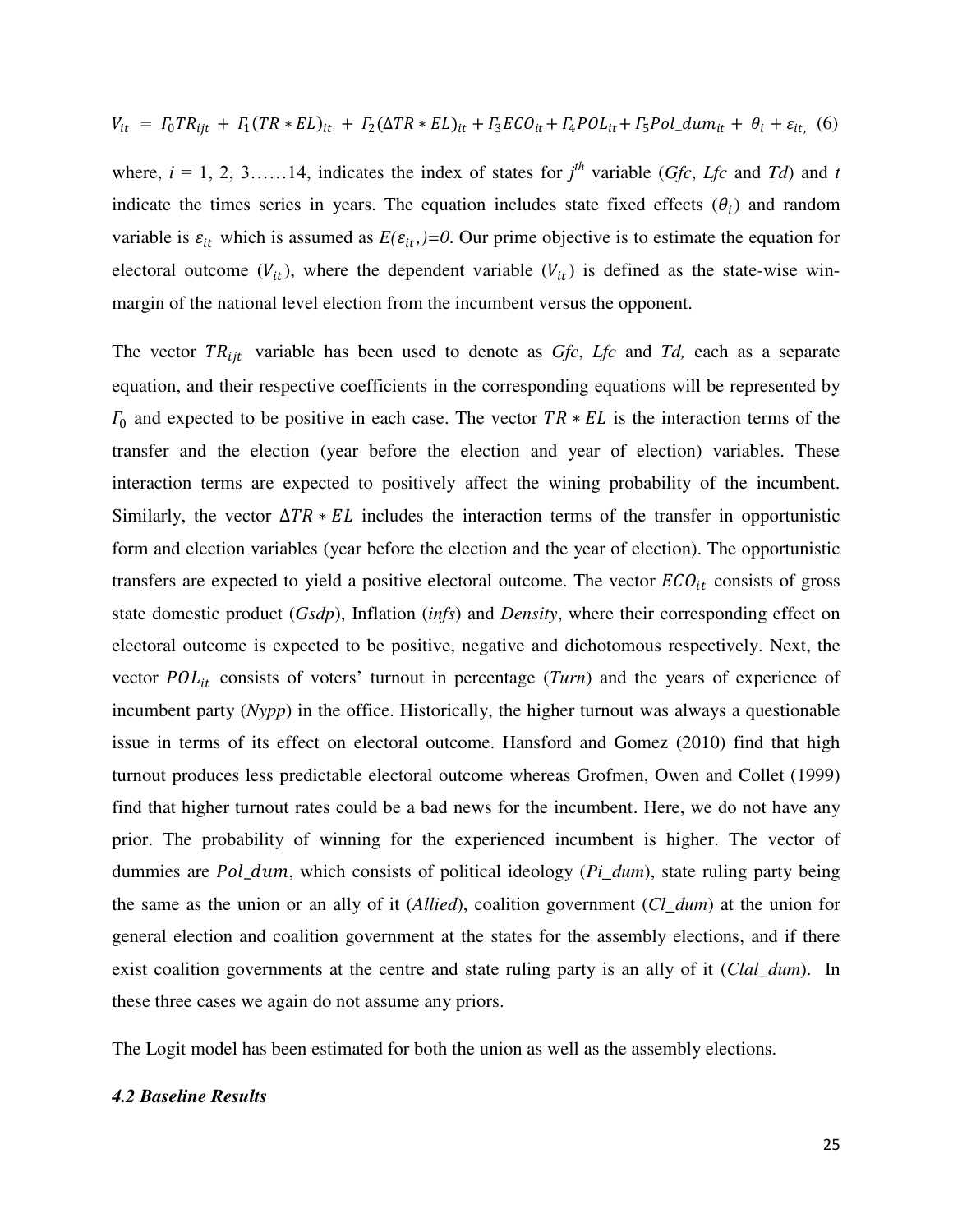Tables  $a(i)$  to  $a(iii)$  and  $b(i)$  to  $b(iii)$  in the appendix report the results of the regression for general election and assembly elections respectively. The dependent variable is a binary variable of victory that takes the value "1", if the difference between the number of seats won by incumbent and seats won by opponent divided by the total number of parliamentary seats (assembly seats in the case of state level elections) in the state is greater than  $1$ , and 0 otherwise. The remaining variables have been used as the independent variables. Both, in - general and assembly elections -- the transfers variables used as the independent variables are - *Gfc*, *Lfc* and *Td*. Table a(i) to a(iii) present the results for the effect of transfer and opportunistic transfers along with other economic and political variables that affect the probability to win or lose at the state level outcomes of the general elections. Similarly, Table b(i) to b(iii) presents the result for the assembly elections.

Generally, *Gfc* and *Lfc* levels on the average, help to win the election, whereas, when interacted with the year before and the year of election dummy the effect in general are less likely to win the election. However, the opportunistic manipulation in the year before and the year of election in *Gfc* helps in winning the election whereas the same holds only in the case of year of election for  $Lf c^{14}$ . The opportunistic manipulation in the year before to election by the incumbent in case of *Lfc* is strongly punished by the voters. There are pre-electoral cycles in the case of *Gfc* and *Lfc*, and these also help the incumbent to win the election.<sup>15</sup> *Td* has a negative sign and is less likely to help in winning the election, may be because of the independent nature of the FC control over it. Surprisingly, the year before the election manipulation of *Td* significantly helps the incumbent to win the election; this is denied by the proponents of the view that Td is not subject to political manipulations.

Observing the assembly elections, generally *Gfc* and *Lfc* help in winning the elections. However, the year before election *Gfc* and *Lfc* are less likely to win the election, although the year of election levels has a positive effect on the winning probability. In fact, the year before the election opportunistic manipulation of these two variables are less likely to win the elections but the year of election opportunism has a positive effect on victory possibility. *Td* at the general

 $\overline{a}$ 

 $14$  This refers to the opportunistic manipulations of Gfc and Lfc interacted with the year before the election and the year of election dummies respectively.

<sup>&</sup>lt;sup>15</sup> This is probably because the component of *Gfc*, which is more open to political manipulations, whereas in the case of *Lfc*, the state has the liability to pay back to the central government and central government does not have big problem in allowing for the loans to be transferred.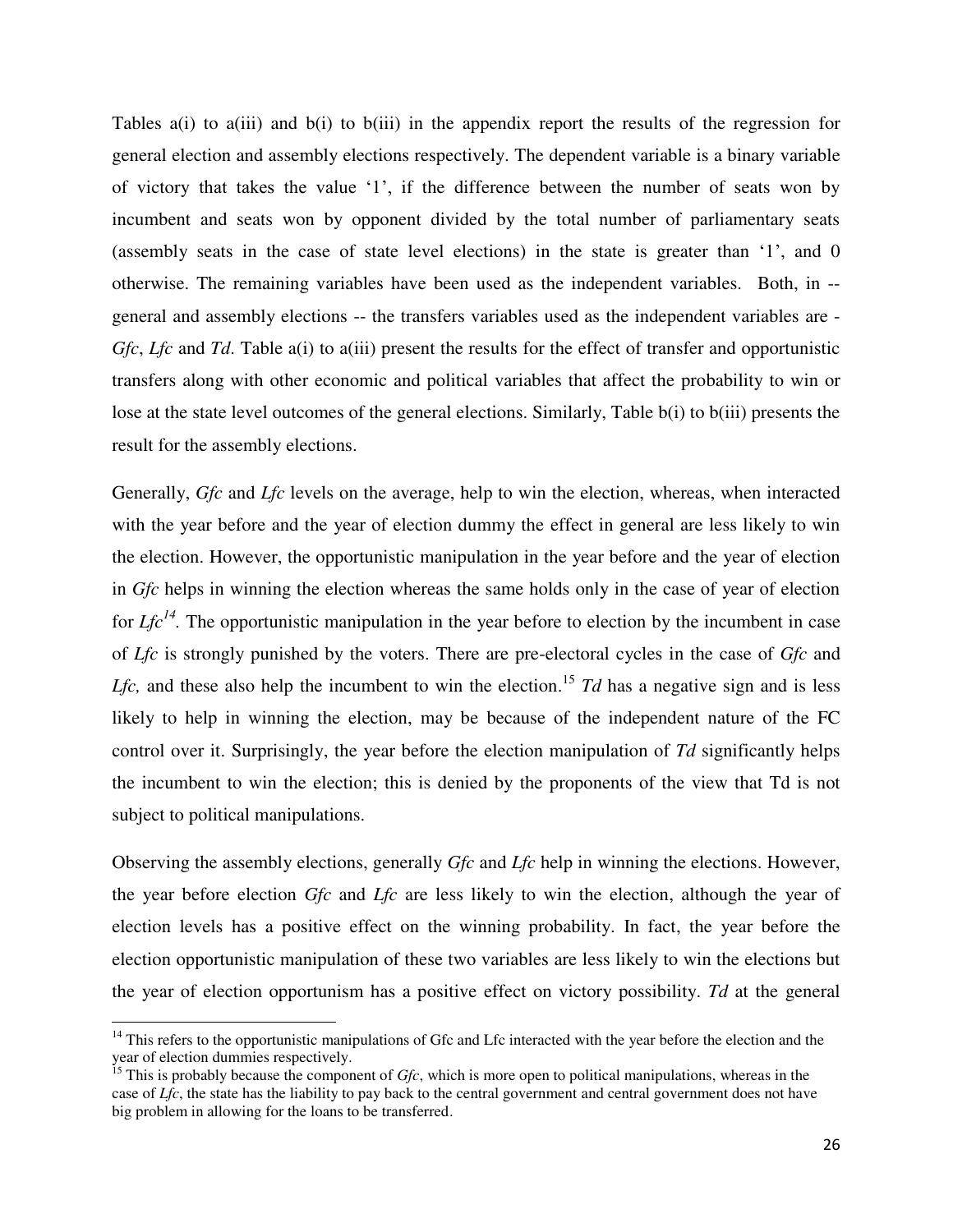level as well as in its opportunistic behavior in the year of election and the year before the election is found to win the assembly elections. This is in stark contrast to the results for the general election in our analysis.

Evidently, the year of election can help the incumbent to regain its power (as confirmed by AVV, Drazen and Eslava, 2010, CLP etc.). It appears that being an opportunist with the transfers itself are not enough as this behavior is not significantly helping the incumbent to win the election. That is, there might be a role for media, actual implementation of the schemes at which transfers are being utilized etc. can play the major role. It states that, there are very likely for other variables such as the characteristics of the parties and its members might play a role in victory in the election as well (i.e. candidate having more education, higher age, wealthier and have at least one serious pending criminal case against can garner higher share of votes, Gupta and Panagariya, 2014 ).

#### *4.3 Ideological and other Economic Factors Affecting Victory*

This section analyzes the behavior and impact of the following variables on probability of win of the incumbent – Gross State Domestic Product (*Gsdp*)*,* population density (*Density*), Inflation (*Infs*), Percentage of state-wise voters" turnout (*Turn*), years of experience of the party in the power (*Nypp*), if the incumbent is right wing government (*Pi\_dum*), if the union/state government is of coalition type (*Cl\_dum*) and if the union government is a coalition government and the state is ruled by the same party as the centre or the allied (*Clal\_dum*). In the case of assembly elections, the political ideology (*Pi\_dum*) has been ranked from 1 (right) to 5 (left). So if, the coefficient of *Pi\_dum* is positive for general elections and negative for assembly elections, the result is coinciding. That is, a right wing government has a higher probability of winning the elections. In general, the results show that the vectors of variables like --  $ECO_{it}$ ,  $POL_{it}$  and  $Pol\_dum_{it}$  have similar and robust impact on the possibility of winning the election. In fact, the behavior of these variables is not changing within and across the models. The vector  $ECO_{it}$ consists of *Gsdp*, *Infs* and *Density*. A higher *Gsdp* increases the likelihood of winning the election for the incumbent; however, its magnitude is small though highly significant. In India, a high inflationary situation has never been a positive signal for the incumbent's winning possibilities. That is, *Infs* is highly sensitive to the victory prospects. In fact, for instance, the inflation in case of basic food items, such as increased onion prices, indeed brought tears in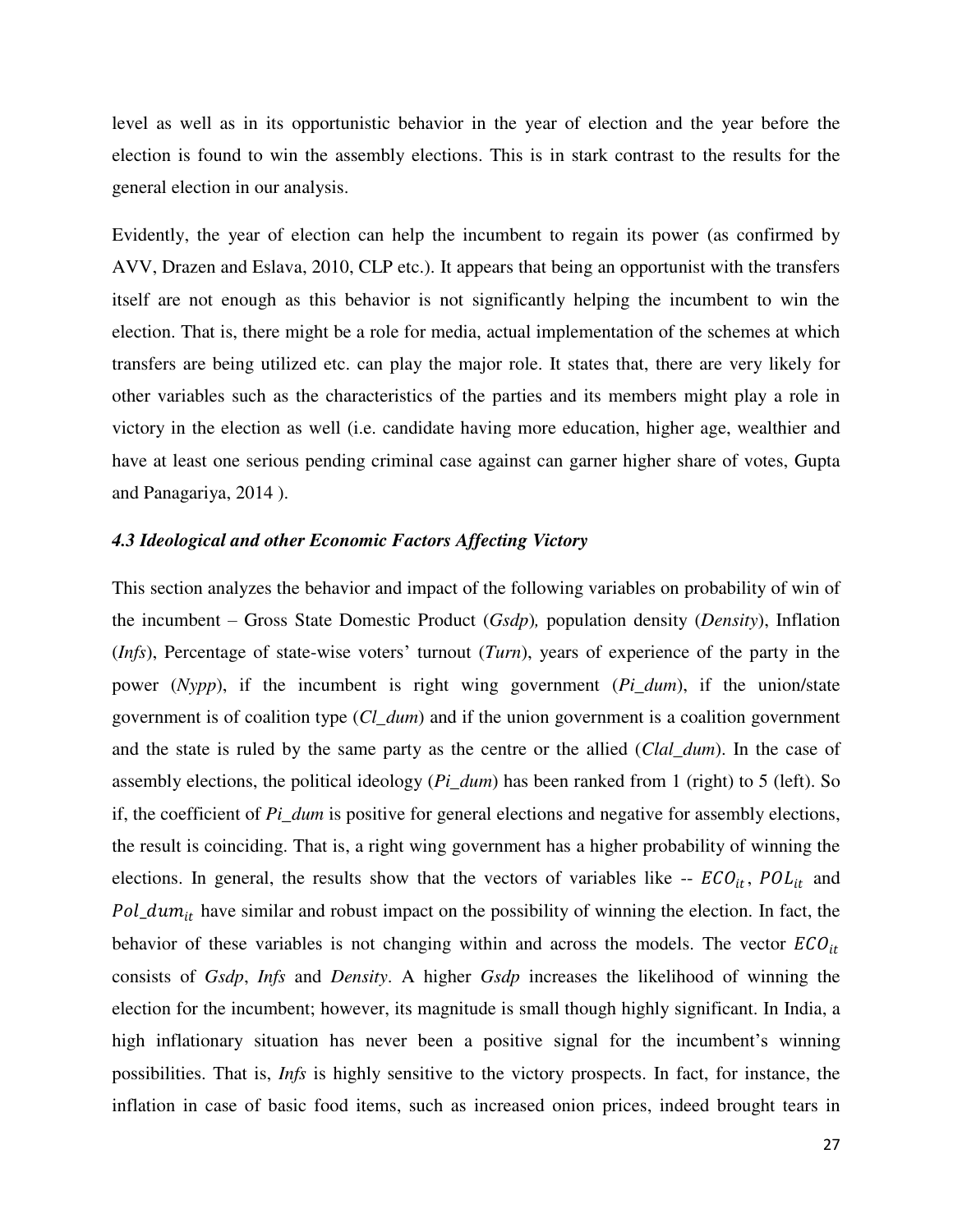Delhi assembly election for the incumbent BJP in 1998 when they lost the power to the Congress party. For much the same reason, the Congress party hardly managed to retain the power in 2010 election. A higher population density (*Density*) is less likely to win the election. The vector consists of voters" turnout (*Turn*) and number of years of experience (*Nypp*). Generally, it is believed that a higher voter turnout works against the incumbent, but in our case it is helping the winning possibility of the incumbent. Similarly, greater experience (*Nypp*) is more likely to win the election. The last set of variables comprise political ideology (*Pidum*) and coalition government at the centre and the state ruling party being allied to it (*Clal\_dum*); these variables are contained in vector  $Pol\_dum_{it}$ . The results show that the chances of the right wing incumbent to win the election are higher, and the results are highly significant. If the state and centre have the same government or the state government is allied (*Allied*), then the prospects of winning the election are less. The coalition government is less likely to win the elections. Similarly, if there exist coalition government at the centre and the same coalition is in power at the state or it is allied (C*lal\_dum*) then the incumbent is less likely to win the election.

In most of cases, the results of the general elections and assembly elections are similar. A few results tend to differ, that is, the presence of conditional fixed effect in general elections and random effect in assembly elections. The additional dis-similarities are: *Density* is more likely to win the assembly election but not the general elections results of the state-wise; if there is a coalition government at the union and the state ruling party is an ally, then the winning probability is higher in the general election whereas there is less likelihood of winning the assembly election.

#### **5. Conclusion**

The sub-national transfer of different kind, such as *Gfc*, *Lfc* and *Td*, involve three important institutions in the biggest democracy of the world, namely - Planning Commission (Now NITI Aayog)), Finance Commission and the incumbent government. Although, the FC is an independent constitutional entity, constituted every five years by President, yet there is the scope for the central government under clause 3(c) of article 280 which reads, "any other matter referred to the commission by the president in the interest of sound finance", to put certain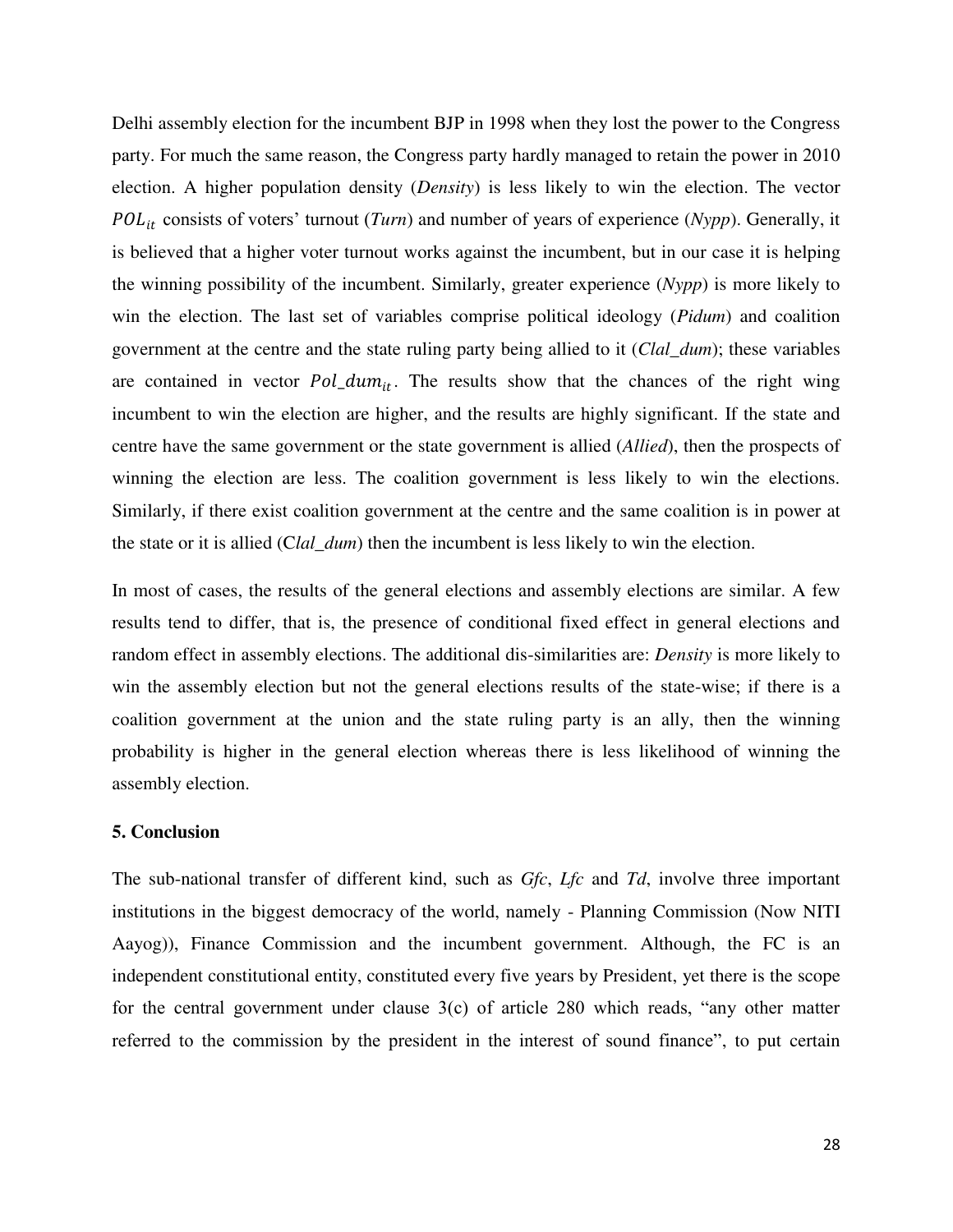restrictions on Finance Commission.<sup>16</sup> The most of the components of grants from the centre (*Gfc*) and the *Td* are under the purview of FC. However, the Planning Commission and central government play a greater role in the *Gfc* and *Lfc*.

To trace the political transfer cycles, we find that, *Gfc* and *Lfc* are politically motivated and exhibit pre-electoral cycles, whereas no clear cycles have been traced in the case of *Td*. This finding is similar to the literature on political budget cycle  $(PBC)^{17}$ . The PTC trace the cycle in the year before the election for the general elections but it is the year of election for the assembly elections. Also, in almost all the cases the transfer variables are autoregressive up to two lags but mostly significant only up to first lag. A right wing and coalition incumbents have a tendency to transfer less to the states, however, the former provide more loans to the states. Additionally, if there exists the same party rule at the state level or if the state is an ally of the centre then the allied state receives more rewards from the centre in the form of *Gfc* and *Lfc*.

In the second part of the paper, we analyze whether such politically motivated transfers actually impact the probability of winning the election. Using the Logit estimation method, we find that *Gfc* and *Lfc* in the year before the election punish the incumbent, whereas an opportunistic manipulation in the year of election rewards the incumbent by positively affecting the probability of winning the election. That is, even if there is a pre-electoral cycle in *Gfc* and *Lfc*, the incumbent is less likely to win the election. In fact, in the case of pre-electoral cycle in *Lfc*, the incumbent is strongly punished by the voters. This may be ascribed to the associated loan liability to be paid back by the states to the centre. The remaining economic, political and political dummies are robust in its results. That is, a higher *Gsdp* help the central incumbent government to win the election, though the increase is very less in magnitude. Inflation (*Infs*) is very harmful for the incumbent as it increases the likelihood of losing the election. However, a higher voters' turnout (*Turnout*) in the state is more likely to help in winning the election to incumbent and a more experienced government (*Nypp*) has a higher probability of winning the election. Similarly, a right wing (*Pidum*) government is more likely to win the election, whereas the presence of a coalition government where states are its allies reduces the possibility of winning the election.

 $\overline{\phantom{0}}$ 

 $16$  Finance Commission is an independent constitutional body, constituted every five year by president under article-280(iii).

 $\frac{17}{17}$  This is analyzed in another paper by the authors.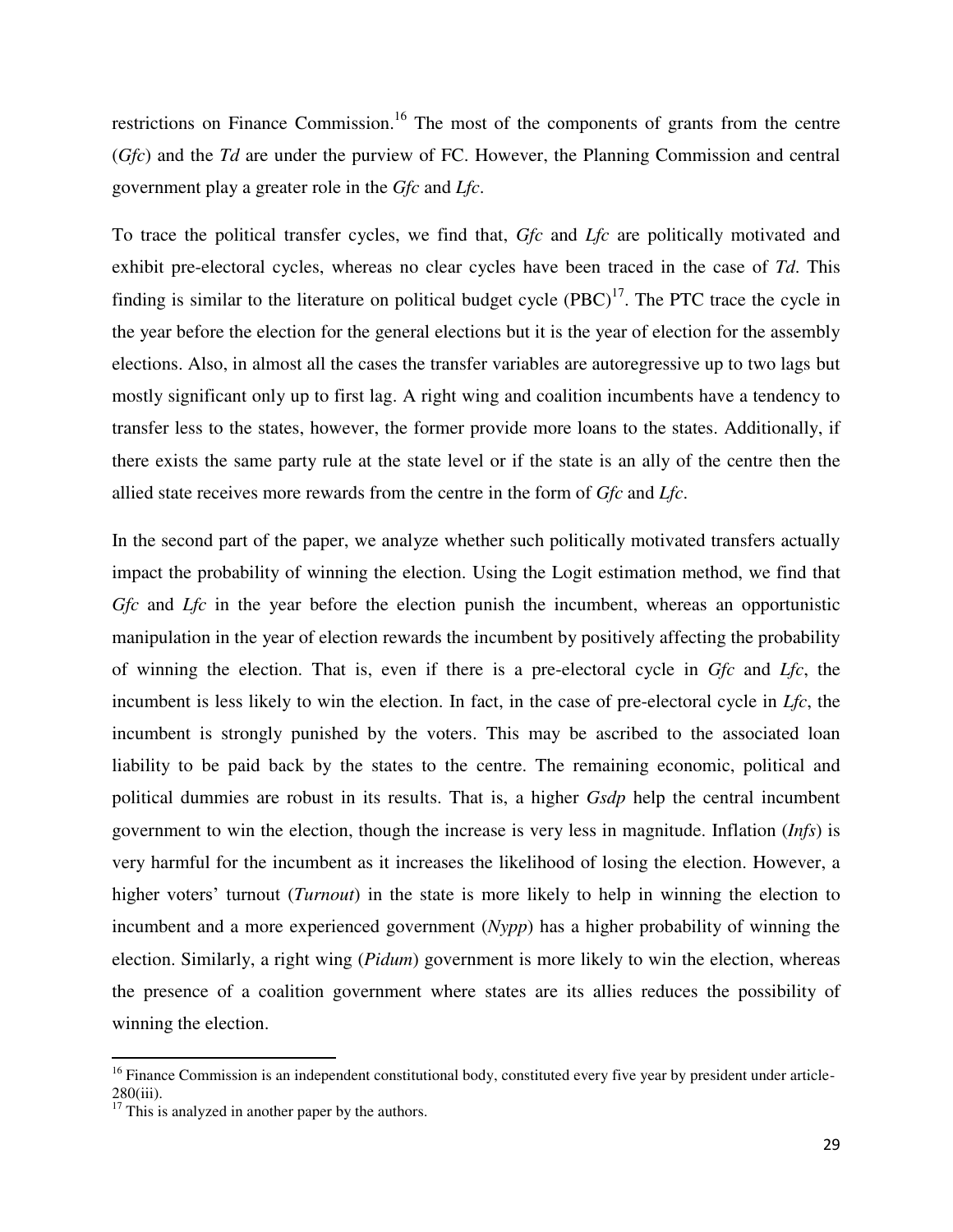The likely questions that emerge from this paper that can lead to further research are as follows: how do these transfers' cycles behave when the allied parties of the coalition work operate as a special interest group? How will the results be affected if the model involves an industry special interest group, to which the union government provides the regulatory benefit and, in return, receives bribes to fund the election campaign expenditure? The third extension from this paper could analyze the effect of decentralization on economic growth.

#### **References**

- Aidt, T. S., Veiga, F. J. and L.G. Veiga.(2011). "Election Results and Opportunistic Policies: A new test of the rational political Business Cycle model", *Public Choice*, 148: 21-44.
- Alesina, A., and M. Paridisi. (2014). "Political Budget Cycles: Evidence from the Italian Cities", *NBER Working Paper* 20570.
- Alesina, A., Roubini, N. and G. D. Cohen. (1997). "Political Cycles and the Macroeconomy", Cambridge: MIT Press.
- Arellano, M., Bond, S. (1991). "Some tests of specification for panel data: Monte Carlo evidence and an application to employment equations", *Review of Economic Studies*, Vol. 58, pp. 277–297.
- Arellano, M., Bover, O. (1995), "Another look at the instrumental variable estimation of errorcomponents models.", *Journal of Econometrics*, Vol. 68, pp. 29–51.
- Arulumpalam, W., Dasgupta, S, Dhillon, A and B. Dutta. (2009), "Electoral goals and centerstate transfers: A theoretical model and empirical evidence from India", *Journal of Development Economics*, Vol. 88, pp. 103-119
- Bagchi, A. (2003), "Rethinking Federalism: Changing Power Relations between the centre and and the States", *Publius*, Vol. 33, No.04, Emerging Federal Process in India, pp.21-42.
- Baltagi, B.H., (2008). Econometric Analysis of Panel Data. fourth ed. John Wiley & Sons, Chichester, UK; Hoboken, NJ.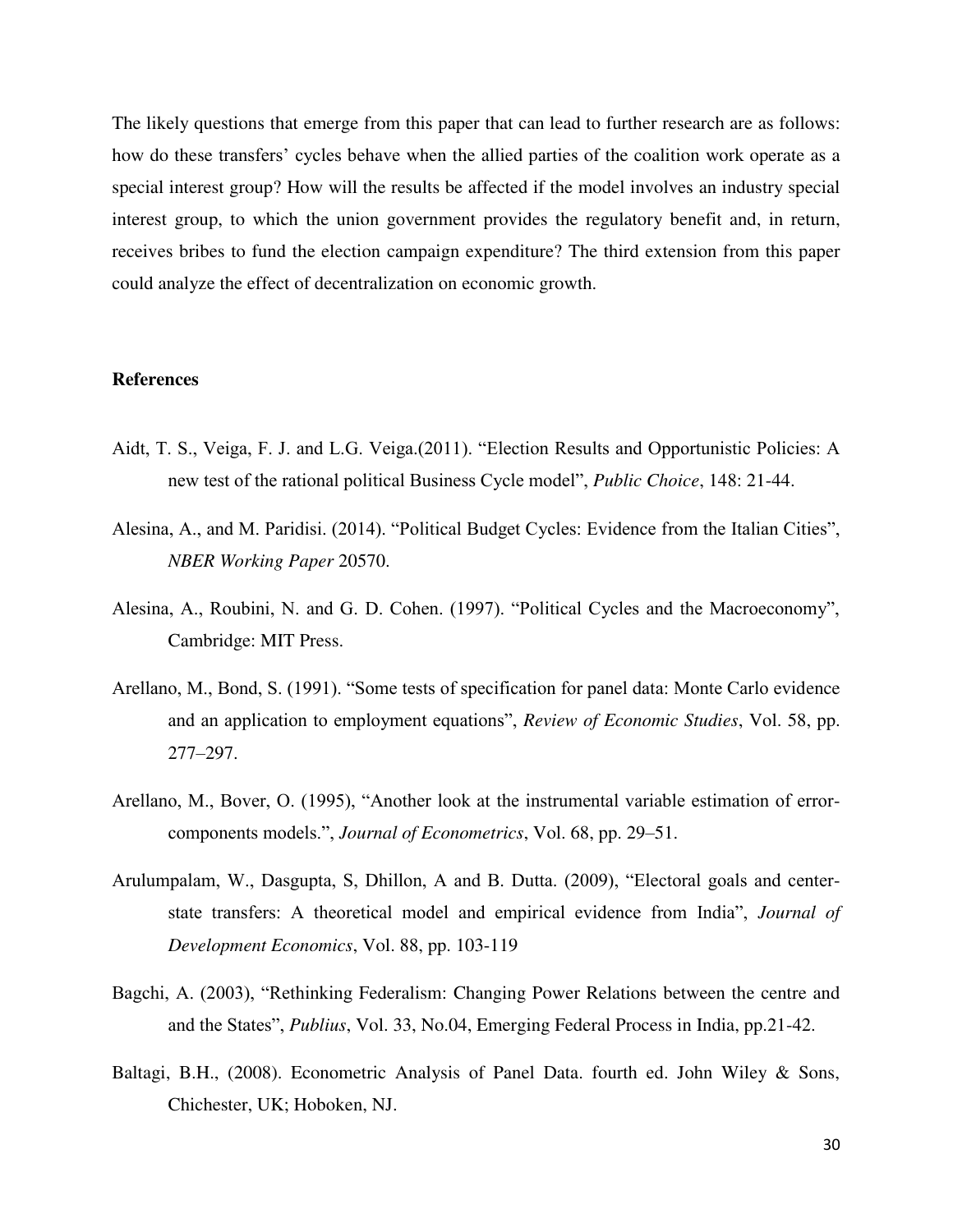- Baskaran, T., Brender, A., Blesse, S. and Reingewertz, Y. (2016). "Revenue Decentralisation, central oversight and the Political Budget Cycle: Evidence from the Israel", *European Journal of Political Economy*, Vol. 42, pp.1-16
- Biswas, R, and Marjit, S. (2000). "Political Lobbying and Discretionary Finance in India: An Aspect of Regional Political Influence in a Representative Democracy", *Working Paper*, Centre for Studies in Social Sciences, Calcutta.
- Blundell, R., Bond, S., 1998. Initial conditions and moment restrictions in dynamic panel data models. J. Econometrics, Vol. 87, pp.115–143.
- Brender, A. and Drazen, A. (2005). "Political Budget Cycles in New versus Established Democracies." *NBER Working Paper* 10539
- Brender, A. and Drazen, A. (2013). "Elections, Leaders, and the Composition of Government Spending", *Journal of Public Economics*, Vo. 97, Issue-1, pp. 18-31
- Brug, W., Eijk, C. and Franklin, M. (2007), "The Economy and the Vote: Economic Conditions and Elections in Fifteen Countries". Cambridge University Press.
- Chakraborty, P. (2003). "Unequal Fiscal Capacities Across India States: How Corrective is the Fiscal Transfer Mechanism?" National Institute of Public Finance and Policy, mimeo
- Chortareas, G., V. Logothetis and Papandreou, A. A. (2016). "Political budget cycles and reelection prospects in Greece's municipalities", *European Journal of Political Economy*, Vol. 43, pp. 1-13.
- Cukierman, A. and Meltzer, A.H.(1986). "A Positive Theory of Discretionary Policy, the Cost of Democratic Government and the Benefits of the Constitution", *Economic Enquiry*, Vol. XXIV.
- Dasgupta, S., Dhillon, A and Dutta, B. (2003). "Electoral Goals and Centre-State Transfers: A Theoretical Model and Empirical Evidence from India". New Delhi: Indian Statistical Institute.
- Dixit, A. and Londregan, J. (1995), "Redistributive Politics and Economic Efficiency.", *American Political Science Review*, Vol. 89, pp. 856-866.
- Dixit, A. and Londregan, J. (1996), "The Determinants of Success in Redistributive Politics.", *Journal of Politics*, Vol. 58, pp.1132-1155.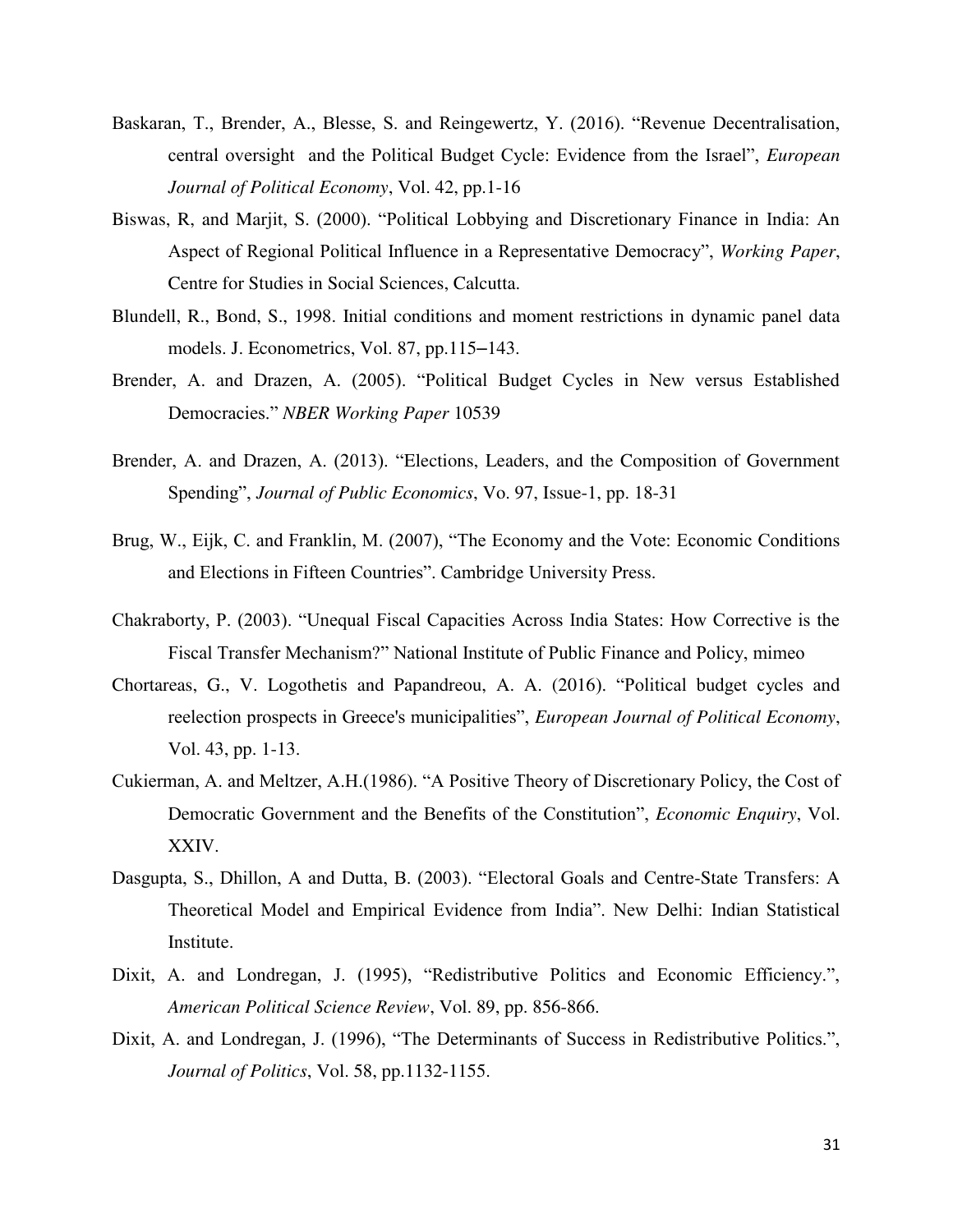- Dixit, A. and Londregan, J. (1998a), "Ideology, Tactics and Efficiency in Politics.", *Quarterly Journal of Economics*, Vol. 113, pp. 497-529
- Dixit, A. and Londregan, J. (1998b), "Fiscal Federalism and Distributive Politics.", *Journal of Public Economics*, Vol. 68, pp. 153-180.
- Drazen, A., (2000). "The Political Business Cycle after 25 Years", Ben S. Bernanke and Kenneth Rogoff (eds.), *NBER Macroeconomic Annual 2000*, MIT Press, Volume 15, 75-138.
- Drazen, A. and Eslava, M. (2010). "Electoral manipulation via expenditure composition: theory and evidence", *Journal of Development Economics*, Vol. 92, pp. 39-52.
- Dutta, B. and Gupta, P. (2014), "How Indian Voters Respond to Candidates with Criminal Charges Evidence from 2009 Lok Sabha Elections", Vol. XLIX, No. 04, pp. 43-51
- Efthyvoulou, G. (2012), "Political Budget Cycles in the European Union and the impact of political pressures", *Public Choice*, Vol. 153, pp. 295-327.
- Frey, B. S. and Schneider, F. (1978). "A Politico-Economic Model of the United Kingdom", *The Economic Journal*, Vol. 80, No. 350, pp. 243-253.
- George, K.K. and Gulati, I. S. (1985a), "Central Inroads into States subjects", *Economics and Political Weekly*, April 6, 1985.
- George, K.K. and Gulati, I. S. (1985b), "Central-state Resource Transfers, 1951-84- An Appraisal", *Economics and Political Weekly*, February 16, 1985.
- Green, W. (2003), "Econometric Analysis", Pearson Publication
- Grofman, Bernard, Guillermo Owen, and Christian Collet (1999)., "Rethinking the Partisan Effects of Higher Turnout: So What"s the Question?", *Public Choice,* Vol. 99 (June), pp. 357-376.
- Gulati, I.S. and George, K. K. (1978), "Inter-state re-distribution through budgetary transfers ", *Economic and Political Weekly*, Special Number August, 1978.
- Gupta, P. and Panagariya, A (2014), "Growth and Election Outcome in a Developing Country", Economics and Politics, Vol. 26, 'No. 02, pp. 332-354
- Hansford, T.G and Gomez, B.T. (2010), "Estimating the Electoral Effects of Voter Turnout", *American Politcal Science Review*, Vol. 104, No.2, pp.268-288.
- Hibbs, D. (1977). "Political Parties and Macroeconomic Policy", *American Political Science Review*. Vol. 71, No. 4, pp. 1467-1487.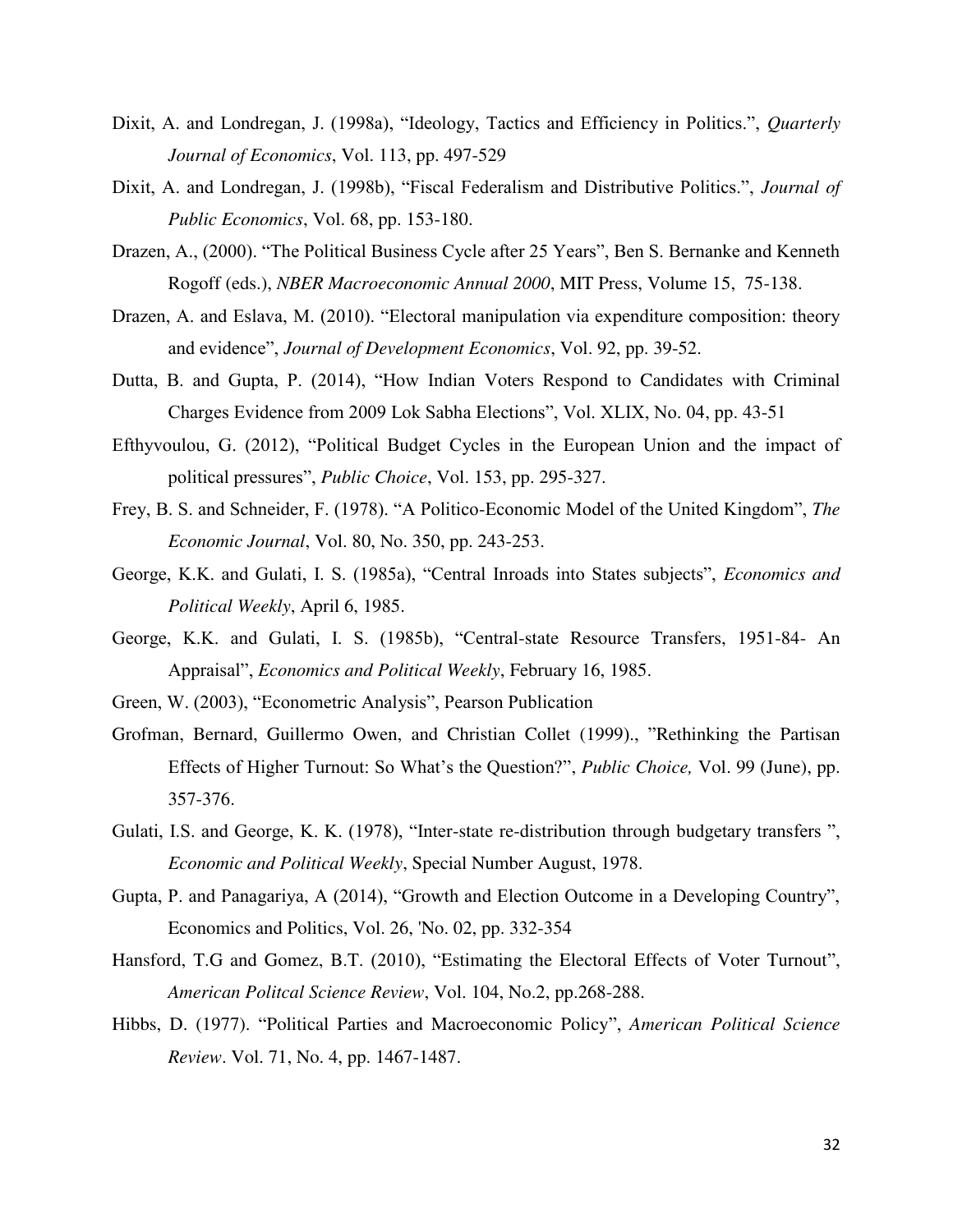- Iyer, S., and Shrivastava, A. (2015), "Rligious Right and Electoral Politics in India", Cambridge Working Papers in Economics, CWPE 1536.
- Inman, Robert P. and Rubinfeld Daniel L. (1997). "The political economy of federalism". In Perspectives on Public Choice :A Handbook, ed. Dennis C. Mueller, 73-105. Cambridge, U.K. and New York: Cambridge University Press
- Khemani, S. (2004). "Political Cycles in a Developing Economy: Effect of Elections in the Indian States", *Journal of Development Economics*, Vol. 73, pp. 125-154.
- Kiviet, J.F. (1995). On bias, inconsistency, and efficiency of various estimators in dynamic panel data models. *Journal of Econometrics*, Vo. 68, pp. 53–78.
- Klomp, J and J. de Haan (2013), "Political budget cycle and election outcomes", *Public Choice*, Vol. 157, pp. 245-s267.
- Kneebone, R. and McKenzie, K. (2001). "Electoral and Partisan Cycles in Fiscal Policy: An Examination of Canadian Provinces," *International Tax and Public Finance*, Vol. 8, pp. 753-774.
- Kroth, V. (2012), Political budget cycles and intergovernmental transfers in a dominant party framework: empirical evidence from South Africa, Political Science and Political Economy Working Paper, Department of Economics, London School of Economics, No. 6/2012.
- Lindbeck, A. and Weibull, J. (1987), "Balanced-Budget Redistribution as the Outcome of Political Competition.", *Public Choice*", Vol. 52, pp. 273-297.
- Manjhi, G and Mehra, M. K. (2016), "Dynamics of Political Budget Cycle", *NIPFP Working Paper*, no. 163.
- Mourao, P and Veiga, L.G. (2010), "Elections, Fiscal Policy and Fiscal Illusions", NIPE, WP 18/2010.
- Nickell, S.J. (1981). "Biases in dynamic models with fixed effects", *Econometrica*, Vol. 49, pp. 1417–1426.
- Nordhaus, W. (1975). "The Political Business Cycle," *Review of Economic Studies*, Vol. 42, pp. 169-90.
- Persson, T. and Tabellini, G. (1990), *Macroeconomic Policy, Credibility and Politics*, London: Harwood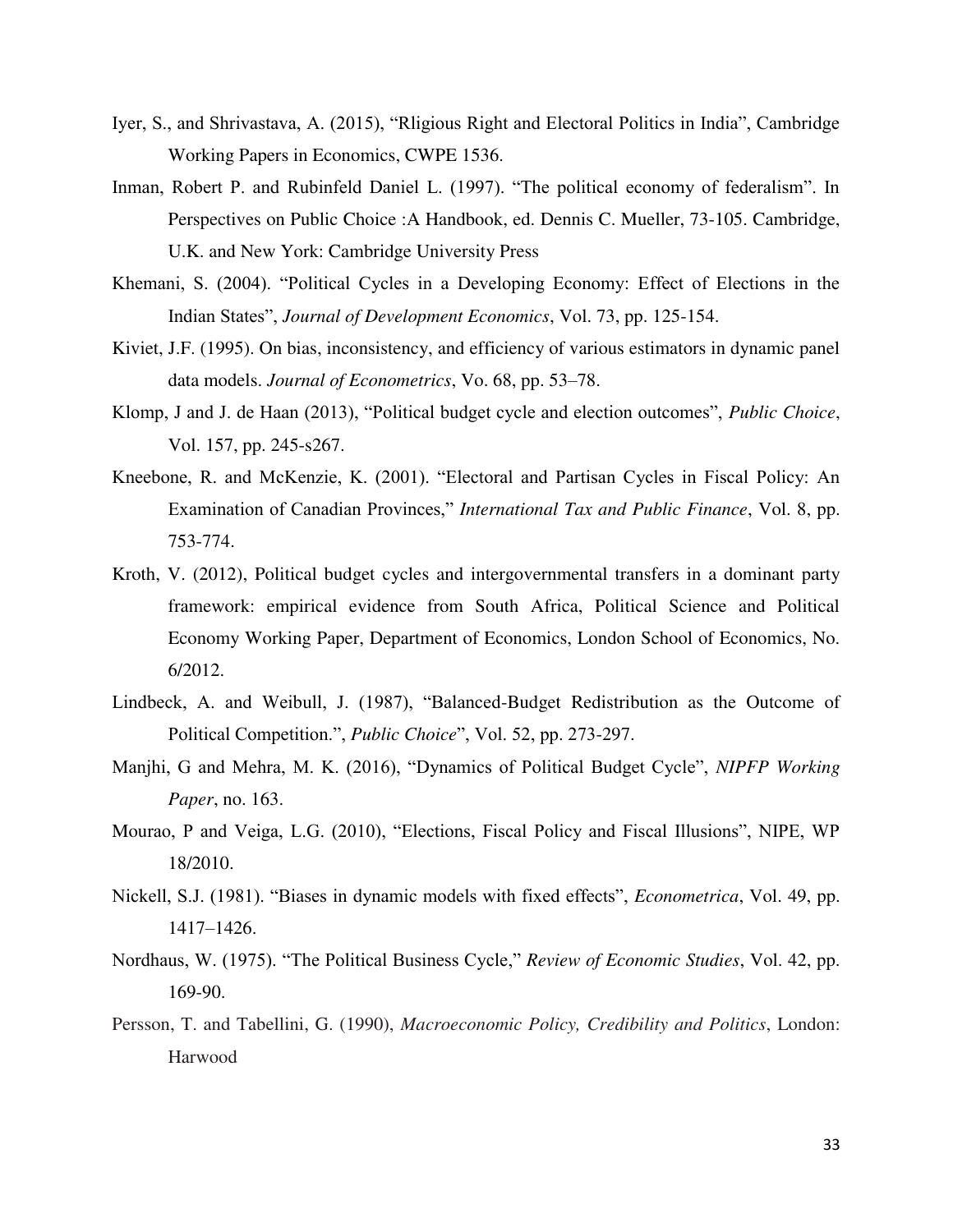- Persson, T. and Tabellini, G. (2000). "Political Economics, Explaining Economic Policy, Cambridge, MA: The MIT Press.
- Persson, T. and Tabellini, G. (2003), "Do Electoral Cycles differ across Political Systems?", *CEPR Working Paper Series*, No. 232.
- Rao, M.G. and N. Singh, (2001), "The Political Economy of Center-State Fiscal Transfers in India", Working Paper No. 107, Stanford Center for International Development
- Rao, M.G. and N. Singh, (1998), "An analysis of Explicit and Implicit Intergovernmental Transfers in India." University of California at Santa Cruz, mimeo.
- Rao, M.G. and N. Singh, (2007), "The Political Economy of India's Fiscal Federal System and its Reform", *Publius*, Vol. 37, No. 1, pp. 26-44.
- Reid, B. G. (1998), "Endogenous elections, electoral budget cycles and Canadian provincial governments", *Public Choice*, Vol. 97, Issue 1-2, pp 35-48.
- Rogoff, K. (1990), "Equilibrium political budget cycles", *American Economic Review*, Vol. *80*, pp. 21–36.
- Rogoff, K. and A. Sibert (1988), "Elections and macroeconomic policy cycles", *Review of Economics Studies*, Vol. *55*, pp. 1–16.
- Roodman, D., 2009a. How to do xtabond2: an introduction to difference and system GMM in Stata. Stata Journal, Vol. 9, pp. 86–136.
- Roodman, D., 2009b. A note on the theme of too many instruments. Oxford Bulletin of Economics and Statistics, Vol. 71, pp. 135–158.
- Rudolph, L.I., and Rudolph, S. H. (2001). "Iconisation of Chandrababu: Sharing sovereignty in India's federal market economy", *Economic and Political Weekly*, 36, May 5, 1541-1552.
- Sengupta, B. (2011). "Provision of public goods in a federal economy: The role of Party Politics", *European Journal of Political Economy*, Vo. 27, pp. 104-119.
- Sengupta, B. (2015). "Endogenous Leadership in a Federal Transfer Game", [http://papers.ssrn.com/sol3/papers.cfm?abstract\\_id=2782338](http://papers.ssrn.com/sol3/papers.cfm?abstract_id=2782338)
- Shi, M. and Svensson, J. (2002a). "Political budget cycles in developed and developing countries" (mimeo), Development Research Group, World Bank.
- Shi, M. and Svensson, J. (2002b). "Conditional political budget cycles" (mimeo), Development Research Group, World Bank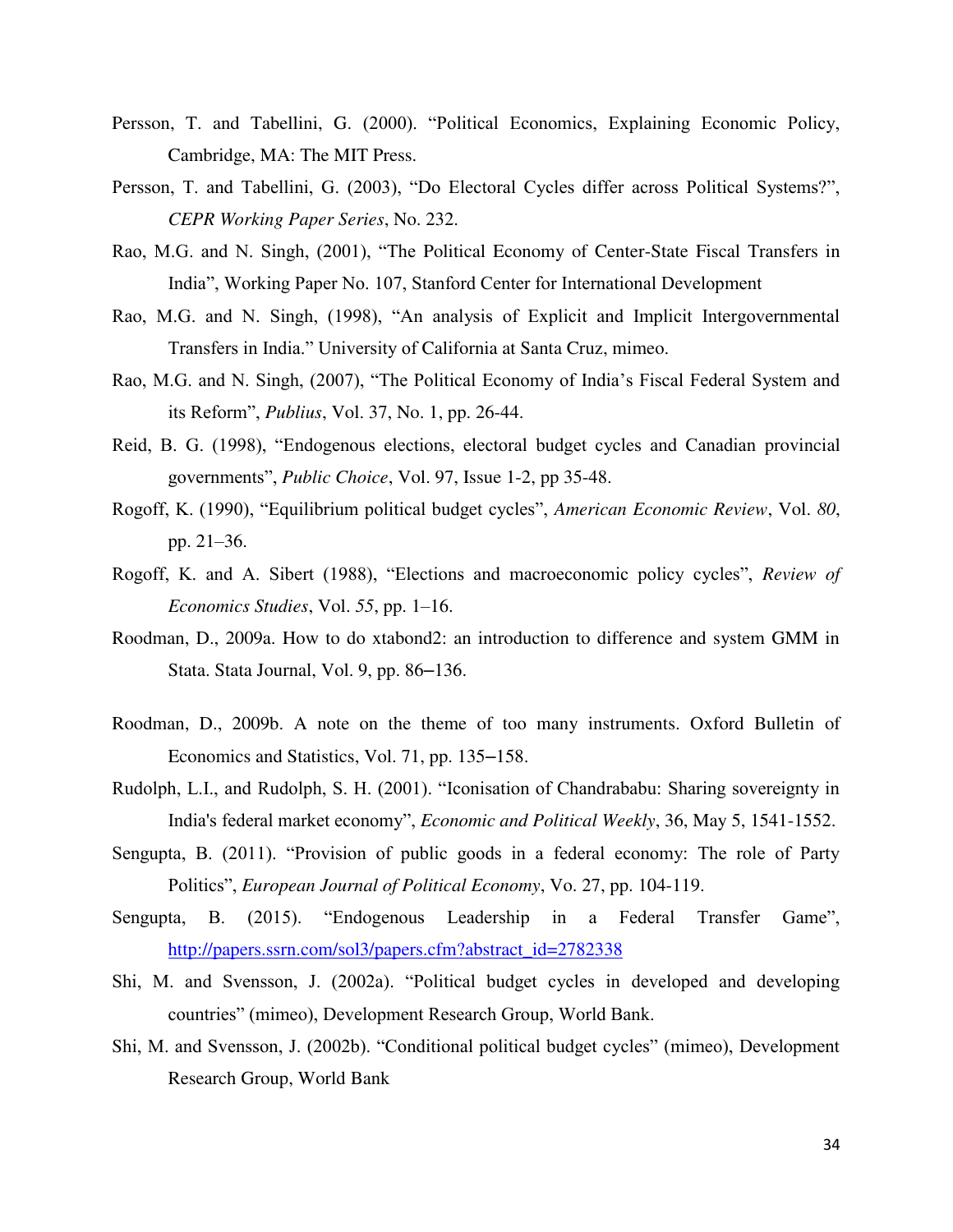- Shi, M. and Svensson, J. (2006). "Political budget cycles: do they differ across countries and why?" *Journal of Public Economics*, Vol.*90*, pp. 1367–1389.
- Veiga, L. G. and Veiga, F. J. (2007), "Political Business Cycle at the Municipal Level", Public Choice, Vol. 131, No. 1/2, pp. 45-64
- Yadav, Y. (1999). "Electoral Politics in the Time of Change: India's Third Electoral System, 1989-99", Economic and Political Weekly, Vol. 34, No. 34/35, pp. 2393-2399.
- Election Commission of India, All the General Election State wise Results, ([http://eci.nic.in/eci\\_main1/ElectionStatistics.aspx](http://eci.nic.in/eci_main1/ElectionStatistics.aspx))

Association for Democratic Reform, India and myneta.info

Reserve Bank of India, Yearly Database on State Finance: A Study of Budgets (State Finances: A Study of Budgets,

[https://www.rbi.org.in/Scripts/AnnualPublications.aspx?head=State%20Finances%20:%20A%20](https://www.rbi.org.in/Scripts/AnnualPublications.aspx?head=State%20Finances%20:%20A%20Study%20of%20Budgets) [Study%20of%20Budgets](https://www.rbi.org.in/Scripts/AnnualPublications.aspx?head=State%20Finances%20:%20A%20Study%20of%20Budgets) )

Database of Central Statistical Organization

Database of Ministry of Finance database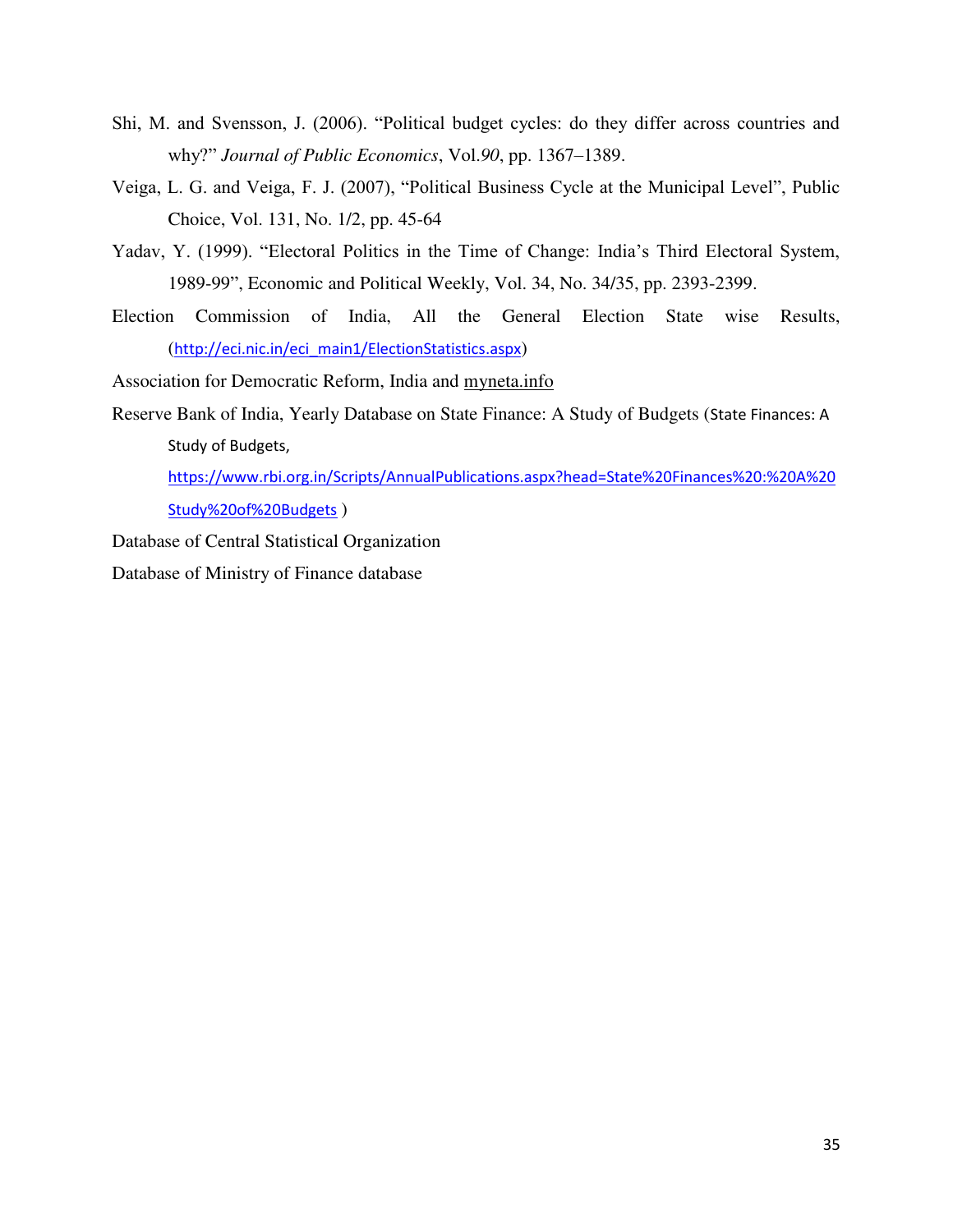# **Appendix**

| <b>Variables</b>                                                              | <b>Data Sources</b>                                                                                              | <b>Definitions and Details</b>                                                                                                                                                                                                                                                                                                                                                                                                                                                                                                                                                                                                                                                                                                                                                                                                                                                                                                                                                                                                                                                                                                                                                                                                           |
|-------------------------------------------------------------------------------|------------------------------------------------------------------------------------------------------------------|------------------------------------------------------------------------------------------------------------------------------------------------------------------------------------------------------------------------------------------------------------------------------------------------------------------------------------------------------------------------------------------------------------------------------------------------------------------------------------------------------------------------------------------------------------------------------------------------------------------------------------------------------------------------------------------------------------------------------------------------------------------------------------------------------------------------------------------------------------------------------------------------------------------------------------------------------------------------------------------------------------------------------------------------------------------------------------------------------------------------------------------------------------------------------------------------------------------------------------------|
| Grants from the<br>Centre $(Gfc)$                                             | 1980-2010<br>, Reserve Bank of<br>India<br>(Handbook of<br><b>Statistics on State</b><br>Government<br>Finances) | Grants given to states are one of the channels to transfer the<br>fund processed through the Planning Commission. This is<br>being given for state and central plan schemes, centrally<br>sponsored schemes, North Eastern Councils/Special plan<br>schemes and non-plan grants (Statutory Grants, Grants for<br>Natural Calamities, non plan non-statutory grants). The basic<br>principles for Grants are – determining the need of states from<br>its budget, observing the efforts made by states to realize their<br>potential revenue and equalizing standards of basic services<br>across states. Grants could be given to take care of any special<br>burden or obligations of national concern within the States'<br>sphere, as well for providing any beneficial service of national<br>interest to less advanced States. The earlier finance<br>commissions have predominantly adopted a gap-filling<br>approach to determine the quantum of grants to states to cover<br>the deficit in the non-plan revenue account. Effectively there<br>are five purposes for which $Gfc$ can be provided – revenue<br>deficit, disaster relief, to supplement the resources to the local<br>bodies, sector specific and states specific. |
| Loan from the<br>Centre $(Lfc)$                                               | 1980-2010<br>, Reserve Bank of<br>India<br>(Handbook of<br><b>Statistics on State</b><br>Government<br>Finances) | Loan is also processed through the Planning commission.<br>However, in this case states are liable to pay back the loan. It<br>can be plan loan or non plan loan from the centre.                                                                                                                                                                                                                                                                                                                                                                                                                                                                                                                                                                                                                                                                                                                                                                                                                                                                                                                                                                                                                                                        |
| <b>Gross Devolution</b><br>and Transfer of<br>Resources from<br>Centre (Gdtr) | 1980-2010<br>, Reserve Bank of<br>India<br>(Handbook of<br><b>Statistics on State</b><br>Government<br>Finances) | Devolution and other transfer of resources are done through<br>the Finance Commission. It is also the shared taxes of the<br>Union from the states.                                                                                                                                                                                                                                                                                                                                                                                                                                                                                                                                                                                                                                                                                                                                                                                                                                                                                                                                                                                                                                                                                      |

### **Table A1**: Variables and Data Definitions

# **(I) Transfer Cycles using General Elections**

**Figure a(i)**: Grants from the Centre (*Gfc*)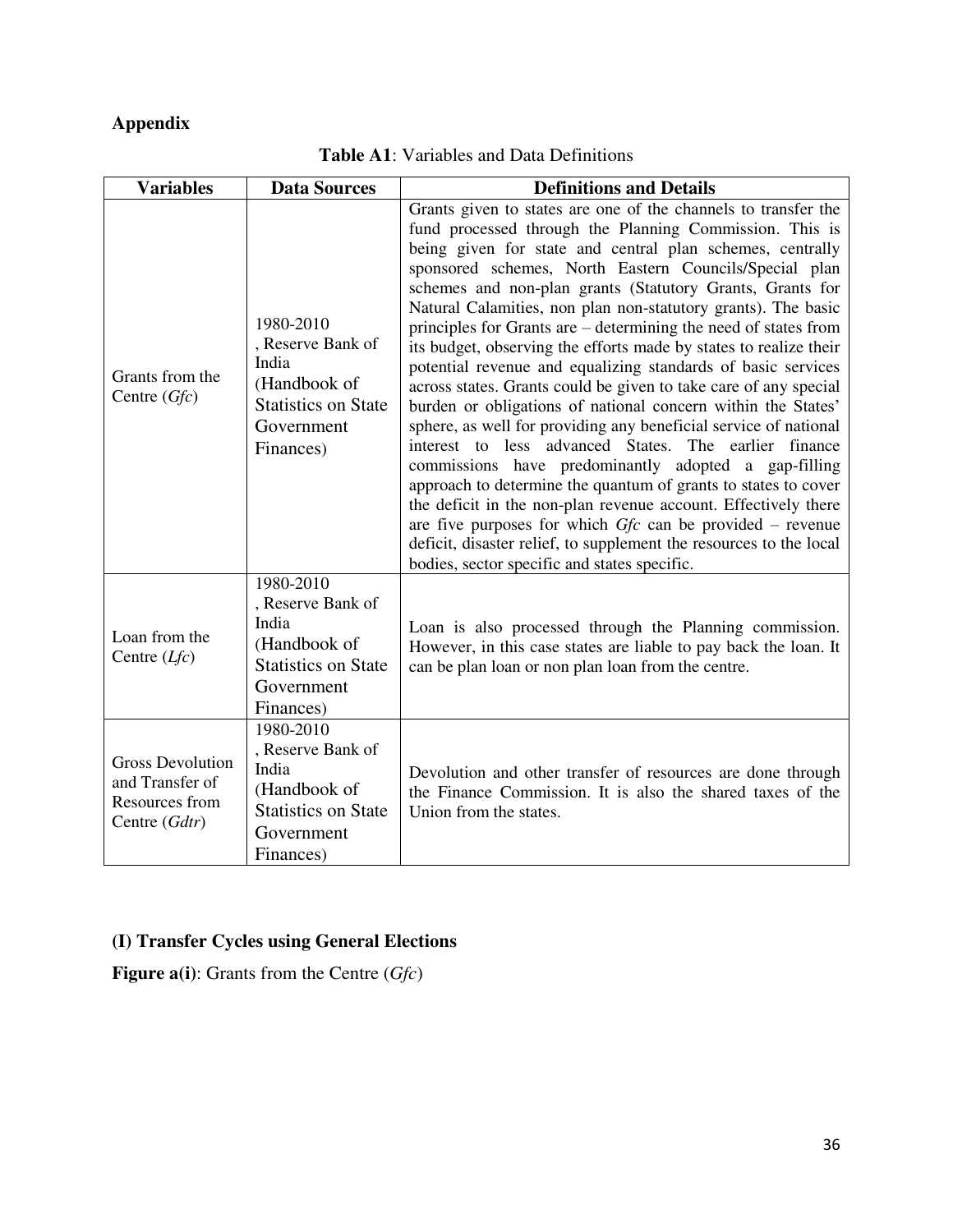

**Figure a(ii)**: Loan from the Centre (*Lfc*)

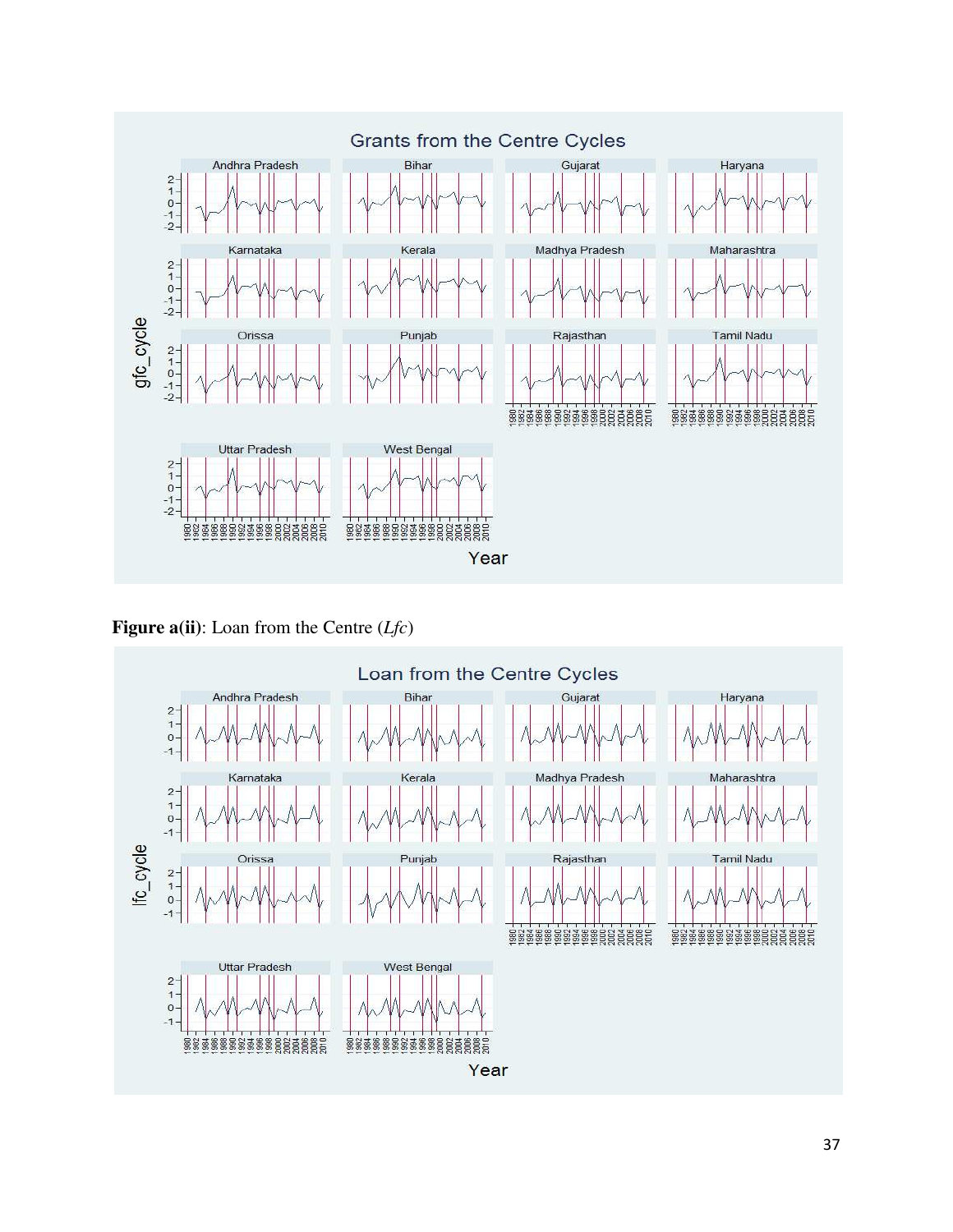**Figure a(iii)**: Tax Devolution (*Td*)



## **(II) Transfer Cycles using Assembly Election**

**Figure b** (i) Grants from the Centre (*Gfc*)

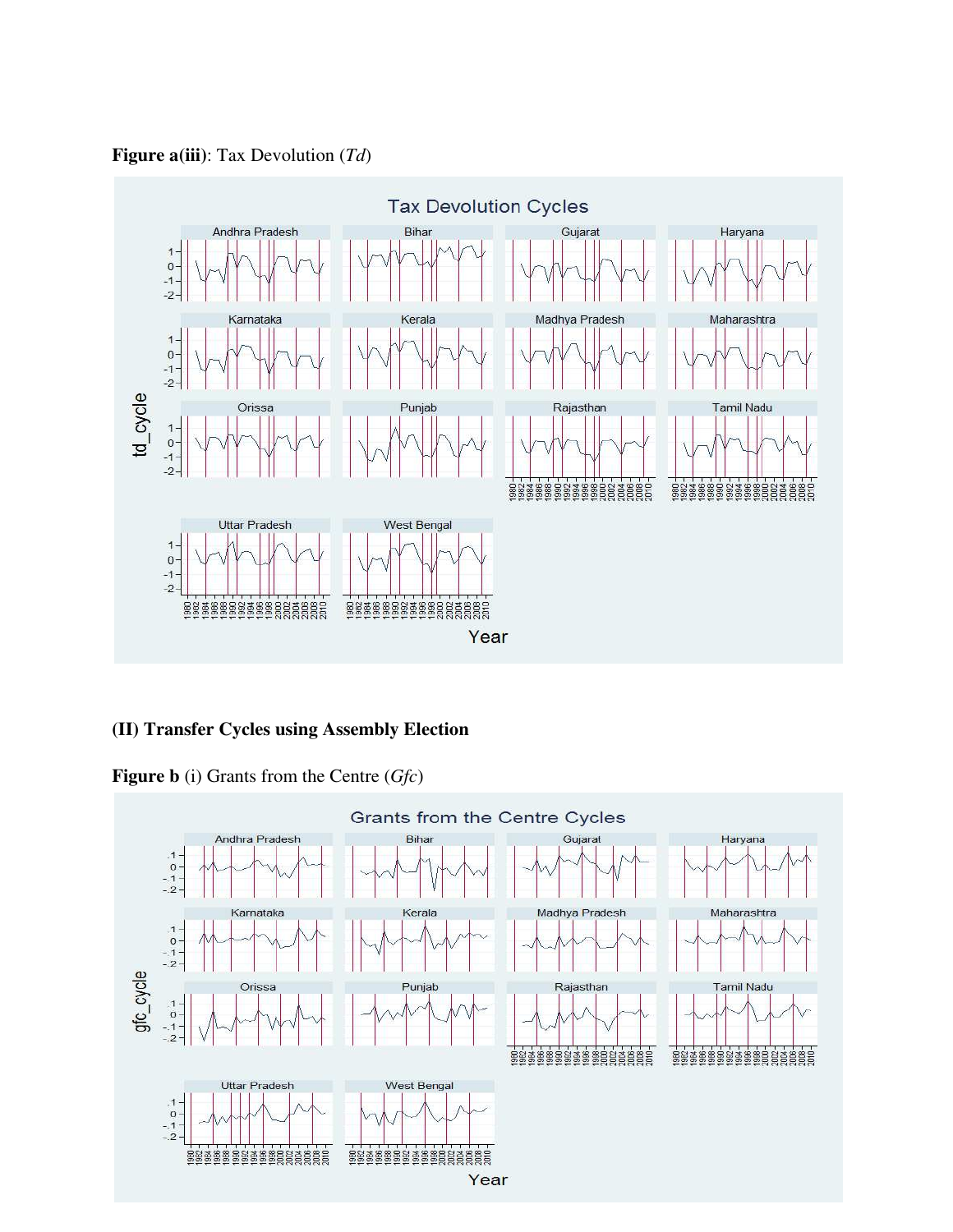



**Figure b** (iii) Tax Devolution (*Td*)

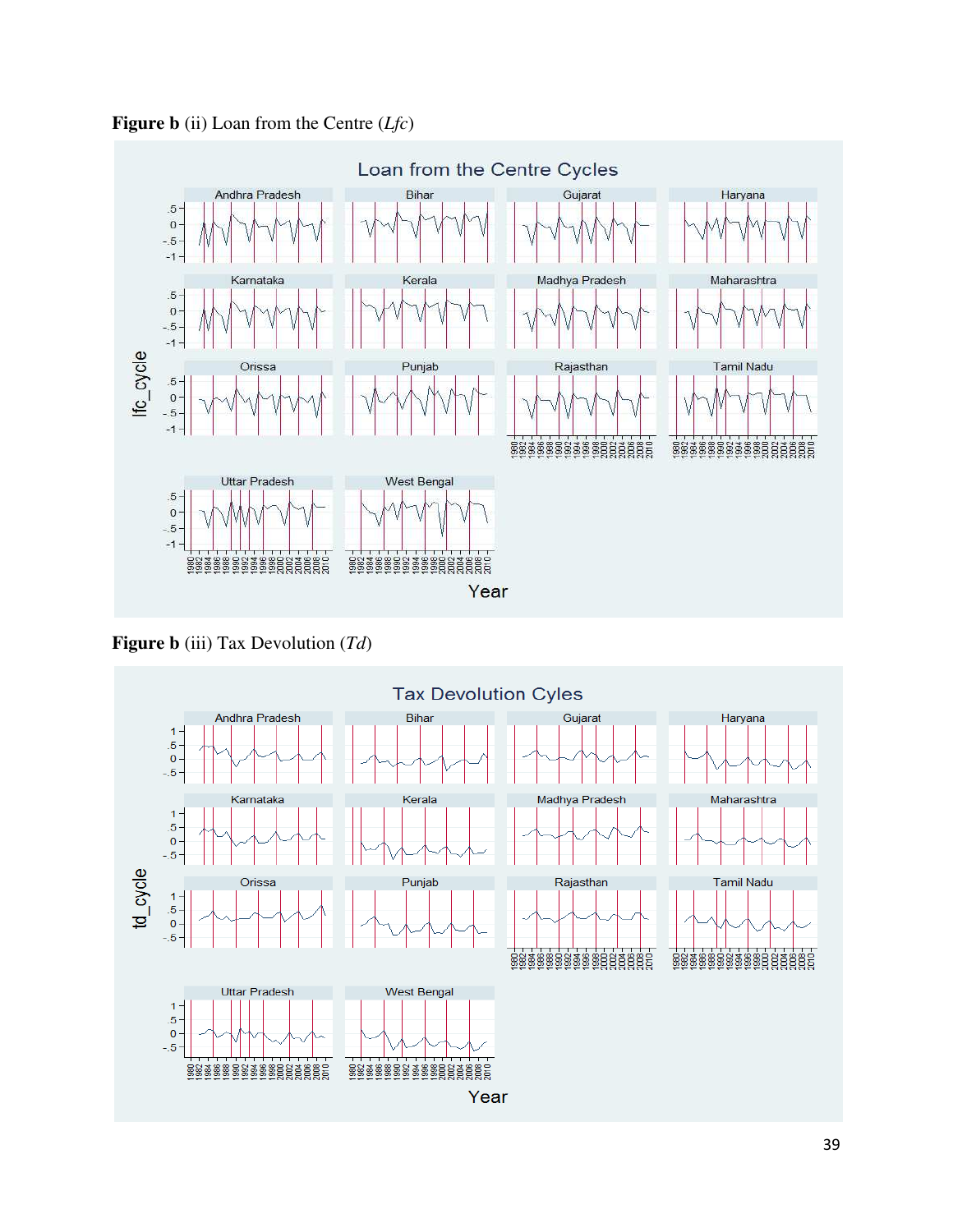# **(III) Logit Model using General Elections**

| <b>Dependent Var.: Victory</b>               | 1                        | $\overline{2}$ | 3             | $\overline{4}$ | 5             |
|----------------------------------------------|--------------------------|----------------|---------------|----------------|---------------|
|                                              |                          |                |               |                |               |
| Grants from the Centre                       | 0.044                    |                |               |                |               |
|                                              | [0.048]                  |                |               |                |               |
| Grants from the Centre                       |                          |                |               |                |               |
|                                              |                          | $-0.014$       |               |                |               |
| (Year Before to the Election)                |                          | [0.024]        |               |                |               |
| Grants from the Centre                       |                          |                |               |                |               |
| (Year of Election)                           |                          |                | $-0.011$      |                |               |
|                                              |                          |                | [0.026]       |                |               |
| Opportunistic Manipulation of Grants         |                          |                |               |                |               |
| from the Centre (Year before to<br>Election) |                          |                |               | 0.207          |               |
|                                              |                          |                |               | $[0.109]*$     |               |
| <b>Opportunistic Manipulation of Grants</b>  |                          |                |               |                | 0.045         |
| from the Centre (Year of Election)           |                          |                |               |                | [0.084]       |
|                                              | 0.000                    | 0.000          | 0.000         | 0.000          | 0.000         |
| Gross State Domestic Product (Gsdp)          | $[0.000]$ **             | $[0.000]$ **   | $[0.000]$ **  | $[0.000]**$    | $[0.000]**$   |
|                                              | $-0.083$                 | $-0.080$       | $-0.080$      | $-0.075$       | $-0.081$      |
| Inflation (Infs)                             | $[0.030]$ ***            | $[0.030]$ ***  | $[0.030]$ *** | $[0.030]$ **   | $[0.030]$ *** |
|                                              | $-0.003$                 | $-0.00$        | $-0.003$      | $-0.003$       | $-0.003$      |
| Density                                      | [0.003]                  | [0.003]        | [0.003]       | [0.003]        | [0.003]       |
|                                              | 0.185                    | 0.185          | 0.185         | 0.187          | 0.186         |
| Voter Turnout (Turnout in %)                 | $[0.031]$ ***            | $[0.031]$ ***  | $[0.031]$ *** | $[0.031]$ ***  | $[0.031]$ *** |
|                                              | 0.029                    | 0.028          | 0.029         | 0.032          | 0.028         |
| No. of Years Party is in Power (Nypp)        | $[0.014]$ **             | $[0.014]$ **   | $[0.014]$ **  | $[0.014]$ **   | $[0.014]$ **  |
|                                              | 1.505                    | 1.349          | 1.365         | 1.598          | 1.333         |
| Ideology (Pidum)                             | $[0.565]$ ***            | $[0.553]*$     | $[0.551]$ **  | $[0.563]$ ***  | $[0.557]**$   |
| Same Ruling party at the state or allied     |                          | $-1.311$       | 1.304         | 1.292          | $-1.292$      |
| (Allied)                                     | $-1.321$<br>$[0.503]***$ | $[0.499]$ ***  | $[0.499]$ *** | $[0.500]$ ***  | $[0.499]$ **  |

# **Table a(i):** Effect of Grants from the Centre on winning possibility of the incumbent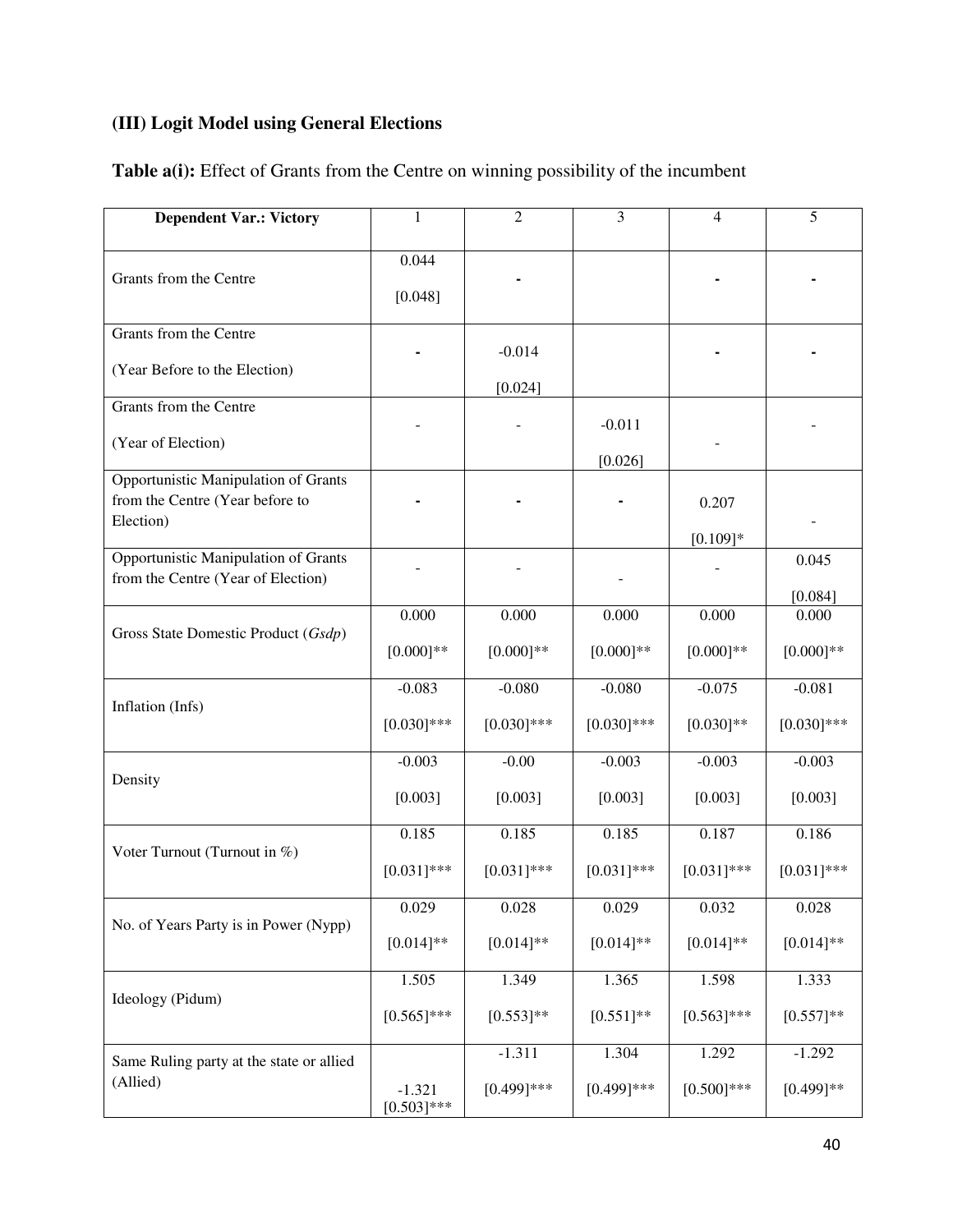| Coalition Government at the Centre       | $-0.893$        | $-0.923$        | $-0.897$         | $-0.811$        | $-0.877$        |
|------------------------------------------|-----------------|-----------------|------------------|-----------------|-----------------|
| level (Cldum)                            | $[0.505]$ *     | $[0.504]$ *     | $[0.504]$ *      | $[0.506]$ *     | $[0.508]$ *     |
| Coalition Government at the Centre and   | 0.321           | 0.326           | 0.318            | 0.280           | 0.299           |
| same party is in Power at state level or |                 |                 |                  |                 |                 |
| ally (Clal_dum)                          | [0.629]         | [0.627]         | [0.626]          | [0.629]         | [0.628]         |
|                                          |                 |                 |                  |                 |                 |
|                                          |                 |                 | 108.41           | 112.04          | 108.51          |
| LR $\chi^2(8)$                           | 109.06          | 108.56          |                  |                 |                 |
|                                          | $[Pr = 0.00]$   | $[Pr = 0.00]$   | $[Pr = 0.00]$    | $[Pr = 0.00]$   | $[Pr = 0.00]$   |
|                                          |                 |                 |                  |                 |                 |
|                                          | $\chi^2$ =23.81 | $\chi^2$ =27.61 | $\chi^2 = 31.89$ | $\chi^2$ =20.73 | $\chi^2$ =14.19 |
| Hausman Test                             |                 |                 |                  |                 |                 |
|                                          | $[Pr = 0.005]$  | $[Prob=0.001]$  | $[Pr = 0.000]$   | $[Pr = 0.014]$  | $[Pr = 0.116]$  |
|                                          |                 |                 |                  |                 |                 |
| No. of Obs.                              | 416             | 416             | 416              | 416             | 416             |
|                                          |                 |                 |                  |                 |                 |

*Note-* Coefficients from conditional fixed effect Logit regressions. Robust Standard errors are in bracket. \*\*\*, \*\*, \* Significant at 1%, 5% and 10% level respectively.

### **Table a(ii):** Effect of Loan from the Centre on winning possibility of the incumbent.

| <b>Dependent Var.: Victory</b>                                 | 1                          | $\overline{2}$            | $\overline{3}$            | $\overline{4}$            | 5                         |
|----------------------------------------------------------------|----------------------------|---------------------------|---------------------------|---------------------------|---------------------------|
| Loan from the Centre $(Lfc)$                                   | 0.063<br>$[0.031]**$       |                           |                           |                           |                           |
| Lfc (Year Before to the Election)                              |                            | $-0.017$<br>[0.018]       |                           |                           |                           |
| Lfc (Year of Election)                                         |                            |                           | 0.0003<br>[0.021]         |                           |                           |
| Opportunistic Manipulation of Lfc<br>(Year before to Election) |                            |                           |                           | $-0.083$                  |                           |
| Opportunistic Manipulation of Lfc<br>(Year of Election)        |                            |                           |                           | [0.053]                   | $-0.081$                  |
| Gross State Domestic Product (Gsdp)                            | 0.000                      | 0.000                     | 0.000                     | 0.000                     | [0.055]<br>0.000          |
|                                                                | $[0.000]$ ***              | $[0.000]**$               | $[0.000]$ **              | $[0.000]$ **              | $[0.000]$ **              |
| Inflation (Infs)                                               | $-0.087$<br>$[0.031]$ **** | $-0.081$<br>$[0.030]$ *** | $-0.081$<br>$[0.030]$ *** | $-0.082$<br>$[0.030]$ *** | $-0.077$<br>$[0.030]$ *** |
| Density                                                        | $-0.001$                   | $-0.003$                  | $-0.003$                  | $-0.003$                  | $-0.003$                  |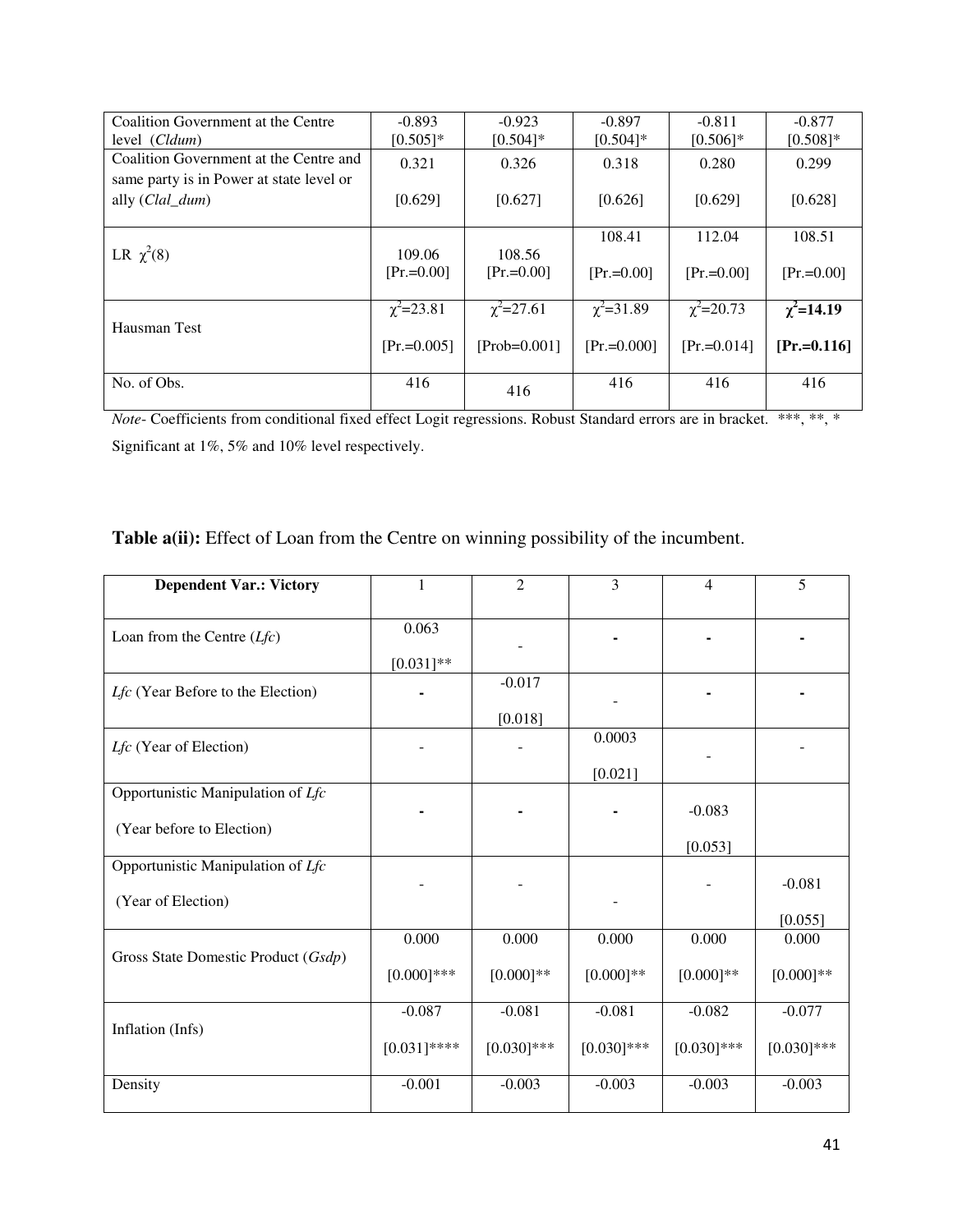|                                                                                    | [0.003]         | [0.003]         | [0.003]         | [0.003]          | [0.003]          |
|------------------------------------------------------------------------------------|-----------------|-----------------|-----------------|------------------|------------------|
|                                                                                    | 0.175           | 0.187           | 0.184           | 0.187            | 0.188            |
| Voter Turnout (Turnout in %)                                                       | $[0.030]$ ***   | $[0.031]***$    | $[0.031]***$    | $[0.031]***$     | $[0.031]$ ***    |
|                                                                                    | 0.032           | 0.029           | 0.029           | 0.032            | 0.031            |
| No. of Years Party is in Power (Nypp)                                              | $[0.014]$ **    | $[0.014]$ **    | $[0.014]$ **    | $[0.014]$ **     | $[0.014]$ **     |
|                                                                                    | 1.480           | 1.380           | 1.387           | 1.550            | 1.467            |
| Ideology (Pidum)                                                                   | $[0.555]$ ***   | $[0.550]$ **    | $[0.551]$ **    | $[0.563]$ ***    | $[0.555]$ ***    |
| Same Ruling party at the state or allied                                           | $-1.268$        | $-1.341$        | $-1.298$        | $-1.365$         | $-1.296$         |
| (Allied)                                                                           | $[0.511]$ **    | $[0.502]$ ***   | $[0.499]$ ***   | $[0.505]$ ***    | $[0.500]$ ***    |
| Coalition Government at the Centre                                                 | $-0.920$        | $-0.918$        | $-0.913$        | $-0.946$         | $-0.926$         |
| level (Cldum)                                                                      | $[0.511]*$      | $[0.504]*$      | $[0.506]*$      | $[0.505]*$       | $[0.503]*$       |
| Coalition Government at the Centre and<br>same party is in Power at state level or | 0.294           | 0.345           | 0.316           | 0.390            | 0.313            |
| ally $(Clal\_dm)$                                                                  | [0.640]         | [0.628]         | [0.627]         | [0.631]          | [0.628]          |
|                                                                                    | 112.54          | 109.07          | 104.9           | 110.65           | 110.63           |
| LR $\chi^2(.)$                                                                     | $[Pr = 0.00]$   | $[Pr = 0.00]$   | $[Pr = 0.00]$   | $[Pr = 0.00]$    | $[Pr = 0.00]$    |
| Hausman Test                                                                       | $\chi^2$ =4.11  | $\chi^2$ =16.95 | $\chi^2$ =20.33 | $\chi^2$ =124.28 | $\chi^2 = 22.90$ |
|                                                                                    | $[Pr = 0.9044]$ | $[Pr = 0.0495]$ | $[Pr = 0.016]$  | $[Pr = 0.000]$   | $[Pr = 0.006]$   |
| No. of Obs.                                                                        | 416             | 416             | 416             | 416              | 416              |

*Note*- Coefficients from conditional fixed effect Logit regressions. Robust Standard errors are in bracket. \*\*\*, \*\*, \* Significant at 1%, 5% and 10% level respectively.

# **Table a(iii):** Effect of Tax Devolution on winning possibility of the incumbent

| <b>Dependent Var.: Victory</b>          |             |                     |  |  |
|-----------------------------------------|-------------|---------------------|--|--|
|                                         |             |                     |  |  |
|                                         | $-0.072$    |                     |  |  |
| Tax Devolution (Td)                     | $[0.042]$ * |                     |  |  |
| <i>Td</i> (Year Before to the Election) |             | $-0.012$<br>[0.014] |  |  |
|                                         |             |                     |  |  |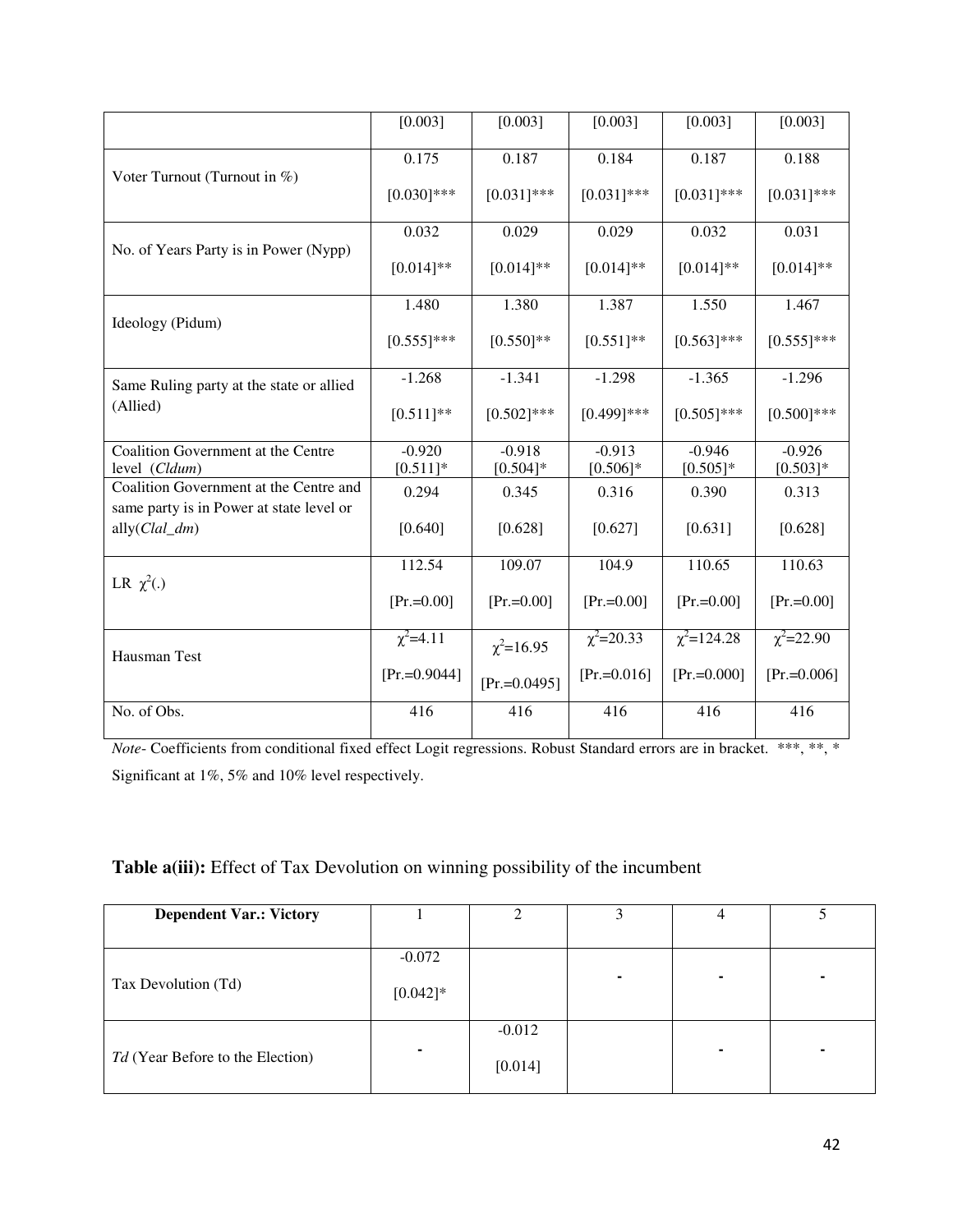|                                                            |                 |                 | $-0.013$        |                 |                 |
|------------------------------------------------------------|-----------------|-----------------|-----------------|-----------------|-----------------|
| Td (Year of Election)                                      |                 |                 |                 |                 |                 |
| Opportunistic Manipulation of Td                           |                 |                 | [0.014]         |                 |                 |
|                                                            |                 |                 |                 | 0.223           |                 |
| (Year before to Election)                                  |                 |                 |                 |                 |                 |
|                                                            |                 |                 |                 | $[0.103]**$     |                 |
| Opportunistic Manipulation of Td                           |                 |                 |                 |                 | $-0.078$        |
| (Year of Election)                                         |                 |                 |                 |                 |                 |
|                                                            |                 |                 |                 |                 | [0.058]         |
| Gross State Domestic Product (Gsdp)                        | 0.000           | 0.000           | 0.000           | 0.000           | 0.000           |
|                                                            | $[0.000]*$      | $[0.000]$ **    | $[0.000]$ **    |                 | $[0.000]**$     |
|                                                            |                 |                 |                 | $[0.000]$ **    |                 |
|                                                            | $-0.083$        | $-0.080$        | $-0.081$        | $-0.076$        | $-0.082$        |
| Inflation (Infs)                                           | $[0.030]$ ***   | $[0.030]$ ***   | $[0.030]$ ***   | $[0.030]$ ***   | $[0.030]$ ***   |
|                                                            | $-0.001$        | $-0.003$        | $-0.003$        | $-0.002$        | $-0.003$        |
| Density                                                    |                 |                 |                 |                 |                 |
|                                                            | [0.003]         | [0.003]         | [0.003]         | [0.003]         | [0.003]         |
|                                                            |                 |                 |                 |                 |                 |
| Voter Turnout (Turnout in %)                               | 0.185           | 0.185           | 0.185           | 0.185           | 0.186           |
|                                                            | $[0.031]$ ***   | $[0.031]$ ***   | $[0.031]***$    | $[0.031]$ ***   | $[0.031]$ ***   |
|                                                            |                 |                 |                 |                 |                 |
|                                                            | 0.029           | 0.029           | 0.028           | 0.025           | 0.028           |
| No. of Years Party is in Power (Nypp)                      | $[0.014]$ **    | $[0.014]$ **    | $[0.014]$ **    | $[0.014]*$      | $[0.014]$ **    |
|                                                            |                 |                 |                 |                 |                 |
|                                                            | 1.159           | 1.376           | 1.335           | 1.374           | 1.303           |
| Ideology (Pidum)                                           | $[0.566]$ **    | $[0.550]$ **    | $[0.552]$ **    | $[0.551]$ **    | $[0.555]$ **    |
|                                                            |                 |                 |                 |                 |                 |
| Same Ruling party at the state or allied                   | $-1.522$        | $-1.323$        | $-1.319$        | $-1.306$        | $-1.305$        |
| (Allied)                                                   | $[0.524]$ ***   | $[0.500]$ ***   | $[0.500]$ ***   | $[0.501]$ ***   | $[0.501]$ ***   |
|                                                            |                 |                 |                 |                 |                 |
| Coalition Government at the Centre                         | $-1.113$        | $-0.918$        | $-0.889$        | $-1.082$        | $-0.893$        |
| level (Cldum)                                              | $[0.522]$ **    | $[0.504]*$      | $[0.505]*$      | $[0.512]$ **    | $[0.504]*$      |
| Coalition Government at the Centre and                     | 0.484           | 0.329           | 0.330           | 0.356           | 0.327           |
| same party is in Power at state level or<br>ally (Clal_dm) | [0.643]         | [0.628]         | [0.627]         | [0.633]         | [0.629]         |
|                                                            |                 |                 |                 |                 |                 |
|                                                            | 111.25          | 108.88          |                 | 114.04          | 109.09          |
| LR $\chi^2$                                                |                 |                 | 108.99          |                 |                 |
|                                                            | $[Pr = 0.00]$   | $[Pr = 0.00]$   | $[Pr = 0.00]$   | $[Pr = 0.00]$   | $[Pr = 0.00]$   |
|                                                            | $\chi^2$ =17.66 | $\chi^2$ =16.73 | $\chi^2$ =30.93 | $\chi^2$ =19.27 | $\chi^2$ =55.57 |
| Hausman Test                                               |                 |                 |                 |                 |                 |
|                                                            | $[Pr = 0.039]$  | $[Pr = 0.053]$  | $[Pr = 0.0003]$ | $[Pr = 0.023]$  | $[Pr = 0.000]$  |
|                                                            |                 |                 |                 |                 |                 |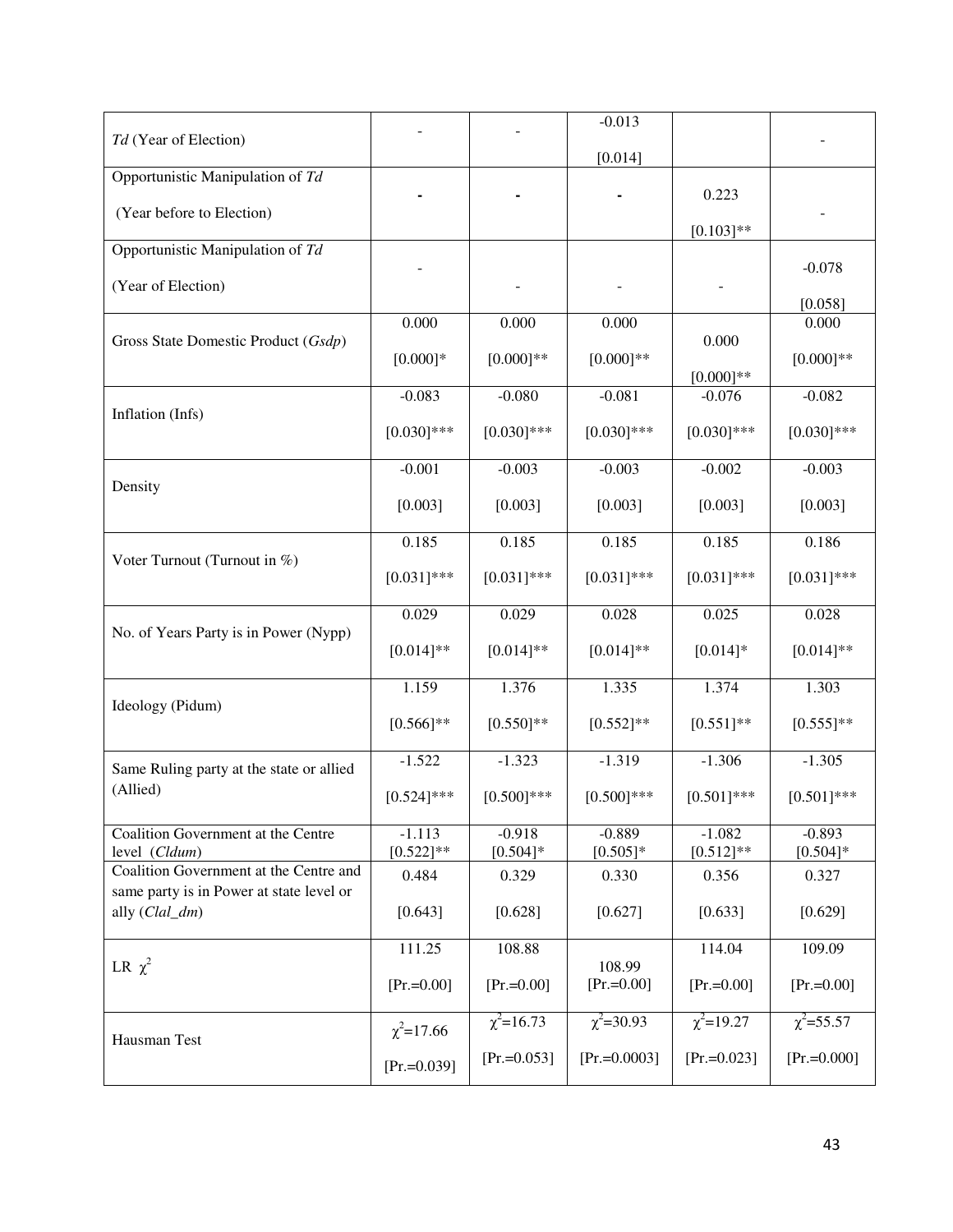| No. of Obs.                                                                                         | 416 | 416 | 416 | 416 | 416      |
|-----------------------------------------------------------------------------------------------------|-----|-----|-----|-----|----------|
|                                                                                                     |     |     |     |     |          |
| Note- Coefficients from conditional fixed Logit regressions. Robust Standard errors are in bracket. |     |     |     |     | *** ** * |

Significant at 1%, 5% and 10% level respectively.

# **(IV) Logit Model using Assembly Elections**

# **Table b(i):** Effect of Grants from the Centre on winning possibility of the incumbent

| <b>Dependent Var.: Victory</b>                                             | $\mathbf{1}$         | $\overline{2}$      | 3             | $\overline{4}$ | 5             |
|----------------------------------------------------------------------------|----------------------|---------------------|---------------|----------------|---------------|
| Grants from the Centre                                                     | 0.071<br>$[0.042]$ * |                     |               |                |               |
| Grants from the Centre<br>(Year Before to the Election)                    |                      | $-0.002$<br>[0.024] |               |                |               |
| Grants from the Centre                                                     |                      |                     | 0.024         |                |               |
| (Year of Election)                                                         |                      |                     | [0.025]       |                |               |
| Opportunistic Manipulation of Grants<br>from the Centre (Year before to    |                      |                     |               | $-0.174$       |               |
| Election)                                                                  |                      |                     |               | [0.109]        |               |
| Opportunistic Manipulation of Grants<br>from the Centre (Year of Election) |                      |                     |               |                | 0.114         |
|                                                                            |                      |                     |               |                | [0.101]       |
| Gross State Domestic Product (Gsdp)                                        | 0.000                | 0.000               | 0.000         | 0.000          | 0.000         |
|                                                                            | [0.000]              | [0.000]             | [0.000]       | [0.000]        | [0.000]       |
|                                                                            | $-0.043$             | $-0.038$            | $-0.042$      | $-0.039$       | $-0.037$      |
| Inflation (Infs)                                                           | $[0.025]$ *          | [0.025]             | $[0.025]*$    | [0.025]        | [0.025]       |
| Density                                                                    | 0.003                | 0.003               | 0.003         | 0.004          | 0.003         |
|                                                                            | $[0.002]$ **         | $[0.002]$ **        | $[0.002]$ **  | $[0.002]$ **   | $[0.002]**$   |
| Voter Turnout (Turnout in %)                                               | 0.103                | 0.095               | 0.096         | 0.101          | 0.097         |
|                                                                            | $[0.026]$ ***        | $[0.025]$ ***       | $[0.025]$ *** | $[0.026]$ ***  | $[0.025]$ *** |
| No. of Years Party is in Power (Nypp)                                      | $-0.001$             | 0.000               | 0.001         | 0.000          | 0.000         |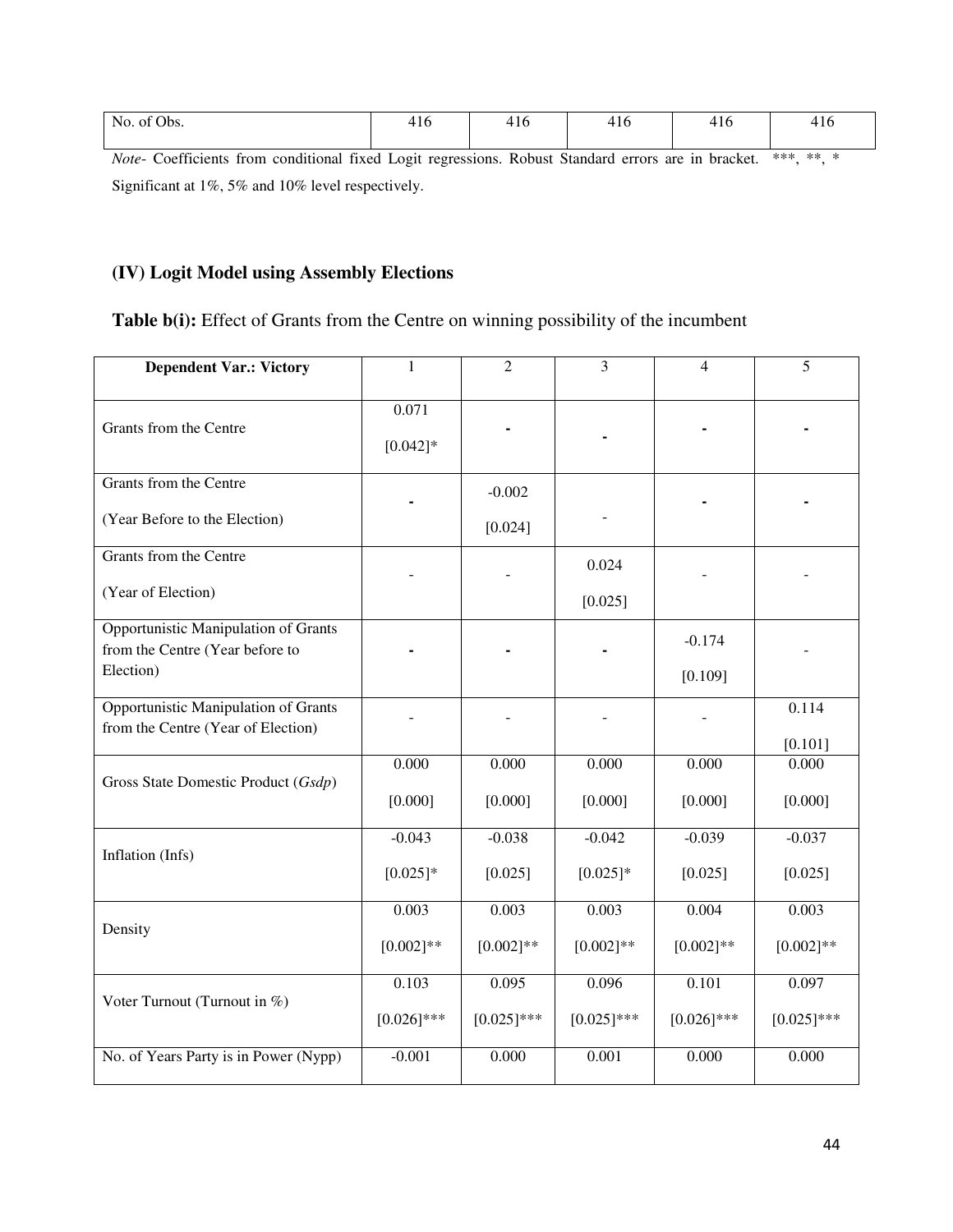|                                                                                    | [0.012]                   | [0.012]                   | [0.012]                   | [0.012]                   | [0.012]                   |
|------------------------------------------------------------------------------------|---------------------------|---------------------------|---------------------------|---------------------------|---------------------------|
| Ideology (Pidum)                                                                   | $-0.167$                  | $-0.233$                  | $-0.228$                  | $-0.250$                  | $-0.219$                  |
|                                                                                    | [0.182]                   | [0.179]                   | [0.178]                   | [0.179]                   | [0.179]                   |
| Same Ruling party at the state or allied                                           | 1.390                     | 1.491                     | 1.499                     | 1.569                     | 1.472                     |
| (Allied)                                                                           | $[0.431]$ ***             | $[0.427]$ ***             | $[0.426]$ ***             | $[0.429]$ ***             | $[0.427]$ ***             |
| Coalition Government at state level                                                | $-0.300$                  | $-0.255$                  | $-0.259$                  | $-0.254$                  | $-0.259$                  |
| (Cldum)                                                                            | [0.318]                   | [0.315]                   | [0.316]                   | [0.317]                   | [0.316]                   |
| Coalition Government at the Centre and<br>same party is in Power at state level or | $-1.710$                  | $-1.798$                  | $-1.817$                  | $-1.862$                  | $-1.781$                  |
| ally (Clal_dm)                                                                     | $[0.501]$ ***             | $[0.500]$ ***             | $[0.500]$ ***             | $[0.505]$ ***             | $[0.500]$ ***             |
| Constant                                                                           | $-8.428$<br>$[2.131]$ *** | $-7.235$<br>$[1.996]$ *** | $-7.356$<br>$[1.990]$ *** | $-7.698$<br>$[2.046]$ *** | $-7.449$<br>$[2.008]$ *** |
| Wald - $\chi^2(9)$                                                                 | 28.09                     | 25.91                     | 26.82                     | 27.67                     | 27.05                     |
|                                                                                    | $[Pr = 0.0017]$           | $[Pr = 0.004]$            | $[Pr = 0.051]$            | $[Pr = 0.002]$            | $[Pr = 0.003]$            |
| Hausman Test                                                                       | $\chi^2 = 1.41$           | $\chi^2 = 5.88$           | $\chi^2$ =1.09            | $\chi^2 = 0.79$           | $\chi^2 = 1.48$           |
|                                                                                    | $[Pr = 0.997]$            | $[Prob=0.00]$             | $[Pr = 0.999]$            | $[Pr = 0.999]$            | $[Pr = 0.997]$            |
| No. of Obs.                                                                        | 434                       | 433                       | 434                       | 433                       | 434                       |

*Note-Coefficients from random effect Logit regressions. Robust Standard errors are in bracket. \*\*\*, \*\*, \** Significant at 1%, 5% and 10% level respectively.

Table b(ii): Effect of Loan from the Centre on winning possibility of the incumbent.

| <b>Dependent Var.: Victory</b>           |               | 2        | 3       | 4        | 5 |
|------------------------------------------|---------------|----------|---------|----------|---|
|                                          |               |          |         |          |   |
| Loan from the Centre $(Lfc)$             | 0.104         |          | ۰       | ٠        |   |
|                                          | $[0.028]$ *** |          |         |          |   |
| <i>Lfc</i> (Year Before to the Election) |               | $-0.005$ |         |          |   |
|                                          |               |          |         |          |   |
|                                          |               | [0.018]  |         |          |   |
| <i>Lfc</i> (Year of Election)            |               |          | 0.023   |          |   |
|                                          |               |          | [0.023] |          |   |
| Opportunistic Manipulation of Lfc        |               |          |         |          |   |
|                                          |               | ٠        | ۰       | $-0.149$ |   |
| (Year before to Election)                |               |          |         |          |   |
|                                          |               |          |         | [0.090]  |   |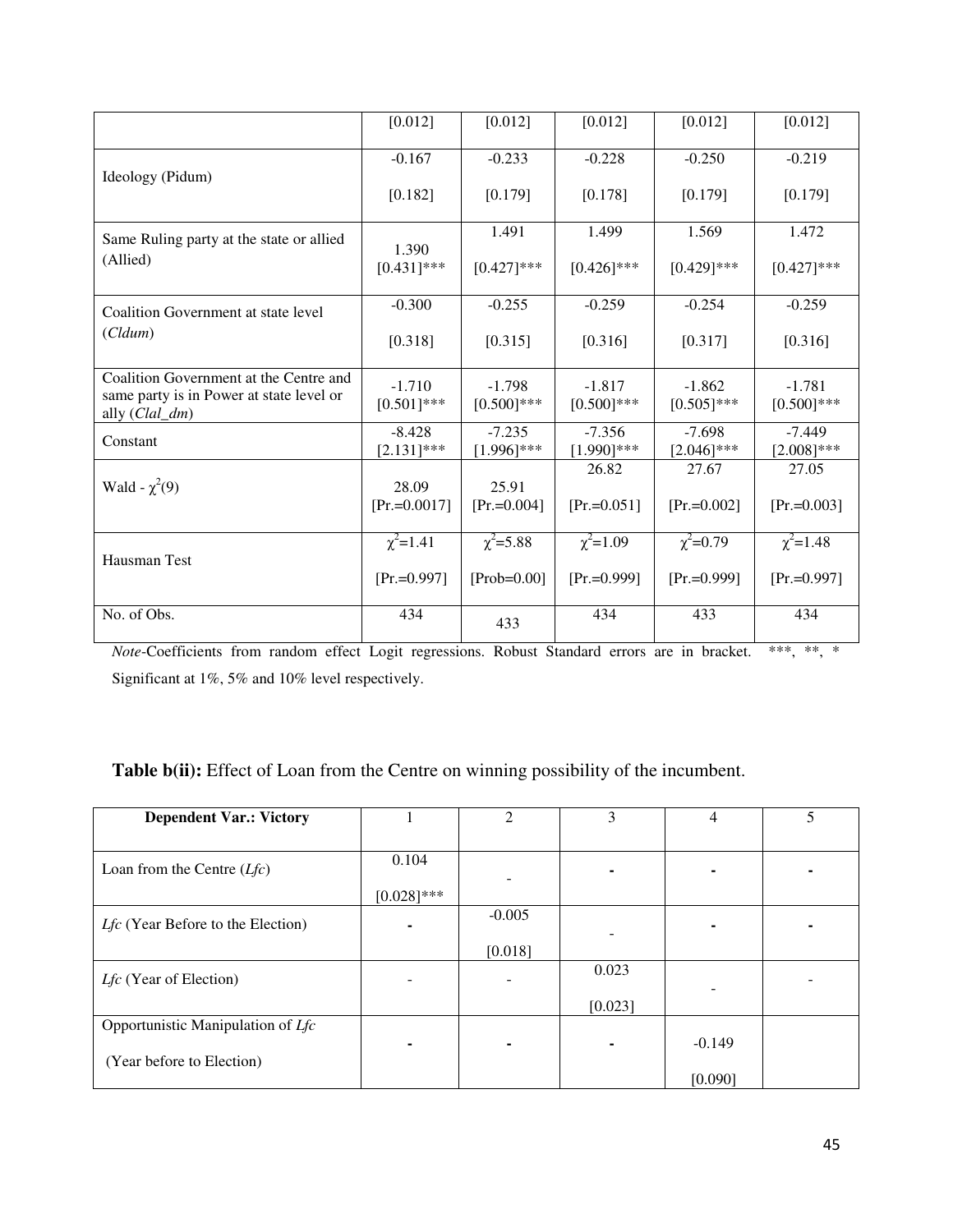| Opportunistic Manipulation of Lfc                                                                    |                           |                           |                           |                           |                           |
|------------------------------------------------------------------------------------------------------|---------------------------|---------------------------|---------------------------|---------------------------|---------------------------|
| (Year of Election)                                                                                   |                           |                           |                           |                           | 0.231                     |
|                                                                                                      | 0.000                     | 0.000                     | 0.000                     | 0.000                     | $[0.079]$ ***<br>0.000    |
| Gross State Domestic Product (Gsdp)                                                                  |                           |                           |                           |                           |                           |
|                                                                                                      | [0.000]                   | [0.000]                   | [0.000]                   | [0.000]                   | [0.000]                   |
|                                                                                                      | $-0.047$                  | $-0.084$                  | $-0.042$                  | $-0.039$                  | $-0.043$                  |
| Inflation (Infs)                                                                                     | $[0.027]*$                | [0.029]                   | $[0.025]$ *               | [0.025]                   | $[0.026]$ *               |
|                                                                                                      | 0.006                     | 0.003                     | 0.004                     | 0.003                     | 0.004                     |
| Density                                                                                              | $[0.002]**$               | $[0.002]**$               | $[0.002]**$               | $[0.002]**$               | $[0.002]**$               |
|                                                                                                      | 0.099                     | 0.094                     | 0.094                     | 0.096                     | 0.097                     |
| Voter Turnout (Turnout in %)                                                                         | $[0.027]***$              | $[0.025]$ ***             | $[0.025]$ ***             | $[0.025]$ ***             | $[0.026]$ ***             |
|                                                                                                      | 0.005                     | 0.000                     | 0.001                     | 0.000                     | 0.001                     |
| No. of Years Party is in Power (Nypp)                                                                | [0.013]                   | [0.012]                   | [0.012]                   | [0.012]                   | [0.012]                   |
| Ideology (Pidum)                                                                                     | $-0.281$                  | $-0.235$                  | $-0.240$                  | $-0.259$                  | $-0.220$                  |
|                                                                                                      | [0.183]                   | [0.178]                   | [0.178]                   | [0.182]                   | [0.181]                   |
| Same Ruling party at the state or allied                                                             | 1.397                     | 1.482                     | 1.500                     | 1.520                     | 1.472                     |
| (Allied)                                                                                             | $[0.451]$ ***             | $[0.428]$ **              | $[0.427]$ ***             | $[0.429]$ ***             | $[0.433]$ ***             |
| Coalition Government at state level                                                                  | $-0.204$                  | $-0.254$                  | $-0.258$                  | $-0.226$                  | $-0.229$                  |
| (Cldum)                                                                                              | [0.328]                   | [0.315]                   | [0.315]                   | [0.316]                   | [0.319]                   |
| Coalition Government at the Centre and<br>same party is in Power at state level or<br>ally (Clal_dm) | $-1.685$<br>$[0.525]$ *** | $-1.791$<br>$[0.501]***$  | $-1.809$<br>$[0.501]$ *** | $-1.822$<br>$[0.502]$ *** | $-1.859$<br>$[0.509]$ *** |
| Constant                                                                                             | $-9.635$<br>$[2.443]$ *** | $-7.185$<br>$[2.002]$ *** | $-7.340$<br>$[1.995]$ *** | $-7.283$<br>$[2.006]$ *** | $-7.548$<br>$[2.053]$ *** |
| Wald $\chi^2(.)$                                                                                     | 35.14                     | 25.97                     | 26.84                     | 28.00                     | 32.26                     |
|                                                                                                      | $[Pr = 0.0001]$           | $[Pr = 0.004]$            | $[Pr = 0.00]$             | $[Pr = 0.002]$            | $[Pr = 0.0004]$           |
| Hausman Test                                                                                         | $\chi^2$ =7.15            | $\chi^2$ =10.51           | $\chi^2 = 4.46$           | $\chi^2 = 2.57$           | $\chi^2$ =1.38            |
|                                                                                                      | $[Pr = 0.622]$            | $[Pr = 0.311]$            | $[Pr = 0.878]$            | $[Pr.=0.979]$             | $[Pr = 0.998]$            |
| No. of Obs.                                                                                          | 434                       | 433                       | 434                       | 433                       | 434                       |

*Note*- Coefficients from random effect Logit regressions. Robust Standard errors are in bracket. \*\*\*, \*\*, \* Significant at 1%, 5% and 10% level respectively. Column 3 and 5 has hausman test of suest type.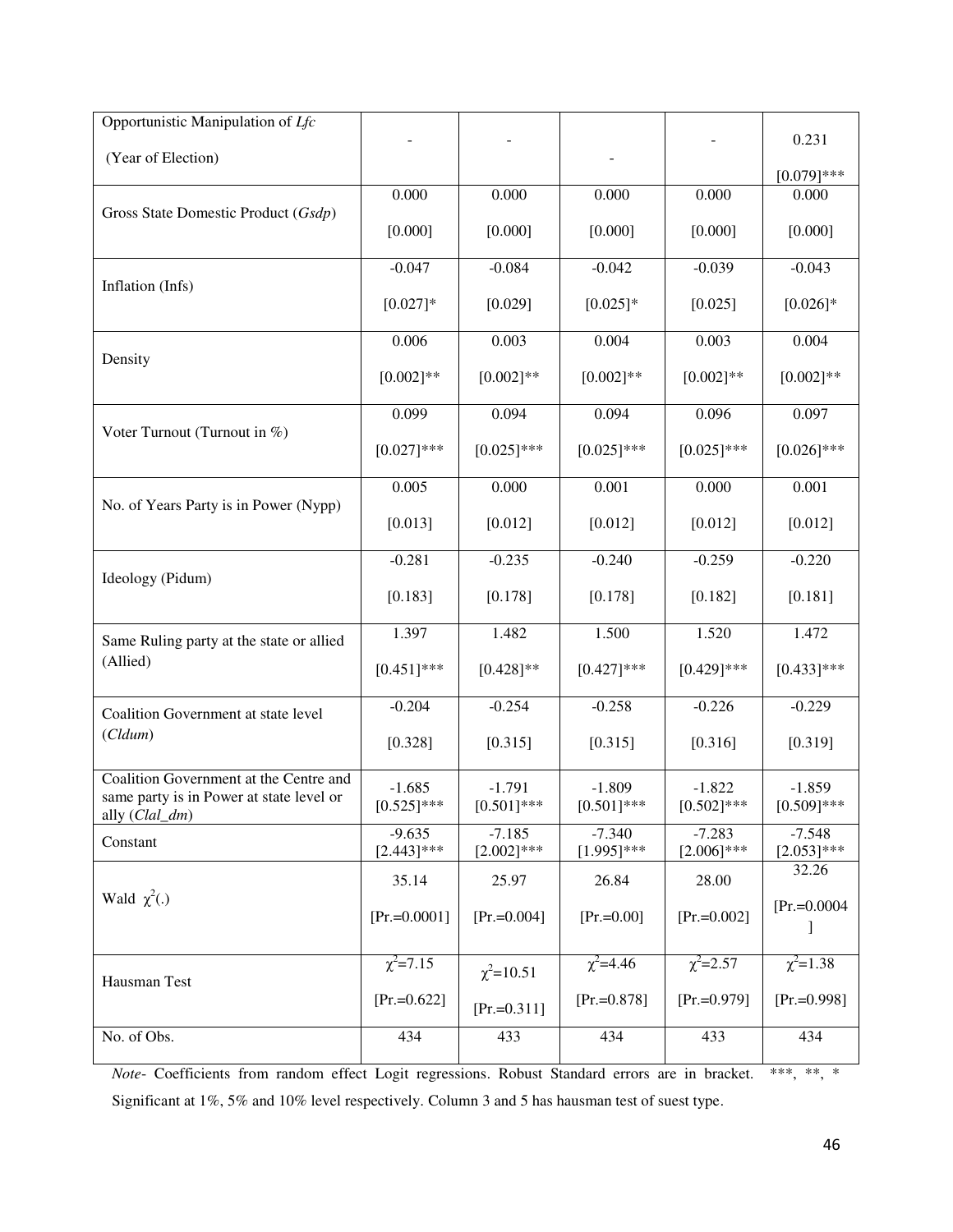| <b>Dependent Var.: Victory</b>                                | 1             | $\overline{2}$   | 3                | 4                | 5                |
|---------------------------------------------------------------|---------------|------------------|------------------|------------------|------------------|
|                                                               | 0.012         |                  |                  |                  |                  |
| Tax Devolution (Td)                                           | $[0.005]$ *** |                  |                  |                  |                  |
| Td (Year Before to the Election)                              |               | 0.001<br>[0.003] |                  |                  |                  |
| Td (Year of Election)                                         |               |                  | 0.002<br>[0.003] |                  |                  |
| Opportunistic Manipulation of Td<br>(Year before to Election) |               |                  |                  | 0.020            |                  |
|                                                               |               |                  |                  | [0.016]          |                  |
| Opportunistic Manipulation of Td<br>(Year of Election)        |               |                  |                  |                  | 0.009<br>[0.019] |
| Gross State Domestic Product (Gsdp)                           | 0.000         | 0.000            | 0.000            |                  | 0.000            |
|                                                               | [0.000]       | [0.000]          | [0.000]          | 0.000<br>[0.000] | [0.000]          |
| Inflation (Infs)                                              | $-0.009$      | $-0.008$         | $-0.009$         | $-0.010$         | $-0.010$         |
|                                                               | $[0.004]$ **  | $[0.005]*$       | $[0.005]$ **     | $[0.029]**$      | $[0.005]*$       |
|                                                               | $-0.000$      | 0.000            | 0.000            | 0.000            | 0.001            |
| Density                                                       | [0.000]       | $[0.000]$ **     | $[0.000]$ **     | $[0.000]**$      | $[0.000]$ **     |
|                                                               | 0.011         | 0.010            | 0.010            | 0.007            | 0.011            |
| Voter Turnout (Turnout in %)                                  | $[0.003]$ *** | $[0.003]$ ***    | $[0.003]$ ***    | $[0.003]$ ***    | $[0.003]$ ***    |
|                                                               | 0.000         | $-0.001$         | 0.000            | $-0.001$         | 0.000            |
| No. of Years Party is in Power (Nypp)                         | [0.002]       | [0.002]          | [0.002]          | [0.002]          | [0.002]          |
|                                                               | $-0.032$      | $-0.038$         | $-0.039$         | $-0.022$         | $-0.042$         |
| Ideology (Pidum)                                              | [0.031]       | [0.032]          | [0.032]          | [0.031]          | [0.032]          |
| Same Ruling party at the state or allied                      | 0.225         | 0.232            | 0.230            | 0.234            | 0.229            |
| (Allied)                                                      | $[0.072]$ *** | $[0.073]$ ***    | $[0.072]$ ***    | $[0.074]$ ***    | $[0.072]***$     |

# **Table b (iii):** Effect of Tax Devolution on winning possibility of the incumbent